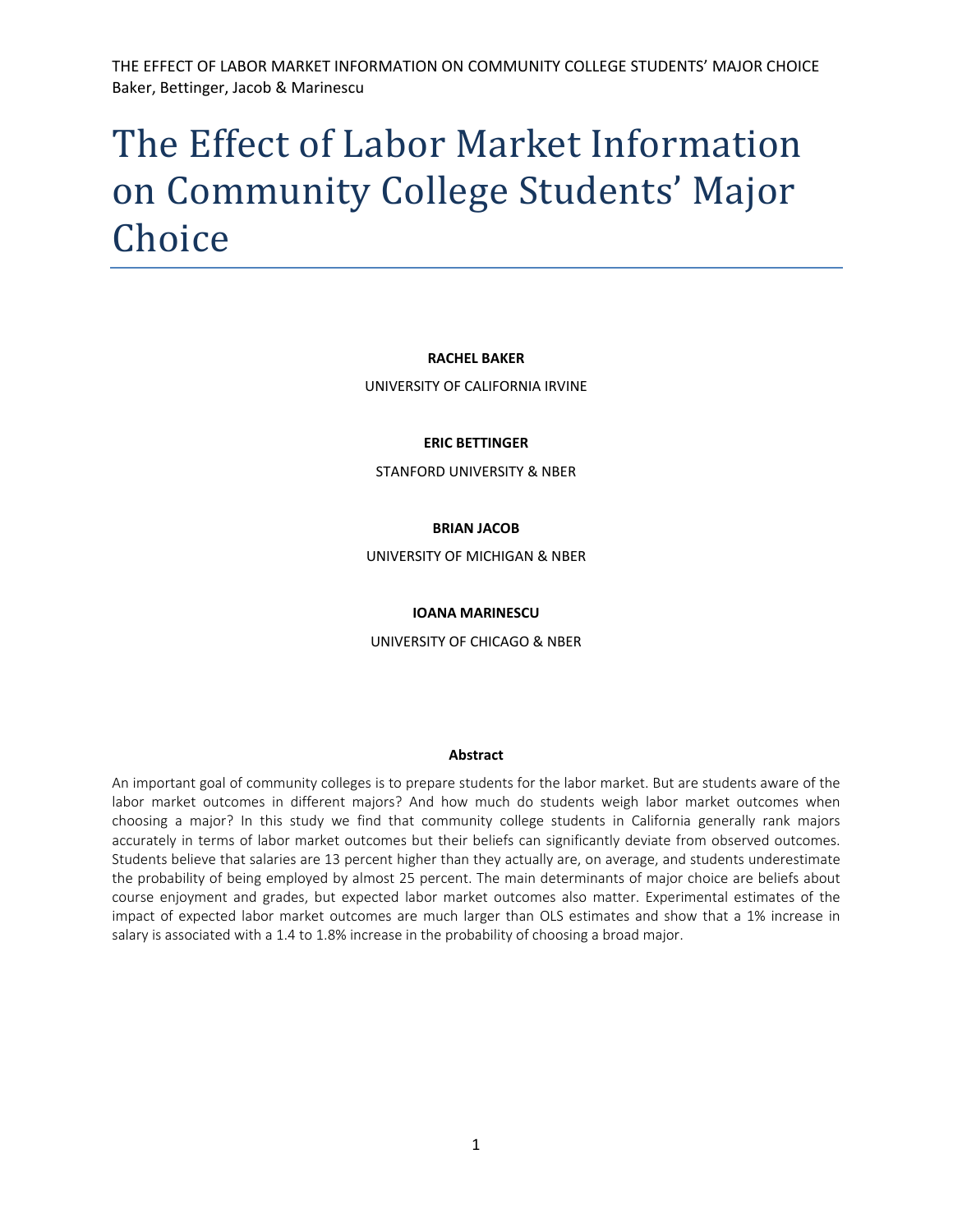#### **Introduction**

Community colleges serve a large, and rapidly increasing, share of college students in the United States. These students are more likely than their four‐year peers to be underrepresented minorities and to come from disadvantaged backgrounds (Bailey, Jenkins & Leinbach, 2005). An explicit mission of community colleges is to improve the labor market outcomes of these disadvantaged student populations (American Association of Community Colleges; California Community Colleges). Much attention, at the federal, state, and institutional level, has recently been paid to the labor market outcomes of community college graduates from these career‐oriented programs (see, for example, Jepsen, Troske & Coomes, 2014; Dadgar & Trimble, 2014; Xu & Trimble, 2015).

Labor market outcomes associated with various degrees and certificates vary dramatically. Many awards are associated with significant positive increases in earnings and probability of employment, while others have been shown to have insignificant effects on earnings (Stevens et al, 2015; Bahr, 2015). This means that, for community colleges to best fulfill their mission of improving the labor market outcomes of their students, students need to be aware of differences in outcomes across awards. The degree to which this is true is not clear.

The existing research on students' knowledge of labor market outcomes has focused on students attending selective four‐year colleges. This work has shown that students have broadly accurate information about the relative rankings of labor market returns associated with various degrees but that many students make large errors in specific estimations (Arcidiacono, Hotz & Kang, 2010; Huntington‐ Klein, 2015). In particular, lower income and lower GPA students are less well informed (Attanasio and Kaufmann, 2012; Betts, 1996). Given that community college students are disproportionally disadvantaged and have weaker access to informed social networks, it is unclear to what extent previous findings apply to community college students.

Furthermore, information is not enough if it is not used as a basis for decision making. This premise, that expected labor market outcomes should be an important part of the major choice decision for students in community colleges, is foundational in a number of initiatives being undertaken by high‐profile national players. The Aspen Institute, Jobs for the Future, the American Association of Community Colleges, various state community college systems, and most notably the U.S. Department of Education's College Scorecard have recently focused efforts on helping students, and schools, use labor market information in making decisions. But these efforts can only succeed if students take labor market outcomes into account when choosing a major.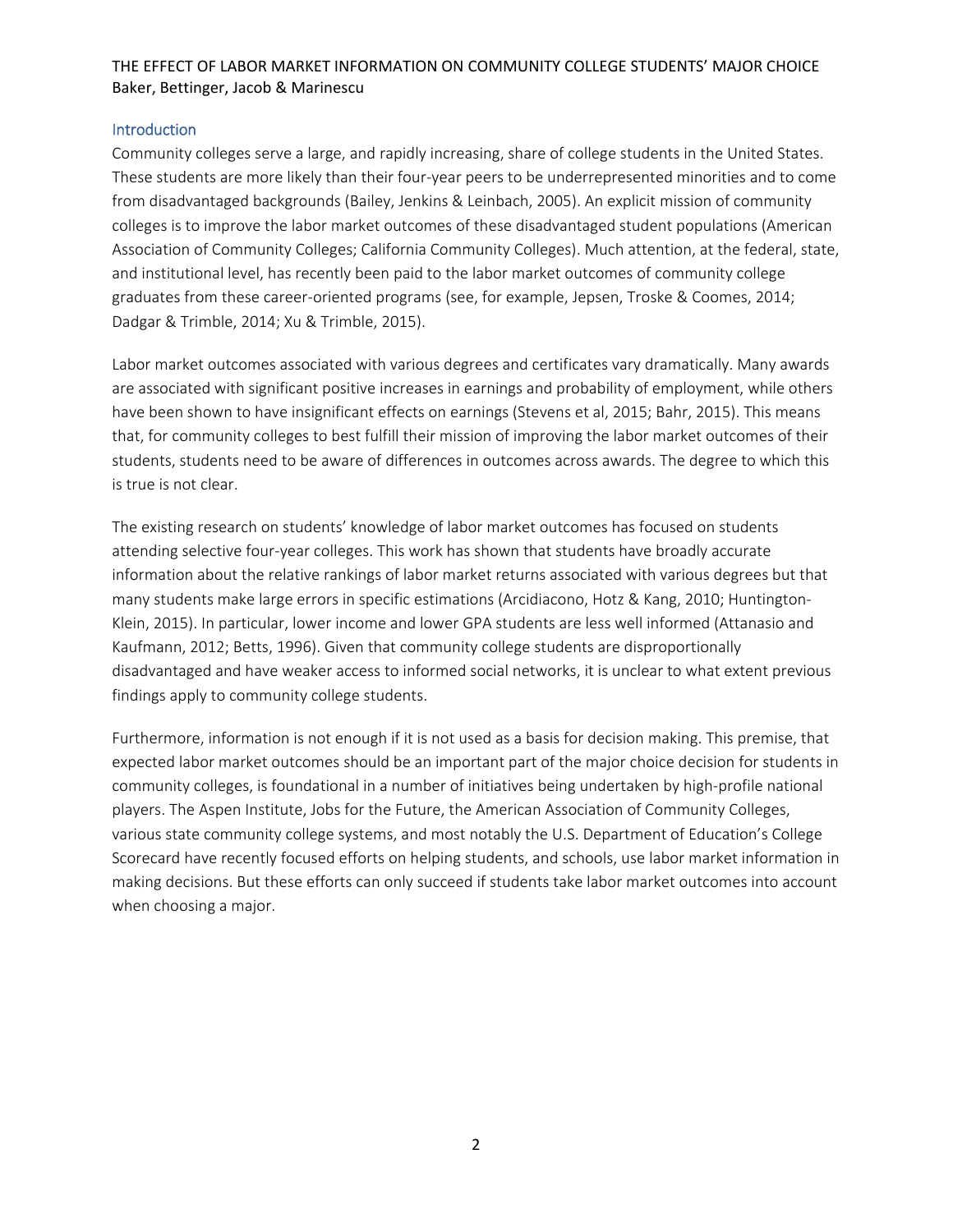In this paper, we provide empirical evidence on the potential efficacy of such initiatives. We examine to what extent community college students factor in labor market outcomes when choosing a degree. Studies of students in selective four-year colleges indicate that degrees are mostly chosen for nonpecuniary reasons, with expected salary playing a significant but minor role (Beffy et al, 2012; Wiswall and Zafar, 2015a; Stinebrickner & Stinebrickner, 2014). In this paper we ask if that is also the case for community college students. If community college students face stronger incentives to make ends meet, and if degrees in community colleges have more heterogeneous returns, one may expect labor market outcomes to play a larger role in determining major choice.

First, leveraging unique administrative data on the labor market outcomes of community college students, we examine the accuracy of students' beliefs about the labor market outcomes of different majors for alumni of their college. An important innovation of our study is that we examine beliefs about both wages and employment, while previous literature has focused mostly on wages. Furthermore, we ask students about labor market outcomes for graduates from their own college, as compared to the outcomes for a national sample of students, which should be the most directly relevant and perhaps the best known. We find that students have broadly accurate views of the average labor market outcomes of graduates in various fields. Students generally correctly rank fields in all outcomes. However, we also find that students overestimate salaries by 13% and underestimate the probability of finding employment by almost 25% in almost all fields. Finally, we find that low income students are more likely than their higher income peers to have large errors in estimating the probability of employment.

Second, we examine the determinants of major choice. An important innovation of our study is to compare the estimates from observational data with the estimates from an experiment. Indeed, with the exception of Hastings et al (2015) and Wiswall and Zafar (2015a,b) who focus respectively on Chilean students and NYU students, most of the previous literature is non‐experimental. In our experiment, we provide students with hypothetical information about the labor market outcomes for various majors and elicit their probability of choosing a given major given this new information. In our observational data, expected course enjoyment is the most important predictor of major choice, followed by expected grades. Salary and employment probabilities have a positive relationship with major choice but the effect is not always statistically significant. On the other hand, in our experimental study, we find that salary and employment both have a significant effect on major choice, and this effect is quantitatively much larger than in the observational data. Based on our experimental estimates, a 1% increase in salary is associated with about a 1.4% ( for business) to 1.8% (for humanities) increase in the probability of choosing a major, while a 1% increase in the probability of employment is associated with a 0.2 to 0.6% increase in the probability of choosing a major. Comparing the experimental and non‐experimental estimates, we find evidence consistent with students' lack of information dampening the impact of labor market outcomes on major choice in observational data. Overall, these results show that estimates based on observational data are a poor predictor of the impact of labor market information on major choice.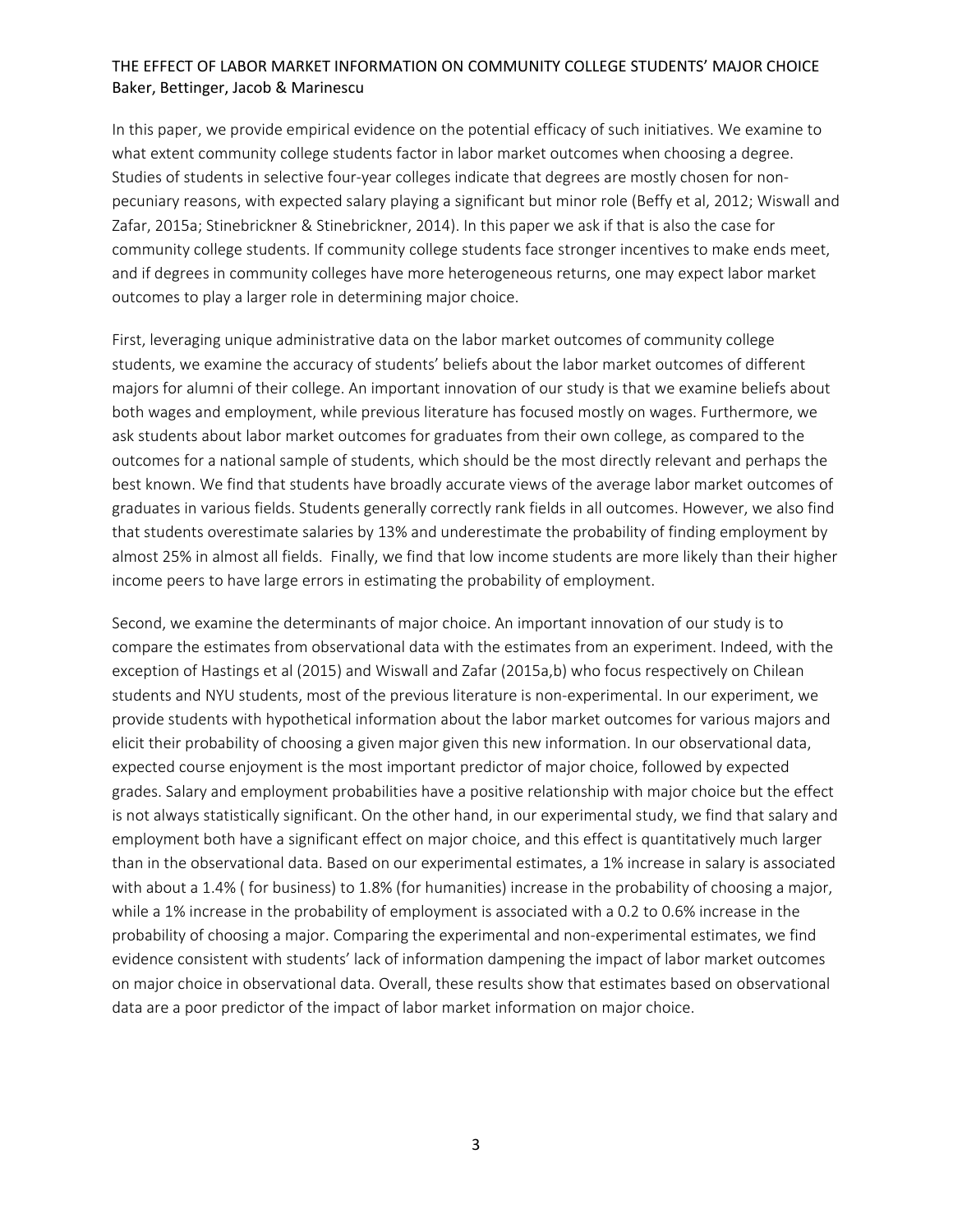Surprisingly, community college students are not very different from their peers in four‐year schools: they also put the most weight on non-labor market outcomes, such as course enjoyment, when choosing a major. The preeminence of non‐labor market outcomes in major choice is partly explained by students' lack of information about these labor market outcomes. Our results suggest that better information about labor market outcomes, as well as increasing the salience of information about labor market outcomes, could serve community colleges' goal of improving their students' labor market prospects.

#### Background and literature review

Traditional human capital theory posits that students will make educational decisions (how long to persist, what degree to pursue) based on a calculation of the perceived costs relative to the perceived discounted benefits (Becker, 1962). This simple model rests on a number of factors: how accurate students' information is, which kinds of benefits are weighted most heavily (labor market, consumption, etc.), and how students update their beliefs based on new information.

While there is a literature on major choice and labor market outcomes for four-year college students, this paper is the first to look at major choices for students in community colleges. We argue that it is important to examine this population for four main reasons. First, as compared to students in four‐year schools, students in community colleges are more likely to be first generation college students, more likely to be from low-income backgrounds, and more likely to be underrepresented minorities (Bailey, Jenkins & Leinbach, 2005). In addition to consequences for equity and social mobility, this has important implications for the potential effects of information about labor market outcomes. Namely, we hypothesize that students in community colleges may be more sensitive to information gaps, as they have thinner social networks, less access to information, and are more likely to use in‐school sources to get information about earnings (Scott‐Clayton, 2011; Hastings et al 2015).

Second, on average, community colleges offer many more award options than four‐year schools, and these awards are more heterogeneous in both focus and length (purely vocational, academic, short‐ and long-term certificates, associate degrees). This creates a complicated decision making environment in which students must weigh a number of potential options using a range of criteria (Scott-Clayton, 2011; Rosenbaum, Deil‐Amen & Person, 2006 ). In order to improve the labor market outcomes of community college students, it is important to understand how they navigate this complex decision.

Third, community college students have traditionally persisted and graduated at relatively low rates. While the vast majority of students in community colleges have the intention of earning a bachelors degree when they start, very few actually do (Rosenbaum & Rosenbaum, 2013). For this reason, it may be more efficient for many students to aim for a relatively fast transition to the labor market with a one or two year degree or certificate that would enhance their earnings and job opportunities. This high probability of not completing a bachelors degree creates a different decision making environment than in four‐year schools and necessitates conceptualizing the effect of labor market information anew.

Fourth, the training that occurs in community colleges is tied to a wider range of labor market outcomes than four‐year training, and returns are more heterogeneous across two‐year degrees and certificates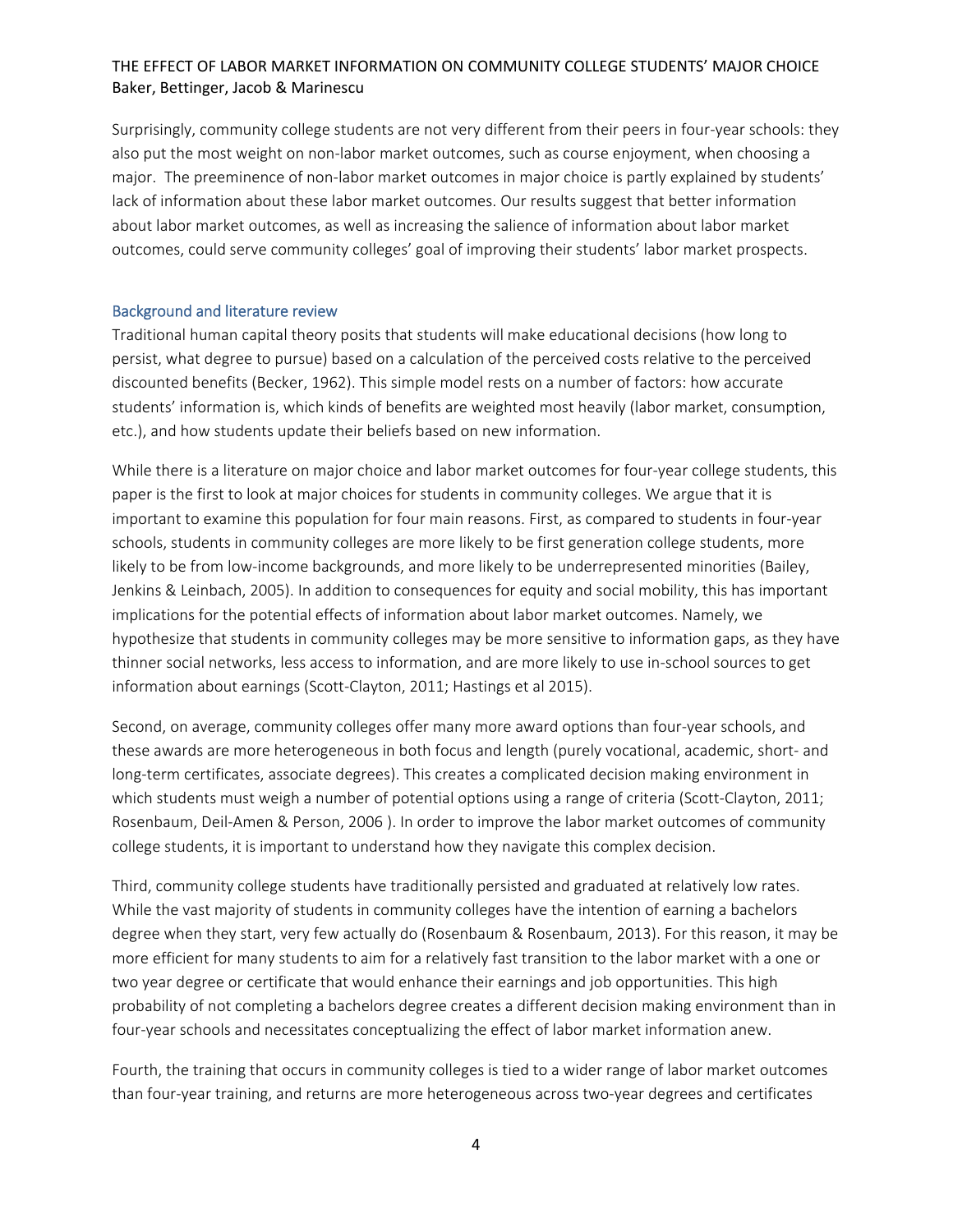than they are across four‐year degrees. The average returns to an associate degree or community college certificate are positive (Bailey & Belfield, 2011). However, a number of recent studies have shown that these effects vary greatly by field, with some degrees yielding insignificant earnings returns and others, often degrees in health‐related fields, yielding large positive returns (Stevens et al, 2015; Bahr, 2015; Dadgar & Weiss, 2012; Jepsen, Troske & Coomes, 2014; Jacobson, LaLonde and Sullivan, 2005). Additionally, the labor market returns to a community college award go beyond salary; the effects on probability of employment and on hours worked is at least as significant as the effect on wages (Dadgar & Weiss, 2012; Jacobson, LaLonde and Sullivan, 2005; Marcotte et al, 2005).

Second, previous literature has mostly examined students' beliefs about wages. As noted above, for certain certificates and associate degrees, the labor market benefits might be on the margin of employment or the number of hours worked, rather than affecting hourly rate. In this study we examine the accuracy of students' knowledge labor market returns in terms of both probability and stability employment in addition to wages. Recent empirical work indicates that while college students can generally accurately rank the returns to various major categories and levels of awards (Arcidiacono, Hotz & Kang, 2010; Huntington‐Klein, 2015), many students make significant errors in estimating returns to various degrees (Betts, 1996; Arcidiacono, Hotz & Kang, 2010). In addition, there is important heterogeneity; students tend to get more accurate over time (students in their fourth year offer more accurate predications than students in their first year) (Zafar, 2011; Betts, 1996), students from lower income families tend to underestimate the returns to schooling (Attanasio and Kaufmann, 2012; Betts, 1996), students with higher GPAs make smaller errors (Betts, 1996), and there is significant variation in accuracy across majors (Wiswall and Zafar, 2015b).

While investigating beliefs about returns to various degrees is interesting, if students don't use this information to make curricular decisions, it has few practical implications. A number of studies have attempted to decompose the effects of various factors that students use to make decisions. Most studies have found that expected enjoyment is the biggest driver of choice (Beffy et al, 2012; Wiswall and Zafar, 2015a; Stinebrickner & Stinebrickner, 2014) and that ability (comparative advantage) is an important consideration (Arcidiacono et al, 2010). Zafar (2009) finds that non‐pecuniary outcomes explain about 45% of choice behavior for males and 75% for females.Most recent literature finds that the effect of expected earnings on major choice is small but significant. Wiswall and Zafar (2015a) show that a 1% increase in beliefs about self earnings in a major increases the log odds of graduating in that major by 2%. However, beliefs about self earnings are correlated with unobserved reasons why students prefer a certain major: when using experimental variation in beliefs about self earnings, a 1% increase in beliefs about earnings in a given major only increases the log odds ratio of graduating in that major by 0.28%.

In this study, we surveyed 376 students at two community colleges in California's Bay Area. We ask students about their knowledge of labor market outcomes, their curricular plans, and how they would respond to specific information about labor market outcomes in different fields of study. We examine how community college students differ from students at selective four-year schools. Importantly, we are the first study to examine a range of labor market outcomes (beyond salary), so we can examine which specific labor market outcomes are most important to students.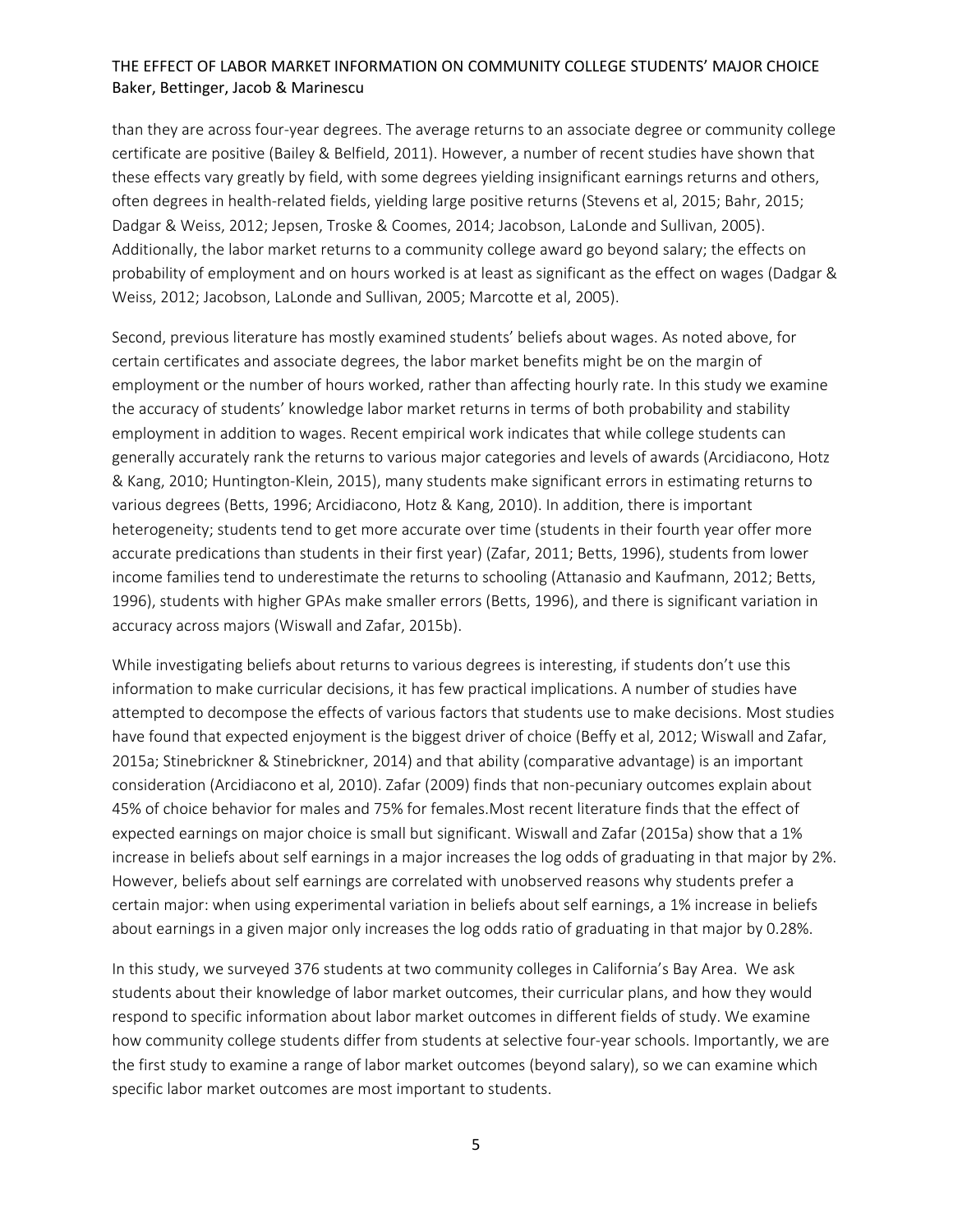#### Methodology and Results

Our data come from an original survey administered at two community colleges in California's Bay Area in the winter of 2014. To increase response rates, we administered the survey in person in courses (using paper and pencil). We sent a request to administer the survey to course instructors via the departmental representatives to the faculty senate. Due to the nature of the survey questions, we targeted academic (not strictly pre‐vocational) classes with no pre‐requisites that enrolled mostly students in their first year.

Our sample of 12 classes consisted of courses that fit our sampling criteria and had instructors who were willing to use 30-40 minutes of class time for the survey. The classes were in a number of disciplines, including psychology, environmental science, language arts and biology. A member of the research team (Rachel Baker) administered the survey in each class and was present to read instructions and answer questions. The 12 classes had a total enrollment of about 470 and daily attendance of about 80%, so we obtained responses from 376 students. In each class, no students who were present opted out of the survey. Students took an average of 25 minutes to complete the survey. We provided an incentive of two \$25 Amazon.com gift cards to each class and raffled the gift cards off when all students were finished with the survey. We also gave each participating instructor a \$25 Amazon.com gift card.

Due to our sampling strategy, the students in our sample are more transfer- and academically-oriented than the average community college student. Sixty‐four percent of the students in our sample stated that their most likely outcome was transfer (as opposed to earning an associates degree or certificate). The students in our sample were also younger than the mean community college student (mean age 23), and almost a quarter of the students in our sample were in their first term of college. We will return to the implications of these sample characteristics for the interpretation of our results in the discussion section.

Table 1: Student Descriptives presents descriptive information about the students who are included in the sample.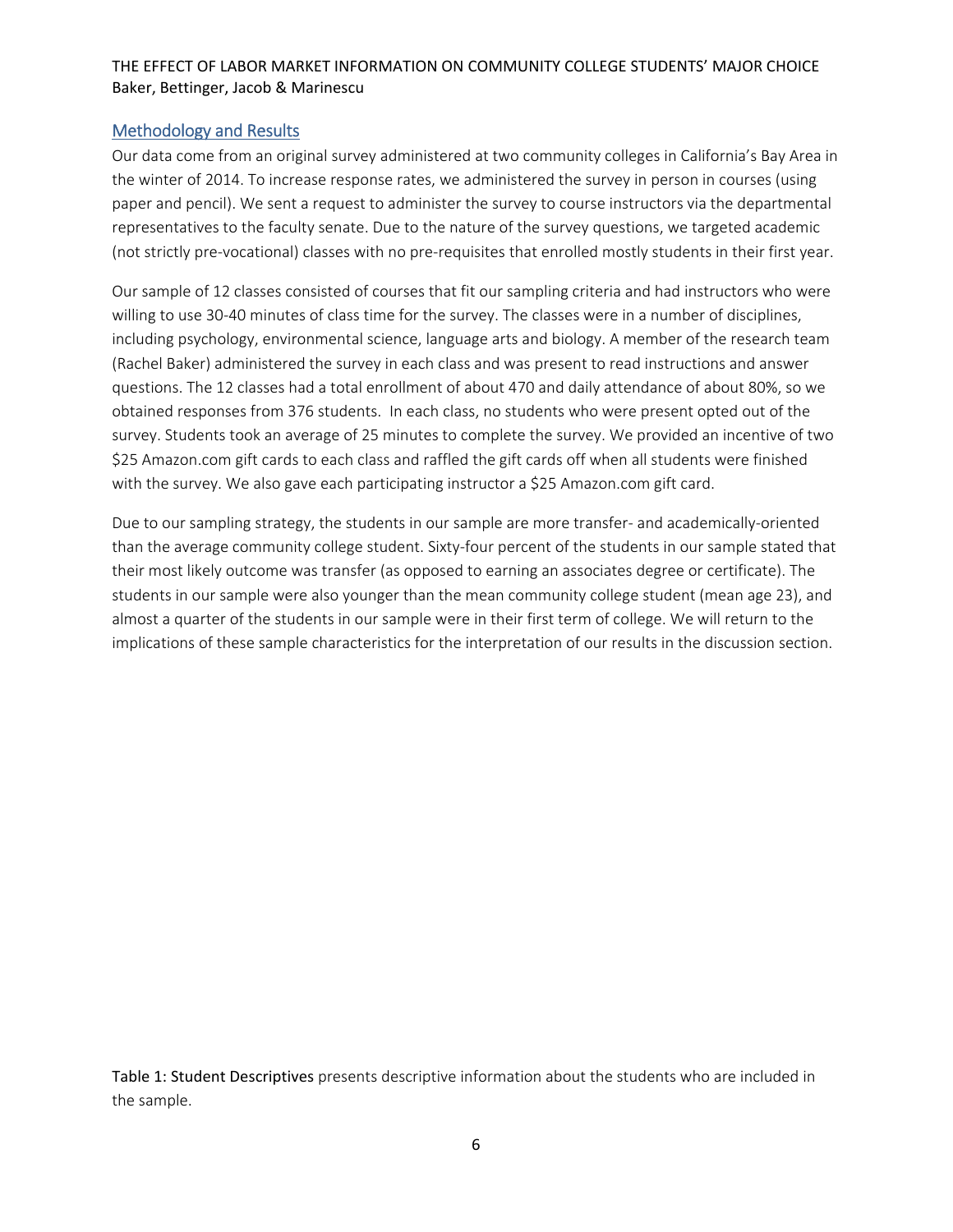#### **Table 1: Student Descriptives**

| <b>Survey Summary Statistics</b>                | mean     |
|-------------------------------------------------|----------|
| Age (years)                                     | 23.472   |
| Self-reported family income is < \$50,000       | 0.430    |
| No parent with college degree                   | 0.438    |
| Student is in first term                        | 0.241    |
| Self-reported HS GPA is $\geq$ B                | 0.733    |
| Latino                                          | 0.243    |
| White                                           | 0.293    |
| Asian                                           | 0.508    |
| <b>Black</b>                                    | 0.037    |
| Pacific Islander                                | 0.035    |
| Student lists as most likely award:             |          |
| Transfer                                        | 0.641    |
| AA                                              | 0.135    |
| Cert                                            | 0.112    |
| No Degree                                       | 0.112    |
| Student lists as most likely broad major field: |          |
| Science                                         | 0.378    |
| <b>Business</b>                                 | 0.173    |
| Language Arts                                   | 0.138    |
| <b>Humanities</b>                               | 0.311    |
| Expectations about awards:                      |          |
| Expected Salary                                 | \$44,689 |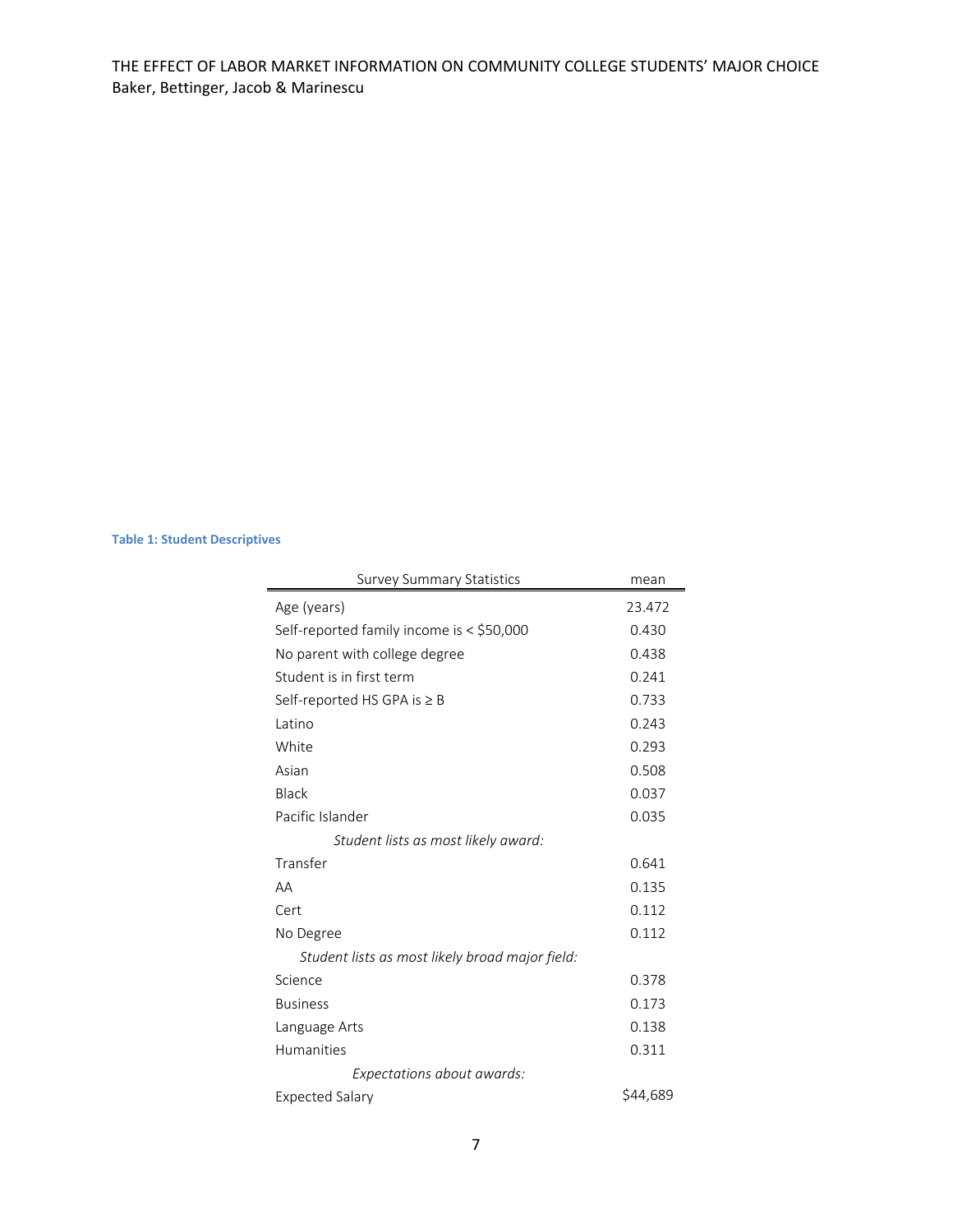| Exp. Prob. of having a job | 0.435 |
|----------------------------|-------|
| Exp. Stab. of employment   | 0.532 |
| Prob. of enjoyment         | 0.532 |
| Predicted grades           | 4.1/5 |
| N                          | 376   |

The survey, available in Appendix A, had four main sections: (1) students' self-reported probabilities of choosing each of four broad major fields and their expectations about enjoyment, grades, and labor market outcomes in each of these fields<sup>1</sup>; (2) the same information about the three specific majors that students state they are most likely to choose; (3) experimental questions in which we randomly assign hypothetical labor market information about two broad majors to students and ask them how this changes their probability of choosing a given major; and (4) multiple choice questions in which we ask students where they get information about expected salaries for majors and which factors they value when choosing a major. Additionally, we collected background demographic information from each student and linked survey responses to administrative transcript and application data. In this paper, we will be focusing on sections (1) and (3).

To assess students' accuracy in estimating the outcomes associated with various degrees and certificates, we collected data from the California Employment Development Department (EDD) Labor Market Information Division. For 2006‐2013 graduates who earned each award offered at the two community colleges in our sample (e.g. AA in Music Technology in 2007, certificate in Network Administration in 2010), we collected data on the probability of employment six months after graduation (proportion of graduates who had positive wages in either of the two quarters after graduation), the mean salary three years after graduation (all adjusted to the 2013 consumer price index), and the stability of employment for graduates in the three years after graduation (number of quarters with positive wages/12 quarters). One important factor that sets this study apart from most previous studies is that we ask students about their expectations for students from their own college and compare their responses to this data (rather than comparing their responses to data on all graduates in the country or to data on students from different areas of study). This is an important improvement on past work, particularly in the context of community colleges, where the local labor market is particularly important.

 $1$  One methodological note is important to include here. On the survey (available in Appendix A), we asked for students' expectations about the labor market outcomes associated with earning an *associates degree* in each field. We did not ask for the labor market outcomes associated with transferring and then earning a *bachelors* degree in each field (in fact, we explicitly told students NOT to answer the question with students who successfully transfer an earn a BA/BS in mind). This, of course, affects the interpretation of our results, but we felt this was the most appropriate course of action for a few reasons. First, estimating labor market outcomes for students who transfer from a two- to four-year college is a function of a number of factors: probability of admission to a four‐year school, probability of finishing a four‐year school, selectivity and curriculum of both the two- and four-year schools, etc. Second, the time horizon necessary for estimating such returns is necessarily protracted students will not be entering the labor force for at least four (and likely five or six) years. Finally, while the majority of our students stated that they intended to transfer and earn a bachelors degree, evidence from these schools, and community colleges more generally, indicates that most of these students will not transfer and those who do might not earn a four‐year degree. The labor market outcomes associated with earning an associates degree is both simpler to estimate and more plausibly relevant for the students we sampled.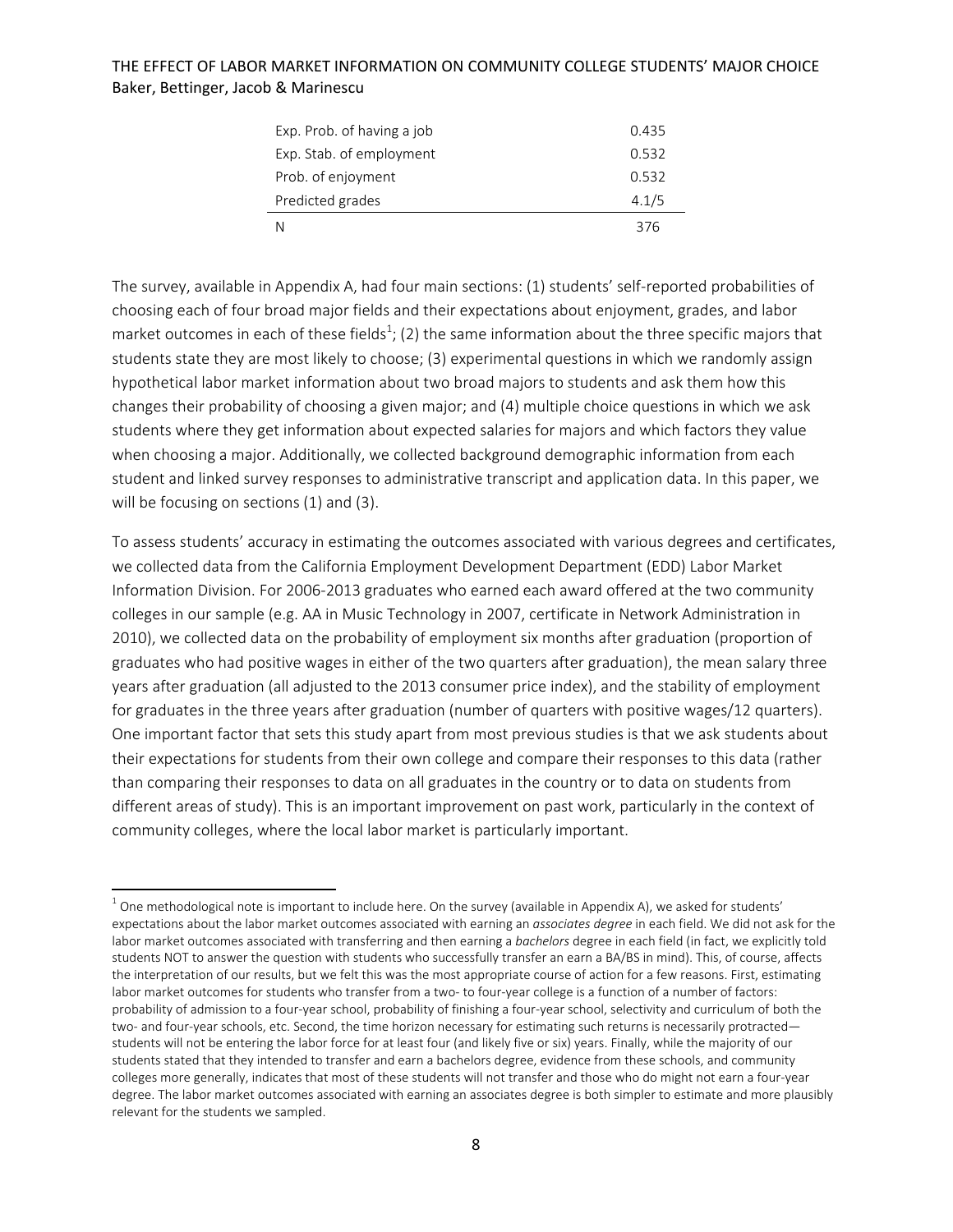#### Descriptive summary results

Seventy-seven percent of students in our sample report that they are considering majors in more than one broad major field. On average, students are considering 2.63 fields with non‐zero probability (1/3 of students are considering all four broad fields). Many students report 0 or very low probabilities of majoring in Language Arts, and Business & Technology<sup>2</sup> (for each of these two broad majors, almost half of students state that there is less than a 10% probability that they will select it).

 $2$  This could be a function of the sample of classes in which we administered the survey.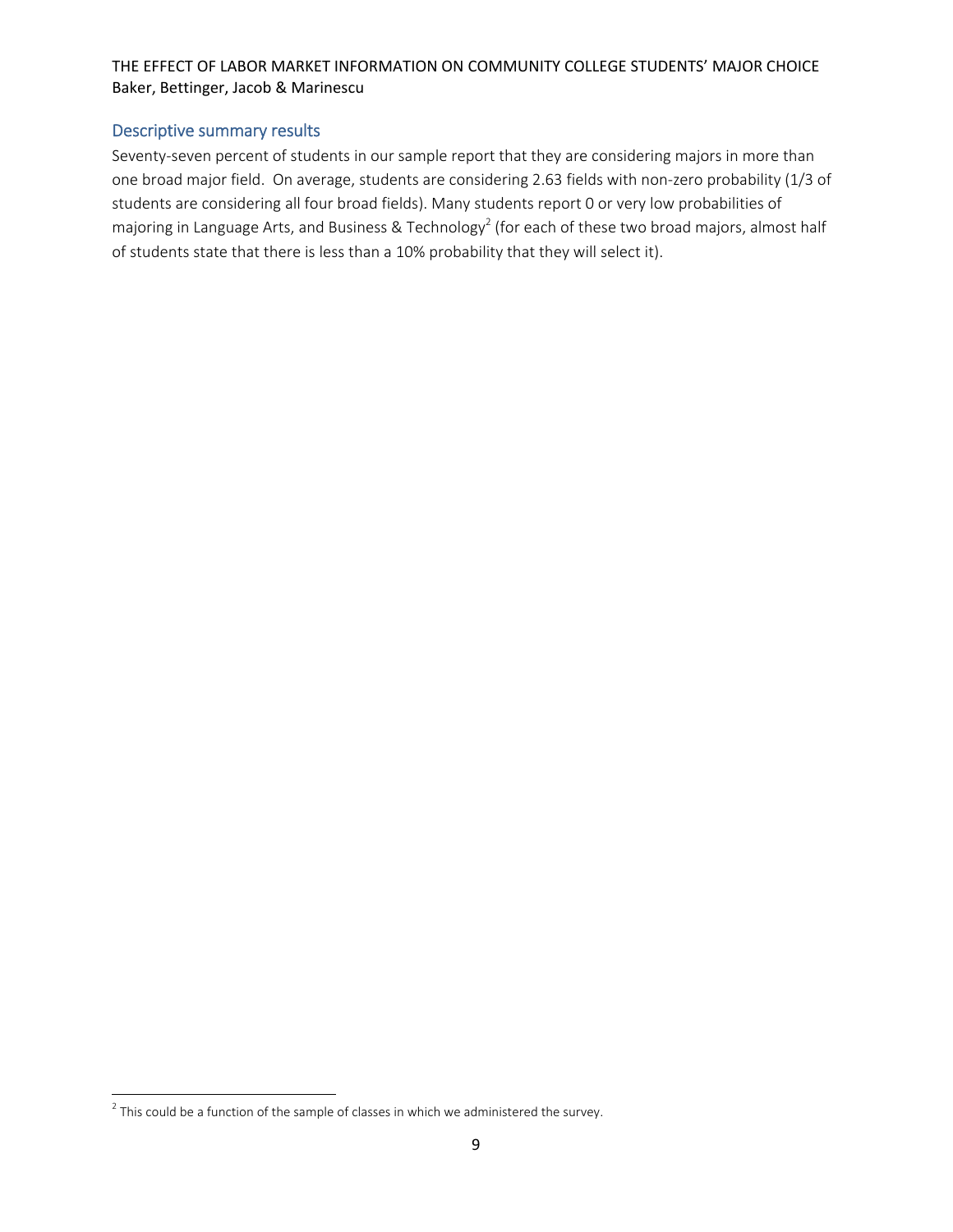#### Table 2 : Students' beliefs of labor market outcomes

|                              | Average Salary <sup>a</sup> |                | Belief of Salary <sup>b</sup> |                | Prob. of<br>Employment <sup>c</sup> |                | Belief of Prob.<br>of Employ. <sup>d</sup> |                | Percent of<br>Time with a<br>Job <sup>e</sup> |                | <b>Belief of Stability</b><br>of Employ. <sup>†</sup> |                |
|------------------------------|-----------------------------|----------------|-------------------------------|----------------|-------------------------------------|----------------|--------------------------------------------|----------------|-----------------------------------------------|----------------|-------------------------------------------------------|----------------|
|                              | м                           | Rank           | М                             | Rank           | M                                   | Rank           | М                                          | Rank           | M                                             | Rank           | M                                                     | Rank           |
| Science, Math & Engineering  | 46,300                      | $\overline{2}$ | 51,919                        | $\overline{2}$ | 0.615                               | $\overline{2}$ | 0.466                                      | $\overline{2}$ | 0.611                                         | $\overline{2}$ | 0.599                                                 | $\mathbf 1$    |
|                              | (27, 395)                   |                | (35, 501)                     |                | (0.211)                             |                | (0.256)                                    |                | (0.196)                                       |                | (0.587)                                               |                |
| Business, Comp. Sci. & Tech. | 51,473                      | $\mathbf{1}$   | 52,149                        | 1              | 0.652                               | $\mathbf{1}$   | 0.498                                      |                | 0.641                                         | $\mathbf{1}$   | 0.590                                                 | $\overline{2}$ |
|                              | (17, 885)                   |                | (33,326)                      |                | (0.186)                             |                | (0.235)                                    |                | (0.150)                                       |                | (0.248)                                               |                |
| Arts & Language              | 28,820                      | 4              | 34,850                        | 4              | 0.485                               | $\overline{4}$ | 0.369                                      | $\overline{4}$ | 0.473                                         | 4              | 0.462                                                 | 4              |
|                              | (13, 635)                   |                | (19, 480)                     |                | (0.135)                             |                | (0.221)                                    |                | (0.131)                                       |                | (0.246)                                               |                |
| Humanities & Social Sciences | 33,180                      | 3              | 39,702                        | 3              | 0.537                               | $\mathcal{E}$  | 0.406                                      | 3              | 0.529                                         | 3              | 0.503                                                 | 3              |
|                              | (12,005)                    |                | (26, 629)                     |                | (0.148)                             |                | (0.228)                                    |                | (0.143)                                       |                | (0.251)                                               |                |

Notes: All labor market information comes from the California Employment Development Department, Labor Market Information Division and represents 2006‐2010 graduates from two community colleges in Northern California. <sup>ace</sup> Mean annual salary of graduates three years after graduation, in 2013 dollars; percent of graduates who are employed six months after graduation; fraction of quarters that graduates have non-zero earnings in the three years after graduation. bdf Students were asked: Average annual salary <sup>a</sup> recent graduate from CCD with an AA/AS in this field (who doesn't continue to <sup>a</sup> BA/BS) will make 3 years after graduation; probability <sup>a</sup> graduate will have <sup>a</sup> job six months after graduation; percent of time <sup>a</sup> graduate will be with <sup>a</sup> job in the first three years after graduation.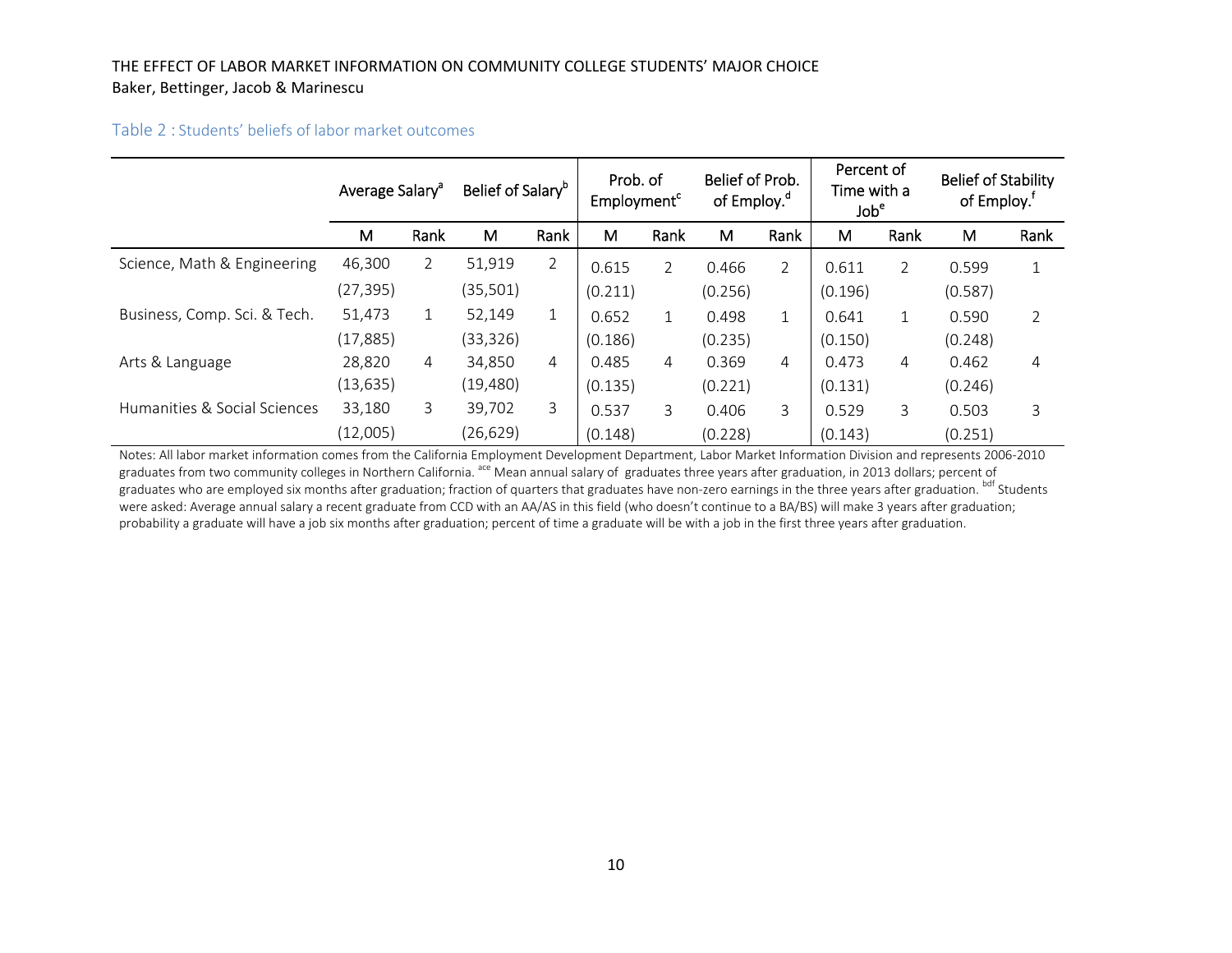In Table 2, we see that students in our sample have broadly accurate views of the average labor market outcomes of graduates in various fields. They generally correctly rank fields in all outcomes (salary, probability of employment, and stability of employment), which is similar to Zafar's (2012) finding for students knowledge of relative salaries.

We find that students generally overestimate expected salaries, which matches what Hastings et al (2015) find with Chilean students, and is different from what Zafar (2011) found at a selective U.S. college. The only field in which they don't overestimate is Business, Computer Science & Technology,. On the other hand, students overestimate the most (in % terms) the salaries in Arts & Languages.<sup>3</sup> In all fields, students underestimate the probability of being employed. The degree of underestimation is remarkably consistent across fields—on average, students think the probability of being employed is about 75% of what it actually is. Students also underestimate the average stability of employment (percentage of the time with an income), but not nearly as much as they underestimate the probability of being employed. Overall, students overestimate salaries and underestimate the employment outcomes of awards.

There is a relatively wide distribution of students' beliefs about their own outcomes as compared to others' outcomes. Students' expected outcomes for themselves are higher than the population on average (10% higher for probability of having and stability of a job, 4% higher for salary), but there is a wide range, as shown by Figure 1, which plots the distribution of the difference between own outcomes beliefs and other students outcomes beliefs.

<sup>&</sup>lt;sup>3</sup> One methodological note is important here. Our measure of the "true" salary is restricted to those graduates who have positive earnings in a given quarter, and thus included graduates who had positive earnings but did not work full-time for the whole quarter. Students in our survey may have been thinking of someone who is employed fulltime for the full year, which could explain why they overestimate salary.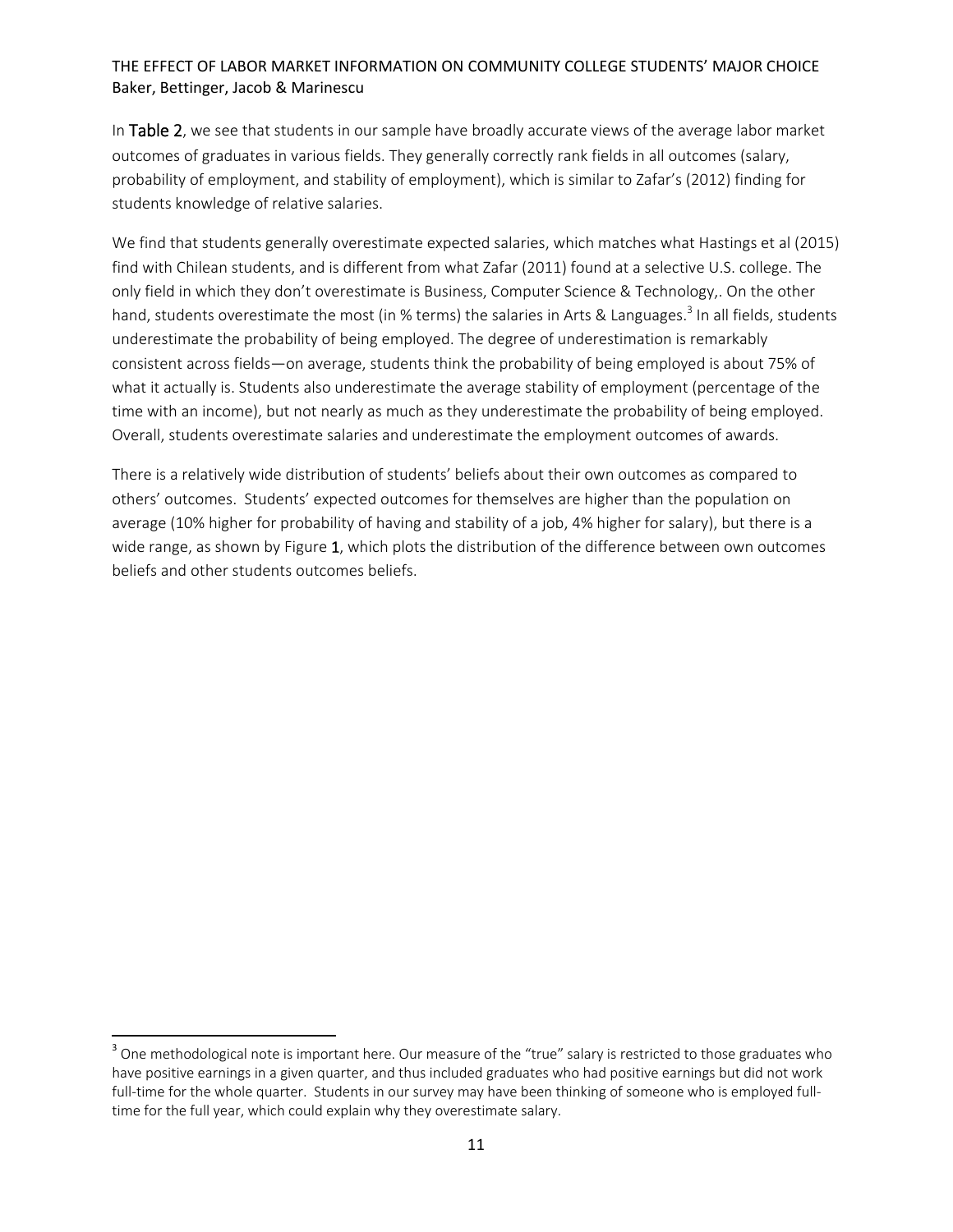

Figure 1: Expectations for Self vs. Others

#### Errors in beliefs about labor market outcomes

To examine students' errors in beliefs about labor market outcomes we used a similar measure as Zafar (2011) and Betts (1996):

$$
error_{if} = \frac{s_{if} - s_{obs,f}}{s_{obs,f}} * 100
$$

Where  $s_{if}$  is student *i*'s estimate of the labor market outcome of field *f* and  $s_{obs.f}$  is the observed labor market outcome for field *f.* This measure represents the percent error in the student's belief relative to the actual outcome: for example, a value of 10 for salary error means that the student believes the salary to be 10% higher than it actually is. We constructed two measures for the error in beliefs: (1) error measure defined above, (2) absolute value of the error measure defined above. Since errors can be both positive and negative, a mean error close to zero does not necessarily indicate uniformly low errors. Reporting the absolute value of errors in addition to the mean error allows us to examine a measure of the dispersion of errors.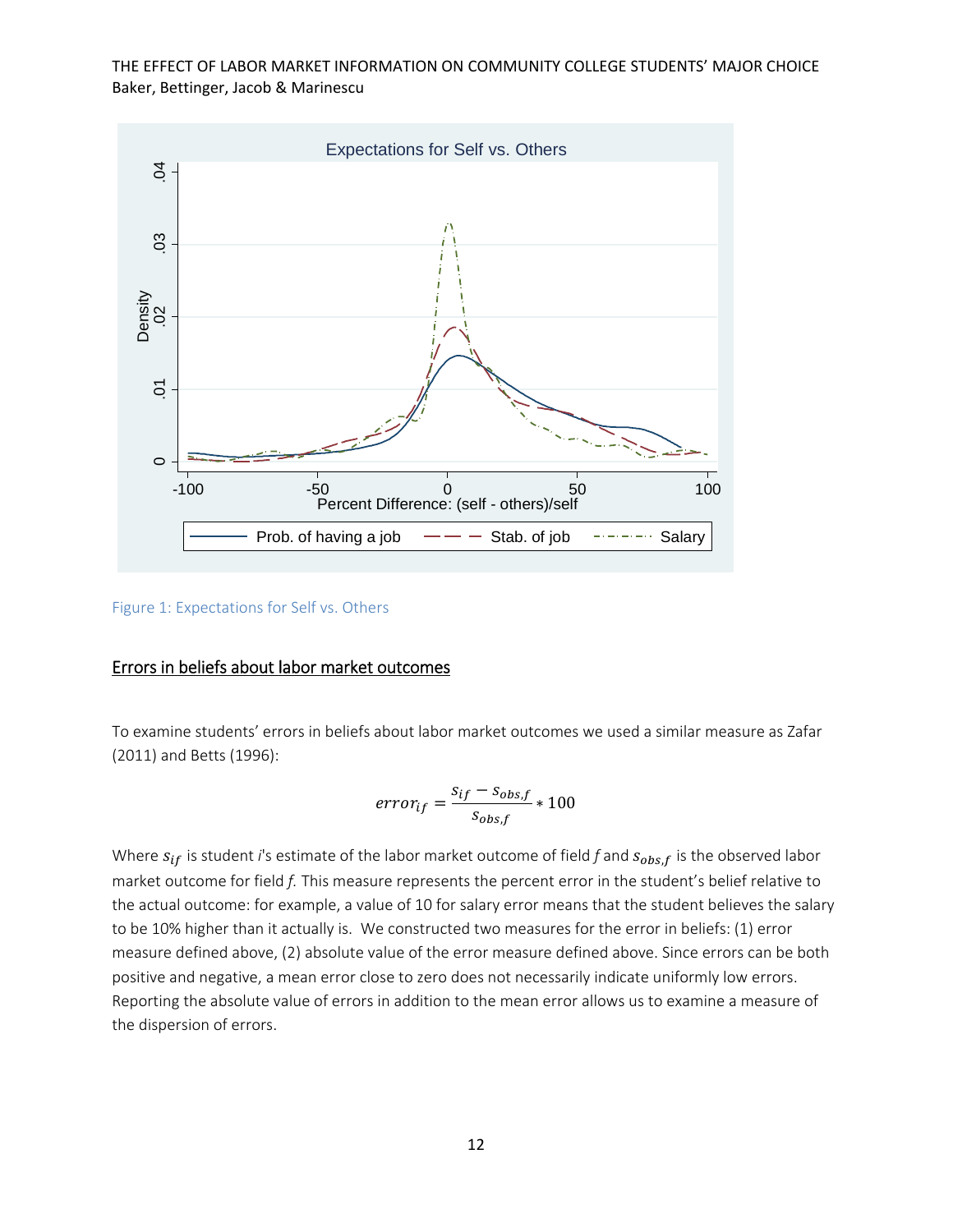|                           | Mean    | 25 <sup>th</sup> percentile | Median                | 75 <sup>th</sup> percentile |
|---------------------------|---------|-----------------------------|-----------------------|-----------------------------|
|                           |         |                             | Error                 |                             |
| Salary                    | 13.5    | $-30.6$                     | 4.1                   | 38.8                        |
| Probability of Employment | $-24.0$ | $-58.8$                     | $-23.3$               | 7.4                         |
| Stability of Employment   | $-4.3$  | $-36.6$                     | $-5.5$                | 26.7                        |
|                           |         |                             | <b>Absolute Error</b> |                             |
| Salary                    | 47.0    | 13.6                        | 35.2                  | 56.8                        |
| Probability of Employment | 40.0    | 17.5                        | 38.1                  | 58.8                        |
| Stability of Employment   | 38.3    | 14.5                        | 32.3                  | 56.0                        |

#### Table 3: Distribution of Errors and Absolute Value of Errors

In Table 3 we see that on average, students overestimate salary by 13.5% and underestimate both probability and stability of employment, by 24% and 4.3% resepectively. The absolute errors indicate that students generally make large errors; 50% of students make errors larger than 30% for each of the labor market outcomes.

#### **Table 4: Median Errors and Absolute Value of Error by Major**

|                           | <b>Business</b>       | Humanities | Language & Arts | Science |  |  |  |  |
|---------------------------|-----------------------|------------|-----------------|---------|--|--|--|--|
|                           |                       |            | Error           |         |  |  |  |  |
| Salary                    | $-2.9$                | 5.5        | 4.1             | 8.0     |  |  |  |  |
| Probability of Employment | $-23.3$               | $-25.5$    | $-38.1$         | $-18.8$ |  |  |  |  |
| Stability of Employment   | $-6.4$                | $-5.5$     | 5.6             | $-18.2$ |  |  |  |  |
|                           | <b>Absolute Error</b> |            |                 |         |  |  |  |  |
| Salary                    | 32.0                  | 35.6       | 38.8            | 35.2    |  |  |  |  |
| Probability of Employment | 23.3                  | 44.1       | 38.1            | 35.0    |  |  |  |  |
| Stability of Employment   | 24.8                  | 32.3       | 36.6            | 30.9    |  |  |  |  |

Table 4Error! Reference source not found. shows that students' errors differ by major field. Students' errors are the largest, on average, for humanities and the smallest for business. Students are more likely to underestimate the labor market outcomes associated with business than they are for other fields.

#### *Regression Outcomes*

We examine student errors in two ways: asking first if certain groups of students have particularly large errors and asking second if certain groups of majors are associated with larger or smaller errors. We first use a model that examines differences between groups of students. We use the following model:

$$
Y_{i,j,bm} = \Gamma_{bm} \beta_1 + X_i \beta_2 + \beta_4 own_{bm,i} + \varepsilon_i
$$
\n(1)

 $Y_{i,j,bm}$  is student *i'*s error in predicting labor market outcome *j* in broad major category *bm*.  $\Gamma_{bm}$  is a vector of broad-major fixed effects,  $X_i$  is a vector of student-level covariates which includes a dummy variable indicating if a student is from a low income family, a dummy variable for gender, and a dummy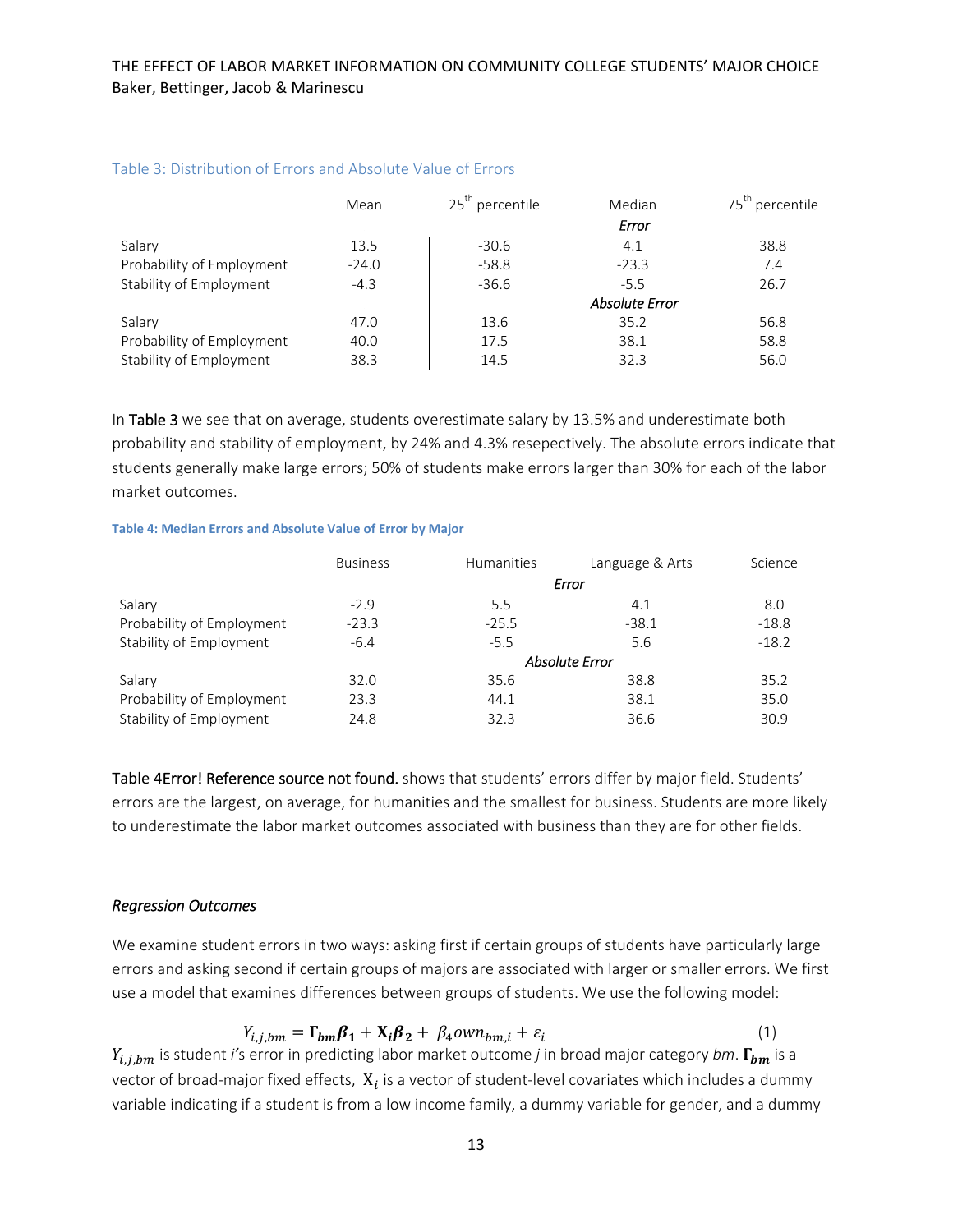variable indicating if the student is in his/her first term, and  $own_{bm,i}$  and a dummy variable is a dummy equal to one if broad major *bm* is the intended major of student *i*. Standard errors are clustered at the student level. We estimate this model six times: for error and absolute value of error for each of the three labor market outcomes (stability and probability of employment and expected salary). The coefficients of interest is  $\beta_2$ . That is, for a particular labor market outcome, within a broad major field, do certain groups of students have larger or smaller errors?

In addition, we estimated a model that included student fixed effects. Thus, the results from this model express the relative error for a given labor market outcome for a student. This student fixed effects model allows us to ask: do students systematically make larger or smaller errors for certain subjects or for certain labor market outcomes? We predicted two outcomes: (1) error measure as defined above, (2) absolute value of the error measure defined above. We use the model below:

 $Y_{i, bm} = \Gamma_{bm} \beta_1 + \Theta_{outcome} \beta_2 + \phi_i \beta_3 + \beta_4 own_{bm,i} + \varepsilon_i$  (2) Where each term is the same as defined above,  $\Theta_{outcome}$  is a vector of dummy variables for each labor market outcome (expected salary, probability of employment, stability of employment), and  $\phi_i$  is a vector of student fixed effects.

|                     | Salary     |            |            | Prob. of Employ. | Stab. of Employ. |             |  |
|---------------------|------------|------------|------------|------------------|------------------|-------------|--|
|                     | % Error    | % Error    | % Error    | $ \%$ Error $ $  | % Error          | $%$ Error   |  |
| Low Income          | 5.7057     | 6.2176     | $-6.2072$  | $4.5211*$        | $-2.1294$        | $-0.9153$   |  |
|                     | (7.8733)   | (5.8909)   | (4.0932)   | (2.3615)         | (5.1506)         | (3.4223)    |  |
| Female              | $-8.0773$  | 4.2466     | 2.0368     | $-0.5228$        | $-1.8945$        | 4.9655      |  |
|                     | (7.2837)   | (5.3630)   | (4.0802)   | (2.3492)         | (4.9109)         | (3.2043)    |  |
| First Term          | 9.5481     | 17.4074**  | $-3.5417$  | 3.0486           | $-6.6470$        | $-4.4768$   |  |
|                     | (10.8579)  | (8.1647)   | (4.7938)   | (2.8071)         | (5.0778)         | (3.1791)    |  |
| Intended Major      | $9.7176**$ | 3.5495     | 6.6093***  | $-3.7389***$     | 4.1830           | $-6.5145**$ |  |
|                     | (4.0045)   | (3.6694)   | (1.9760)   | (1.3850)         | (3.4821)         | (3.0853)    |  |
| Constant            | 8.6512     | 37.5259*** | 26.1322*** | 39.9803 ***      | $-1.1887$        | 43.2329 *** |  |
|                     | (6.2830)   | (4.5982)   | (3.9879)   | (2.3647)         | (7.3769)         | (6.4344)    |  |
|                     |            |            |            |                  |                  |             |  |
| Field Fixed Effects | X          | X          | X          | X                | X                | X           |  |
| Observations        | 1,064      | 1,064      | 1,142      | 1,142            | 1,210            | 1,210       |  |
| R-squared           | 0.0214     | 0.0213     | 0.0116     | 0.0275           | 0.0043           | 0.0125      |  |

The results from model 1 are presented in **Error! Reference source not found.** below.

Robust standard errors in parentheses

\*\*\* p<0.01, \*\* p<0.05, \* p<0.1

Low income students are more likely than their higher income peers to have large errors in estimating the probability of employment (fourth column of **Error! Reference source not found.**), though these errors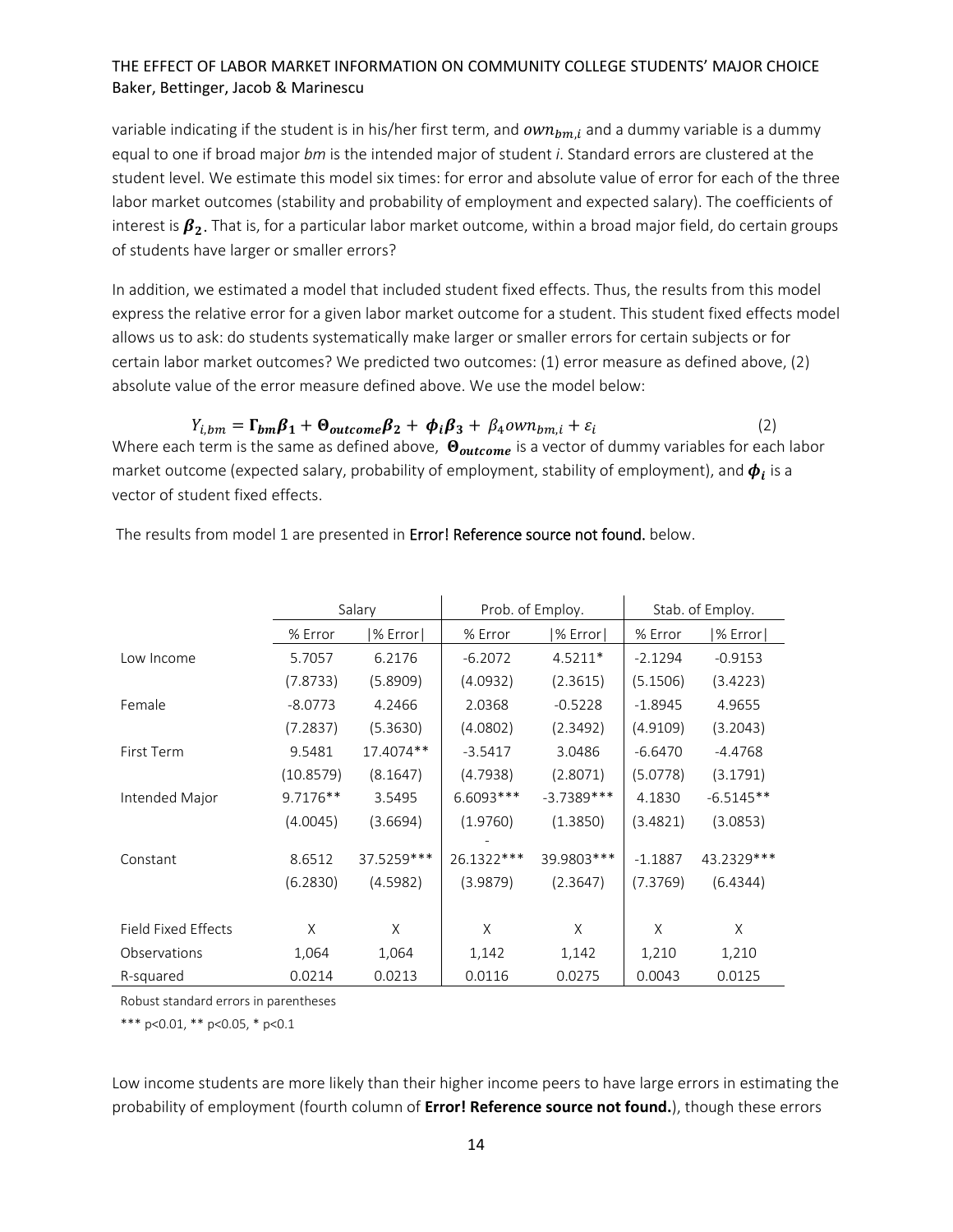are not systematically over- or under-estimates. Low- and high-income students do not have significantly different expectations about salary, which is different from what Hastings et al (2015) found. The difference with Hastings et al. (2015) may be explained by the fact that we consider a sample of relatively disadvantaged students while Hastings et al study the whole population of college‐bound Chilean students. Students in their first term make significantly larger errors in estimating salary than students who have been enrolled longer (**Error! Reference source not found.**, second column). Their errors are not systematically over‐ or under‐estimates. Students are more accurate in estimating labor market outcomes (stability and probability of employment) in their intended major than all other majors, similar to what Arcidiacono et al (2012) found. Students are more likely to overestimate the salary in their intended major as compared to other majors<sup>4</sup> (first column).

Why do students overestimate salary in their intended major? Students may correctly think that they will make more in their intended major than students who do not choose this same major. However, we do not compare students' beliefs about their *own* salary with their beliefs about the salary for other students in any given major, nor do we ask them to compare their beliefs about their own salary in their intended major as compared to other majors. Instead, we are asking students about the salary of *past graduates* from their college in a range of majors. Thus, comparative advantage cannot explain intended major overestimation. Instead, it is more likely that being overoptimistic about salary makes students more likely to prefer a certain major. We will explore the determinants of major choice – salary among them – below.

The results from model (2), exploring the heterogeneity in errors by major and labor market outcomes are presented in Table 5 (for reference, unconditional errors for each broad major category are shown in Table 4).

**Table 5: Predicting Errors in Labor Market Outcome Estimates, Student Fixed Effects**

% Error |% Error|

<sup>&</sup>lt;sup>4</sup> Differences in errors in estimation are presented visually in the Appendix B in kernel density plots.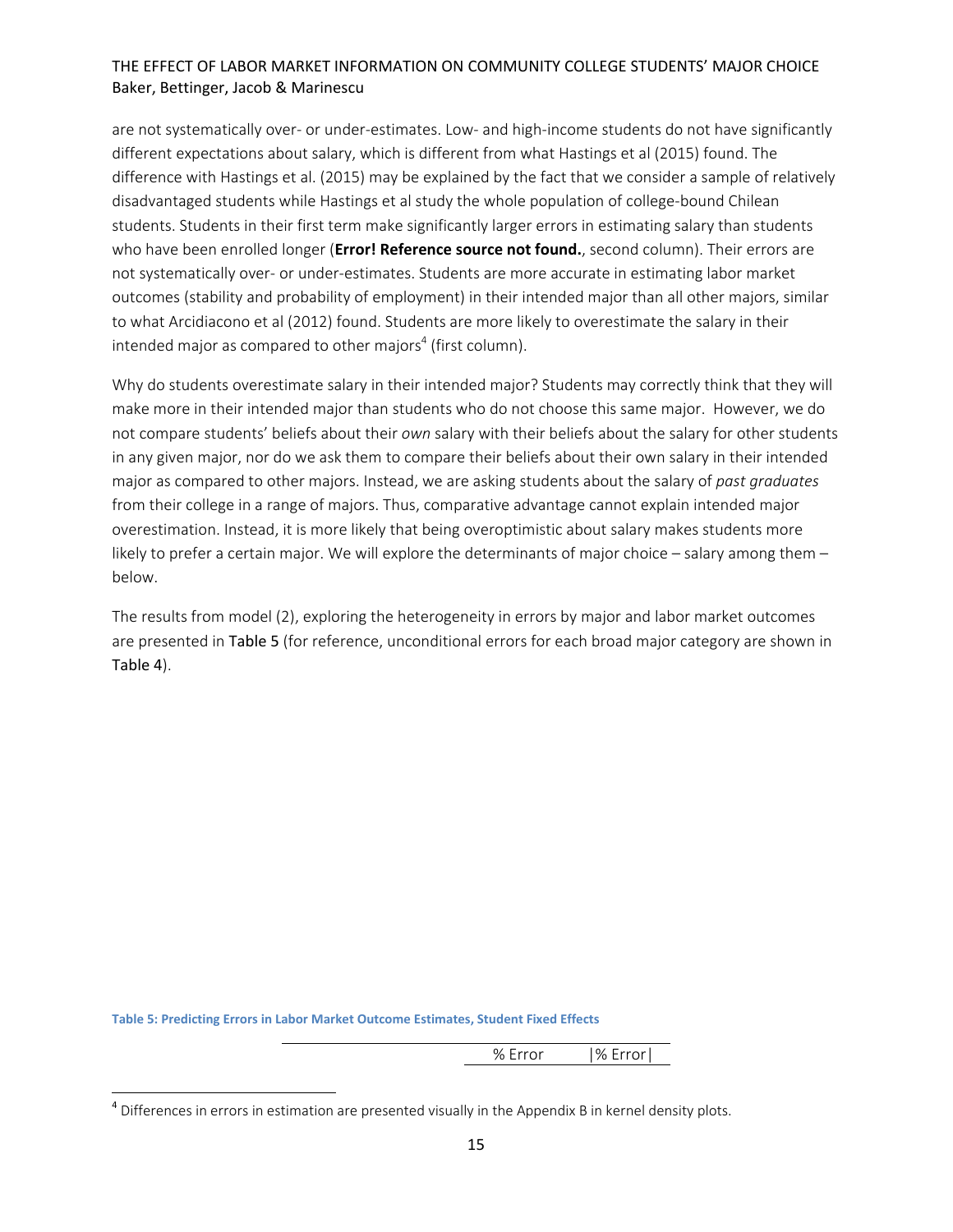| Business/CS                  | $-2.7851$     | $-7.2918***$ |
|------------------------------|---------------|--------------|
|                              | (2.5226)      | (2.0593)     |
| Arts & Lang. Arts            | 4.6116*       | $-0.0710$    |
|                              | (2.5340)      | (2.0686)     |
| Hum & Soc. Sci.              | 2.7257        | $-0.4588$    |
|                              | (2.4971)      | (2.0385)     |
| Prob. Of Employment          | $-36.0296***$ | $-5.7012***$ |
|                              | (2.2236)      | (1.8152)     |
| Stability of Employment      | $-16.6109***$ | $-8.9726***$ |
|                              | (2.1849)      | (1.7836)     |
| Intended Major               | $6.5463***$   | $-2.6477$    |
|                              | (2.0774)      | (1.6958)     |
| Constant                     | 9.7618***     | 49.2940***   |
|                              | (2.3434)      | (1.9130)     |
| <b>Student Fixed Effects</b> | Χ             | Χ            |
| Observations                 | 3,646         | 3,646        |
| R-squared                    | 0.3474        | 0.2222       |

Standard errors in parentheses, \*\*\* p<0.01, \*\* p<0.05, \* p<0.1 Omitted Broad Major is Sci, Math & Eng, Omitted LMO is salary. Unit of observation is at the student‐by‐broad major‐by‐outcome level.

Students have smaller errors in estimating the average labor market returns to Business/CS than they do estimating the labor market returns to science, math and engineering (the omitted category). On average, students overestimate the labor market outcomes for Arts & Language Arts degrees. Students have smaller errors in estimating the probability and stability of employment than they do in estimating expected salary. However, the errors students make in predicting probability and stability of employment are more likely to be underestimates. While students are no more accurate in estimating the labor market outcomes for their own major, they are more likely to overestimate outcomes in their own field.

Overall, we find that students tend to correctly rank majors but overestimate salaries (by 13%) and underestimate the probability of employment (by 25%). Furthermore, low income students make larger errors in estimating the probability of employment. We now move on to examining the impact of students' beliefs about labor market outcomes on their major choice.

#### Determinants of Major Choice

#### *Non‐experimental results*

First, we examine the relationships between choice and students' estimates of labor market outcomes, ability and enjoyment. Summary statistics for the variables shown in this correlation table can be found in Table 1.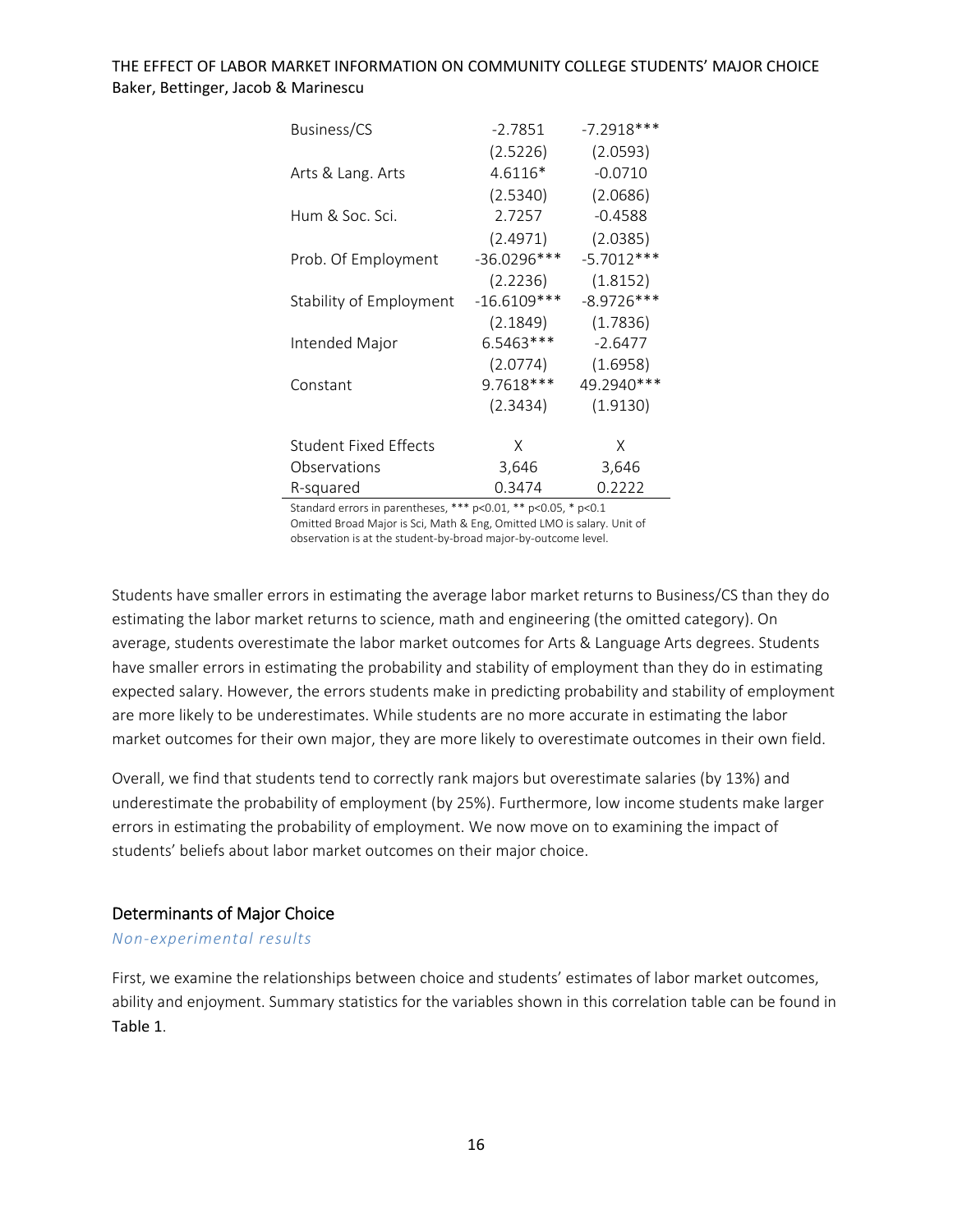|                            |                      |                    | Exp. Prob.         |                             |                        |                     |
|----------------------------|----------------------|--------------------|--------------------|-----------------------------|------------------------|---------------------|
|                            | Prob. of<br>choosing | Expected<br>Salary | of having a<br>job | Exp. Stab. of<br>employment | Predicted<br>enjoyment | Predicted<br>grades |
| Prob. of choosing          |                      |                    |                    |                             |                        |                     |
| <b>Expected Salary</b>     | $.0921*$             |                    |                    |                             |                        |                     |
| Exp. Prob. of having a job | $.1042**$            | $.1792$ ***        |                    |                             |                        |                     |
| Exp. Stab. of employment   | $.0966$ **           | $.1449$ ***        | $.6613***$         | 1                           |                        |                     |
| Prob. of enjoyment         | $.6326$ ***          | 0.0398             | $.0726*$           | 0.0617                      |                        |                     |
| Predicted grades           | .4806 ***            | $-0.0118$          | 0.0539             | 0.0575                      | $.5657$ ***            |                     |

**Table 6: Correlations between Probability of Choice and Estimates of Outcomes**

Table 6 shows that the probability of choice is significantly correlated with all expected outcomes. Labor market outcomes (salary, probability and stability of having a job) are significantly positively correlated with each other. The belief about salary is not correlated with beliefs about enjoyment or ability; this is in contrast to the finding of Wiswall and Zafar (2015a) that taste for majors is correlated with salary expectations. On the other hand, the belief about having a job is correlated with the belief about enjoyment.

To examine how these beliefs predict the probability of choosing a given field, we estimate the following model based on Blass, Lach, and Manski (2010), and also used by Wiswall and Zafar (2015a):

$$
(ln \pi_{k,i} - ln \pi_{h,i}) = \beta_0 + \beta_1 (ln w_{k,i} - ln w_{h,i}) + \beta_2 X_{k,i} + \varepsilon_{k,i}
$$
\n(3)

where  $\pi_{k,i}$  is the stated probability for student i to major in field k. The subscript h stands for humanities, as everything is relative to humanities. The key explanatory variable is  $ln w_{k,i} - ln w_{h,i}$ , i.e. the difference in belief about salary of past graduates in this field relative to humanities. Thus, the variation we use to identify  $\beta_1$  is both the true difference in the labor market outcomes between field *k* and humanities and students' errors in estimating this difference.<sup>5</sup>

In some specifications, we also add differences in beliefs about having a job, job stability (both shown in Table 7), and predicted enjoyment and average grade (shown in Table 8).We also extend our baseline specification in two ways: adding a vector of individual controls  $(X_{k,i})$ , including gender, race, measures of SES, and high school GPA) and adding a vector of student fixed effects.<sup>6</sup>

 $5$  The reason why everything must be expressed relative to a baseline choice is that the econometric model we use here is an extension of the multinomial logit (Blass, Lach, and Manski 2010). In the standard logit, there are only two choices, so the reference choice is easily determined as "the other choice." However, in a multinomial logit, there are three or more unordered choices. Therefore, a reference choice must be used as the default choice to which other choices are being compared.

 $6$  We also estimated models that included fixed effects for the broad majors. These models produced very similar results and we do not present them here (results available upon request). When adding broad major fixed effects, we are taking away any common component that makes a major more attractive to all students relative to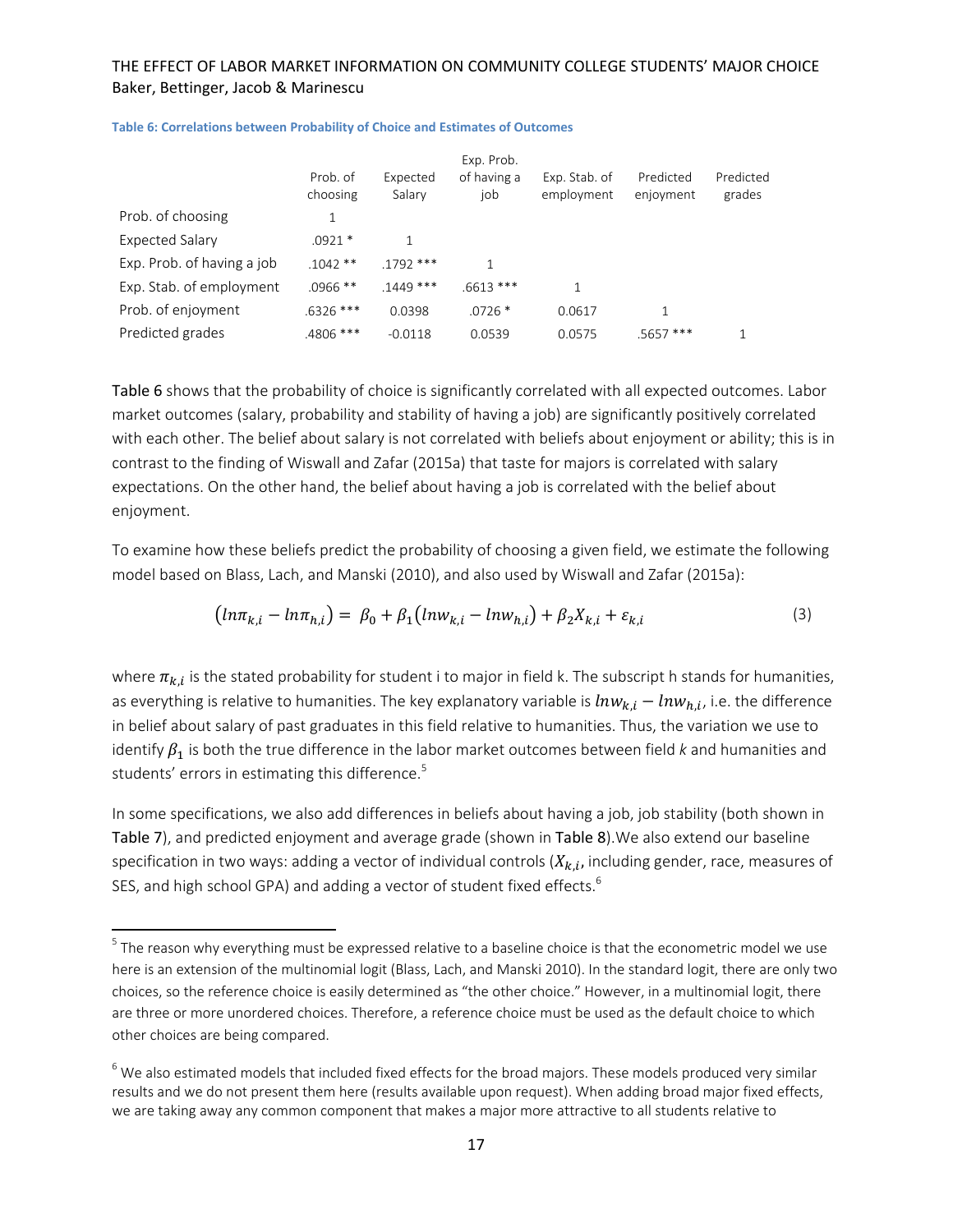Individual controls account for the propensity of certain types of students to choose a major other than humanities. For example, a negative coefficient on female would mean that females are less likely to choose something other than humanities. To the extent that certain types of students make systematic errors about the labor market outcomes of different majors, this could lead to bias in the coefficients on the labor market outcomes if we do not control for student type. For example, if we assume that females systematically overestimate the labor market outcomes for humanities, this could explain their choices. In this case, controlling for gender will weaken the relationship between labor market outcomes and major choice. (Appendix E shows the estimated relationship between various individual characteristics and major choice).

The results from the student fixed effects model express the relative relationship between a labor market outcome and probability of choosing a major for a student. This student fixed effects model allows us to control for heterogeneity in individual students' preference for other majors relative to humanities. A similar logic can be applied as the one discussed above for female students. That is, if some individual students have a greater preference for humanities vs. other majors, this could lead them to overestimate the labor market outcomes of humanities relative to other majors. In such a scenario, we may overestimate the importance of labor market outcomes in major choice. Introducing student fixed effects allows us to control for student heterogeneity in the preference for other majors relative to humanities. The fixed effects estimate informs us about the choice between business, language and arts, and science after taking into account a student's general preference for humanities relative to these other majors.

|                           | (1)        | (2)         | (3)        | (4)       | (5)       | (6)         |
|---------------------------|------------|-------------|------------|-----------|-----------|-------------|
| Predicted Salary          | $0.6931**$ |             | 0.4833     | 0.4638    | 0.3655    | 0.7352      |
|                           | (0.2977)   |             | (0.3072)   | (0.3058)  | (0.4429)  | (0.4741)    |
| Pred. Prob. of Employment |            | $0.4041***$ | $0.4208**$ | 0.3057    | 0.3478    | 0.2010      |
|                           |            | (0.1465)    | (0.1975)   | (0.2343)  | (0.2833)  | (0.3230)    |
| Pred. Stab. of Employment |            |             |            | 0.1694    |           |             |
|                           |            |             |            | (0.1639)  |           |             |
| Constant                  | $-0.1334$  | $-0.0216$   | $-0.1332$  | $-0.1301$ | $-1.8865$ | $0.7039***$ |
|                           | (0.1461)   | (0.1376)    | (0.1505)   | (0.1500)  | (1.5026)  | (0.2173)    |
| Individual Controls       |            |             |            |           | Χ         |             |
| Student Fixed Effects     |            |             |            |           |           | Χ           |
| Observations              | 772        | 854         | 738        | 738       | 676       | 738         |
| R-squared                 | 0.0085     | 0.0109      | 0.0152     | 0.0169    | 0.0520    | 0.5847      |

#### **Table 7: Relationship between Major Choice and Predicted Labor Market Outcomes**

Robust standard errors clustered at the student level are shown in parentheses; \*\*\* p<0.01, \*\* p<0.05, \* p<0.1. Unit of observation is at the student‐by‐broad major level.

humanities. It is straightforward to see that if all students agreed on the labor market outcomes of a certain major, we could not estimate the impact of labor market outcomes separately from the major fixed effects. Thus, when using broad major fixed effects, we are living off of students' estimation errors. Our estimation is different from Wiswall and Zafar (2015b) because our main specification does not have self‐beliefs on the right‐hand side but beliefs about the outcomes of past graduates. Therefore, the heterogeneity in beliefs across individuals about labor market outcomes for a given major is necessarily due to errors.

<u> 1989 - Johann Stoff, amerikansk politiker (d. 1989)</u>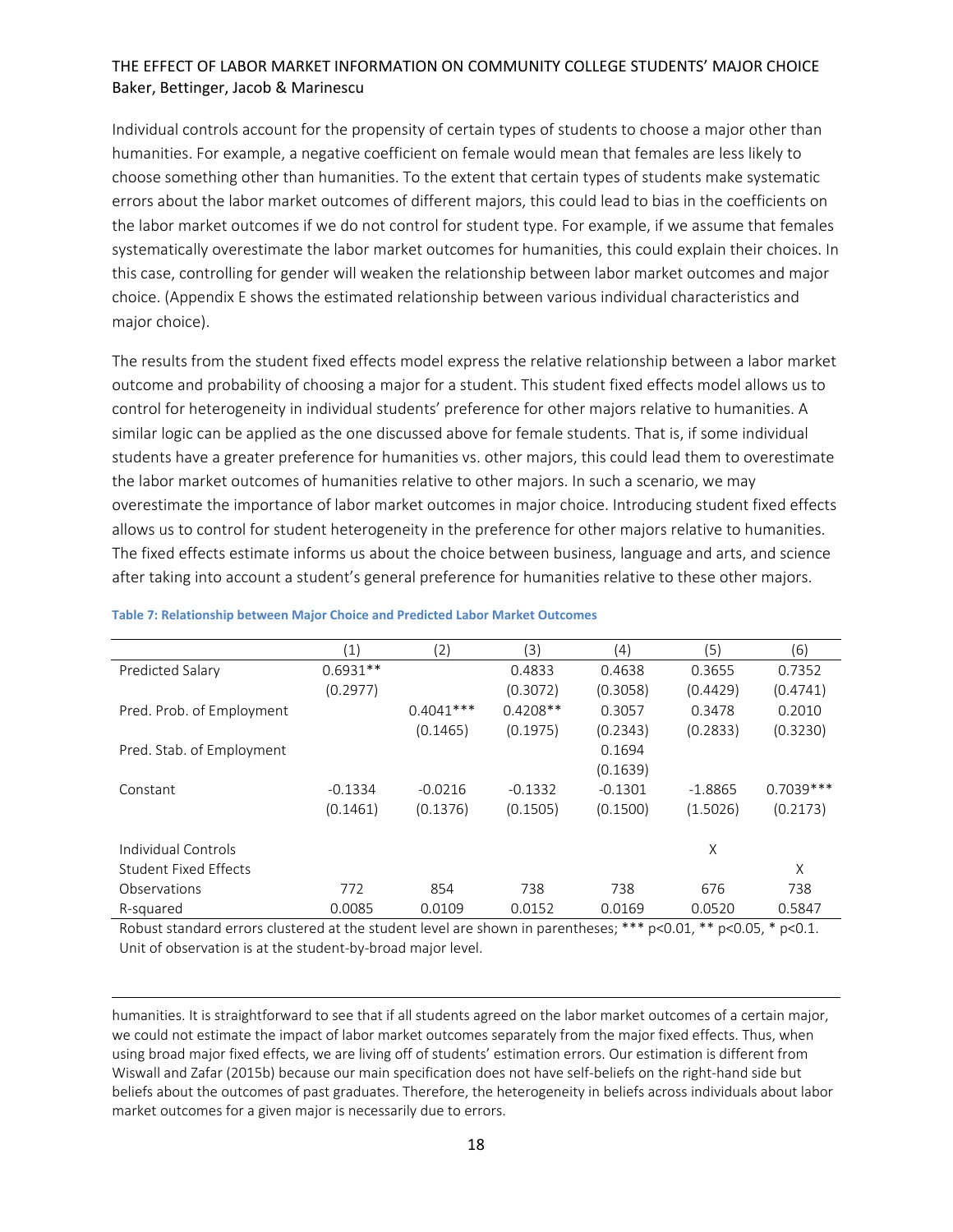In the Table 7, columns 1 and 2, we can see that, when we predict probability of choosing a major as a function of either salary or the probability of employment, each predictor is positive and statistically significant. When salary and the probability of employment are included together (column 3), only the probability of employment is statistically significant, but the point estimate on salary is of a similar magnitude: the estimates imply that a 10% change in salary or chance of having a job is associated with a 4 to 5% change in the probability of majoring in a given broad field. If we include all three labor market outcomes together (column 4), none of them is statistically significant. Also, when we control for individual characteristics (column 5) or student fixed effects (column 6), the impact of labor market outcomes becomes insignificant but the point estimates remain very similar.<sup>7</sup>

In Table 8, we repeat the same specifications but we also control for two key determinants of major choice: beliefs about enjoyment and average grades. The estimated relationship between various individual characteristics and major choice is shown in Appendix E.

|                                | (1)         | (2)         | (3)         | (4)         | (5)         | (6)         |
|--------------------------------|-------------|-------------|-------------|-------------|-------------|-------------|
| Predicted Salary               | $0.4749*$   |             | 0.4223      | $0.6112*$   | 0.2315      | $1.3204***$ |
|                                | (0.2514)    |             | (0.2597)    | (0.3156)    | (0.3620)    | (0.3908)    |
| Pred. Prob. of Employment      |             | 0.1051      | 0.1742      | $-0.0941$   | 0.0673      | 0.0561      |
|                                |             | (0.1322)    | (0.1777)    | (0.2729)    | (0.2323)    | (0.3155)    |
| Pred. Stab. of Employment      |             |             |             | 0.1876      |             |             |
|                                |             |             |             | (0.1957)    |             |             |
| Pred. Enjoyment                | $0.7521***$ | 0.7869 ***  | $0.7708***$ | 0.8335 ***  | $0.7599***$ | $0.8683***$ |
|                                | (0.0560)    | (0.0538)    | (0.0556)    | (0.0846)    | (0.0705)    | (0.0738)    |
| <b>Predicted Grades</b>        | $0.8577***$ | $0.7911***$ | $0.8806***$ | $0.7329***$ | $1.0041***$ | $0.7424***$ |
|                                | (0.1410)    | (0.1331)    | (0.1433)    | (0.1959)    | (0.1825)    | (0.2105)    |
| # Fam. & Friends w/ this Major |             |             |             | 0.1125      |             |             |
|                                |             |             |             | (0.1808)    |             |             |
| Individual Controls            |             |             |             |             | X           |             |
| <b>Student Fixed Effects</b>   |             |             |             |             |             | X           |
| Constant                       | $0.2651**$  | $0.3741***$ | $0.2776**$  | 0.2004      | $-0.0781$   | $0.8251***$ |
|                                | (0.1300)    | (0.1228)    | (0.1348)    | (0.1704)    | (1.1797)    | (0.1846)    |
|                                |             |             |             |             |             |             |
| Observations                   | 617         | 691         | 593         | 325         | 544         | 593         |
| R-squared                      | 0.4060      | 0.3882      | 0.4179      | 0.4157      | 0.4638      | 0.7678      |

#### **Table 8: Relationship between Major Choice, Labor Market Outcomes and Enjoyment & Ability**

Robust standard errors clustered at the student level are shown in parentheses; \*\*\* p<0.01, \*\* p<0.05, \* p<0.1. Unit of observation is at the student‐by‐broad major level.

<sup>&</sup>lt;sup>7</sup> We also estimated a model similar to the one shown in Table 7, column 3 that included an interaction between predicted salary and predicted probability of employment. The interaction term was significant and positive, and the sign and significance (and general magnitude) of the coefficients on the salary and probability of employment terms remained roughly the same.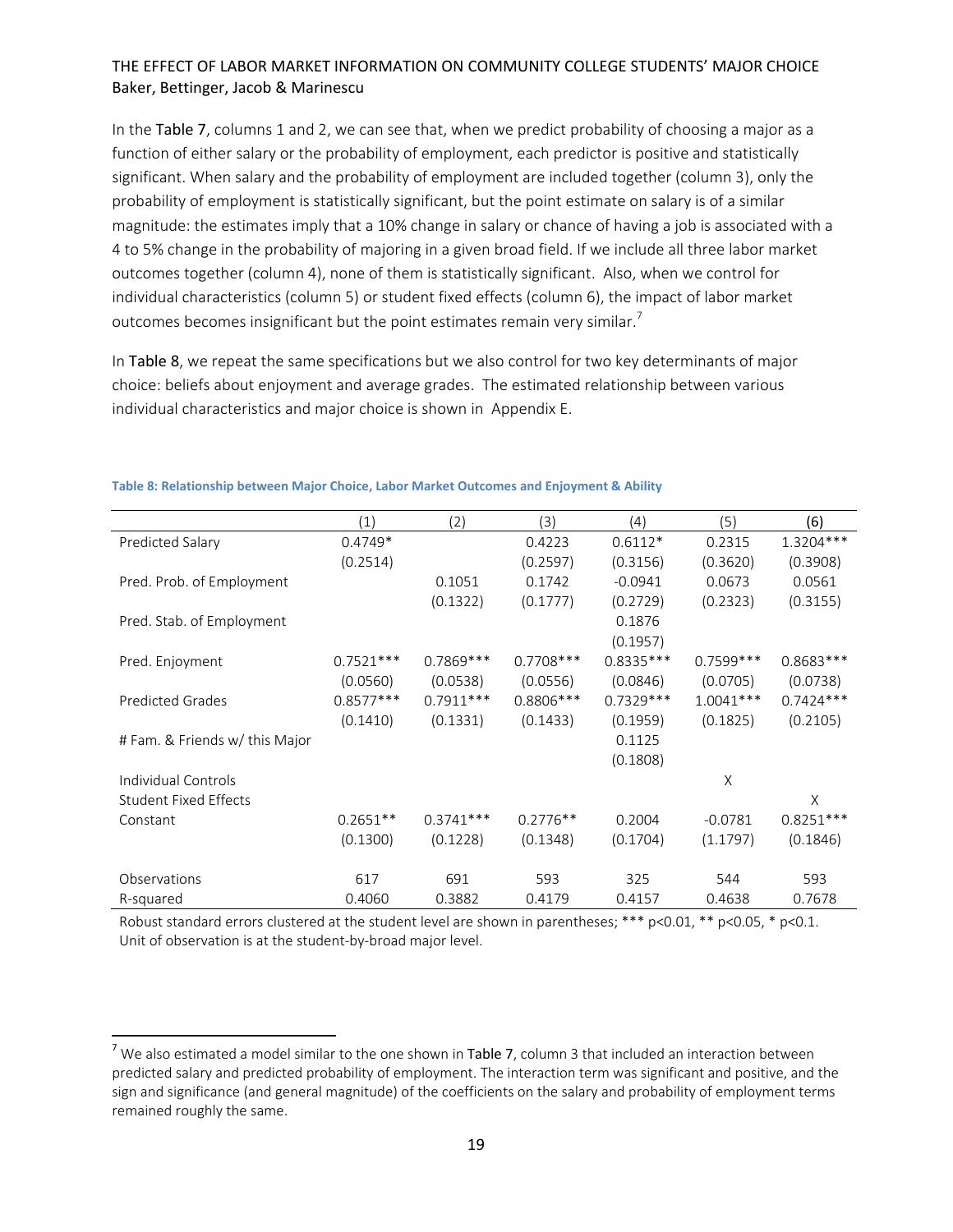Predicted enjoyment and estimated grades are significant predictors; across specifications, a 10% increase in either enjoyment or grades leads to about an 8% increase in the probability of majoring in a broad field relative to humanities. Salary is a significant determinant of major choice (column 1), while the probability of employment is not (column 2), once we control for enjoyment and grades. The attenuation of the coefficient on the probability of employment is consistent with the fact that the belief about the probability of employment is correlated with the belief about enjoyment (Table 6). When both salary and having a job are included together, neither of them is significant (column 3).<sup>8</sup> Interestingly, when we control for student fixed effects (col. 6), the coefficient on predicted salary becomes larger and more significant. This result suggests that, after accounting for predicted enjoyment and grades, students who have a high probability of choosing humanities are not much more likely to predict a high wage for humanities relative to other majors. Thus, after eliminating the between student variation by using individual fixed effects, we find a stronger effect of salary on major choice.

Overall, we find that enjoyment and grades are the most important determinants of major choice (enjoyment is even more important than grades, as can be assessed by an R‐squared that is twice as large when we include only enjoyment vs. only grades as explanatory variables; results not shown here). Labor market outcomes are likely to also matter, but it is difficult to precisely estimate their impact once we control for enjoyment and grades. What is clear is that, even though the average effect of labor market outcomes on major choice may be as high as half the impact of enjoyment, labor market outcomes do not explain much of the variance in major choice, as can be inferred from the very small R-squared in Table 7 compared to Table 8.

#### *Experimental*

In this section, we explore the effect of labor market outcomes on major choice by randomly varying students' beliefs about salary and the probability of employment in business and humanities. In our experiment, we present hypothetical labor market outcomes to students. There are two versions of the hypothetical labor market outcomes that were randomly assigned to students (described below, and presented graphically in Appendix D). We instruct students to act as if these outcomes were the real outcomes of past graduates.

Specifically, in the survey (see Appendix A), students are asked to recall and write down their beliefs about the probability of being employed, their expected salary, and their probability of choosing Business, Comp. Sci. & Technology. They are then given, on the same page, two different hypothetical scenarios with respect to the employment opportunities and salary in Business, Comp. Sci. & Technology. For each scenario, corresponding to a specific employment rate and salary in the field of Business, Comp. Sci. & Technology, students report their probability of choosing this major. The same procedure is repeated on the next page for Humanities, Education and Behavioral/Social Sciences.

<sup>8</sup> Of note we also control for the number of family and friends who majored in this field relative to humanities (column 4). This determinant of choice is not significant and makes the sample size shrink, so we only include it once.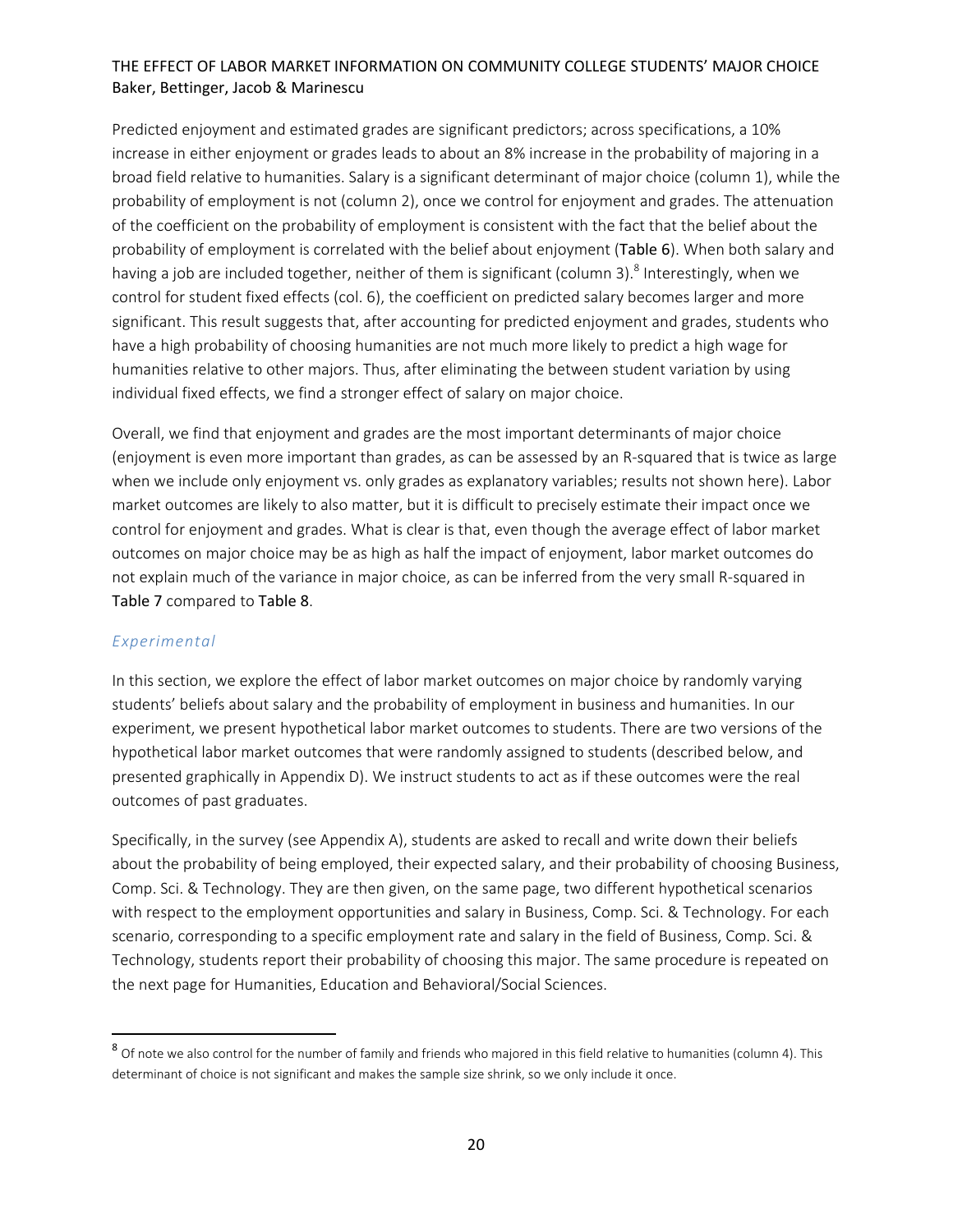In all, students saw four hypothetical scenarios: two for Business, Computer Science & Technology and two for Humanities, Education and Behavioral/Social Sciences. In order to separately identify the effects of expected salary and the effects of expected probability of employment, we use a factorial design. That is, each student saw all possible combinations of high and low estimates of the probability of employment (85‐90% and 35‐40%, respectively) and high and low estimates of salary (\$75‐80,000 and \$30‐\$35,000, respectively). Each student was exposed to all four conditions: high employment, high salary; high employment, low salary; low employment, low salary; low employment, high salary. However, each student did not see all four conditions for each of the two majors. This design is depicted graphically in Appendix D.

The experiment allows us to impose randomly assigned beliefs on students, and therefore eliminates the source of bias due to correlation between students' beliefs about labor market outcomes and other determinants of major choice.

We first run this specification $9$ :

 $ln\pi'_{k,i} = \beta_0 + \beta_1 lnw'_{k,i} + \epsilon'$  $k, i$  (4) Where  $\pi_{k,i}$  is the probability for student i to major in field k. The key explanatory variable is  ${^ln}w'{}_{k,i}$ , the expected labor market outcome for major *k* (salary (column (1), probability of employment (column (2) or both (column (3) in Table 9 and

 $9$  In the specification using non-experimental data, we had used a generalization of the ordered logit because students had to choose between several different majors with different labor market outcomes. Identification came from the variation across majors in probability of choosing and in expected labor market outcomes. Here, for the experimental results, the students report probability of choice given variation in labor market outcomes for the *same* major. In Appendix D we present results where we re-analyze the experimental data using methods more similar to what we used for the non-experimental data. That is, we predict the difference in probabilities of choosing majors using the difference in stated labor market outcomes. The results are not qualitatively different from what we present here.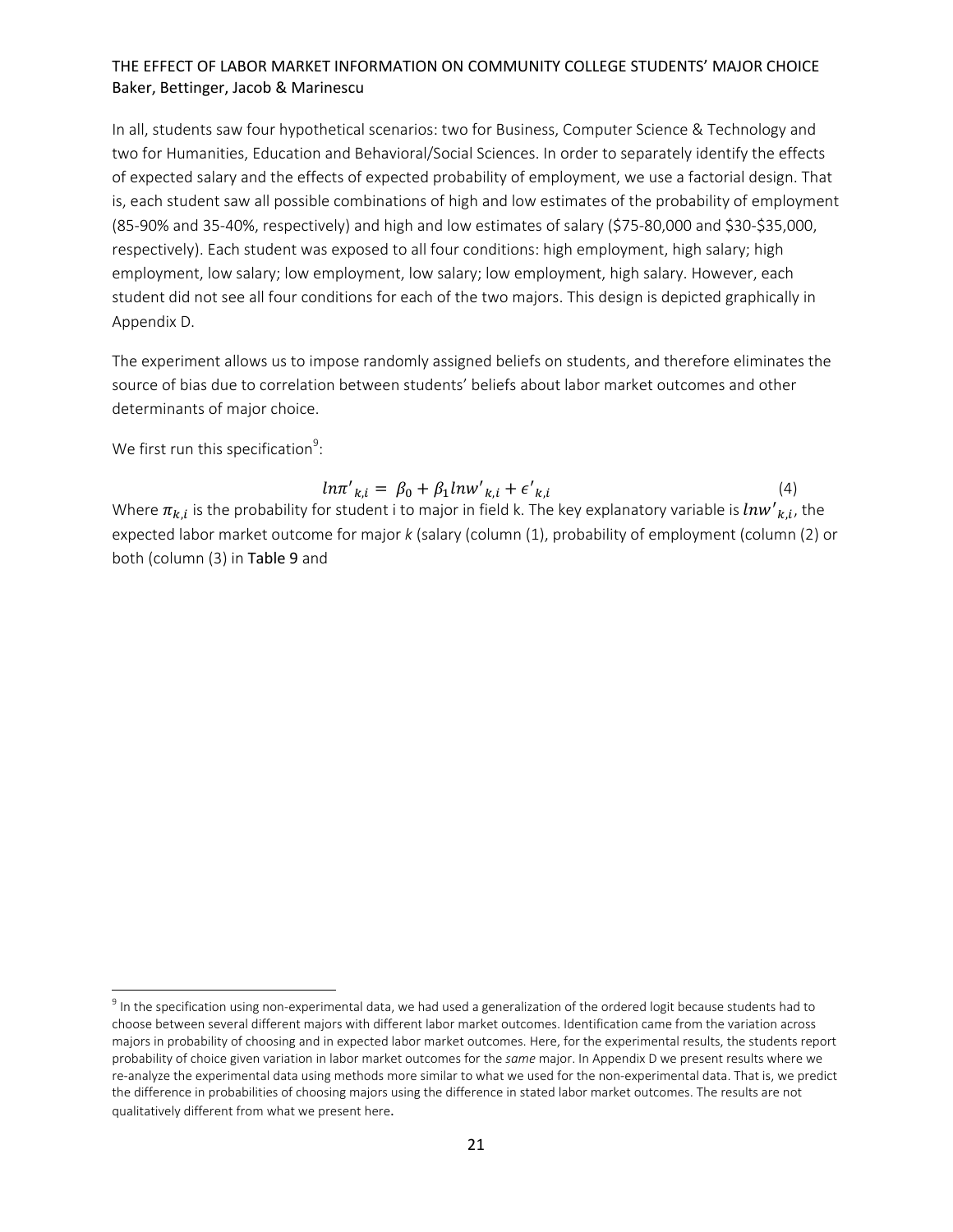Table 10). We run this specification separately for each of the two major groups: Business, Computer Science & Technology, and Humanities, Education and Behavioral/Social Sciences. Because this belief is randomly assigned, it should not be correlated with any omitted factors. We also add two additional specifications where we control for students' previously stated beliefs about salary and employment, as well as previously stated probability of choosing each broad major (from the observational analyses described above, which they were prompted to re-enter in the experimental tables).<sup>10</sup>

The impact of salary on major choice is positive and highly significant based on our experiment: column 1 in Error! Reference source not found. and 11 shows that a 1% increase in salary leads to a 1.4% to 1.8% increase in the probability of choosing a major. The effects are larger for humanities than for business, but the difference is not significant (results from a joint regression including an interaction between business and salary not shown). The impact of the probability of employment when included alone is positive but insignificant (col. 2). When salary and the probability of employment are included together, the impact of the probability of employment becomes larger and significant for humanities majors, implying that a 1% increase in the probability of employment leads to a 0.46% increase in the probability of choosing a major. $^{11}$ 

Labor market outcomes thus have a large impact on the probability of choosing a major according to our experimental estimates. While the effects seem large, their magnitude is within the range of what was found in the prior literature. For example, Wiswall and Zafar (2015a) show found effects of a 1% increase in earnings that vary between 0.3% and 2%. Our experimental estimates suggest that the true impact of labor market outcomes is towards the higher end of this range.

|                               | $\left( 1\right)$ | 2)           | (3)         | (4)         | (5)          |
|-------------------------------|-------------------|--------------|-------------|-------------|--------------|
| "True" salary                 | $1.4244***$       |              | $1.3903***$ | $1.4540***$ | 1.5003***    |
|                               | (0.2735)          |              | (0.2767)    | (0.2888)    | (0.2473)     |
| "True" Prob. Employment       |                   | 0.5569       | 0.3647      | 0.3880      | 0.4016       |
|                               |                   | (0.3417)     | (0.3362)    | (0.3511)    | (0.3006)     |
| Prev. Belief of Salary        |                   |              |             | $-0.2329$   | 0.0040       |
|                               |                   |              |             | (0.2702)    | (0.2371)     |
| Prev. Belief of Prob. Employ. |                   |              |             | 0.1065      | $-0.1634$    |
|                               |                   |              |             | (0.2547)    | (0.2235)     |
| Prev. Prob of Choosing        |                   |              |             |             | $0.4639***$  |
|                               |                   |              |             |             | (0.0367)     |
| Constant                      | 17.9108***        | $-2.2720***$ | 17.3465***  | 15.3494***  | $16.7223***$ |
|                               | (2.9632)          | (0.2197)     | (3.0301)    | (4.3134)    | (3.7039)     |

#### Table 9: Experimental Estimates of Effect of Labor Market Outcomes on Major Choice: Business, CS, and Technology

 $^{\rm 10}$  We also tried a specification that includes an interaction between the "true" salary and "true" probability of employment. We find that this interaction is very small and not statistically significant; students do not seem to disproportionately prefer majors with high salary and probability of employment.<br><sup>11</sup> In separate regressions we examine if "true" salary has differential effects for students based on their previous

probability of choosing this major. In Appendix E we present results from these models, which show that students who previously stated there was zero chance they would select this major seem to be most affected by this new salary information.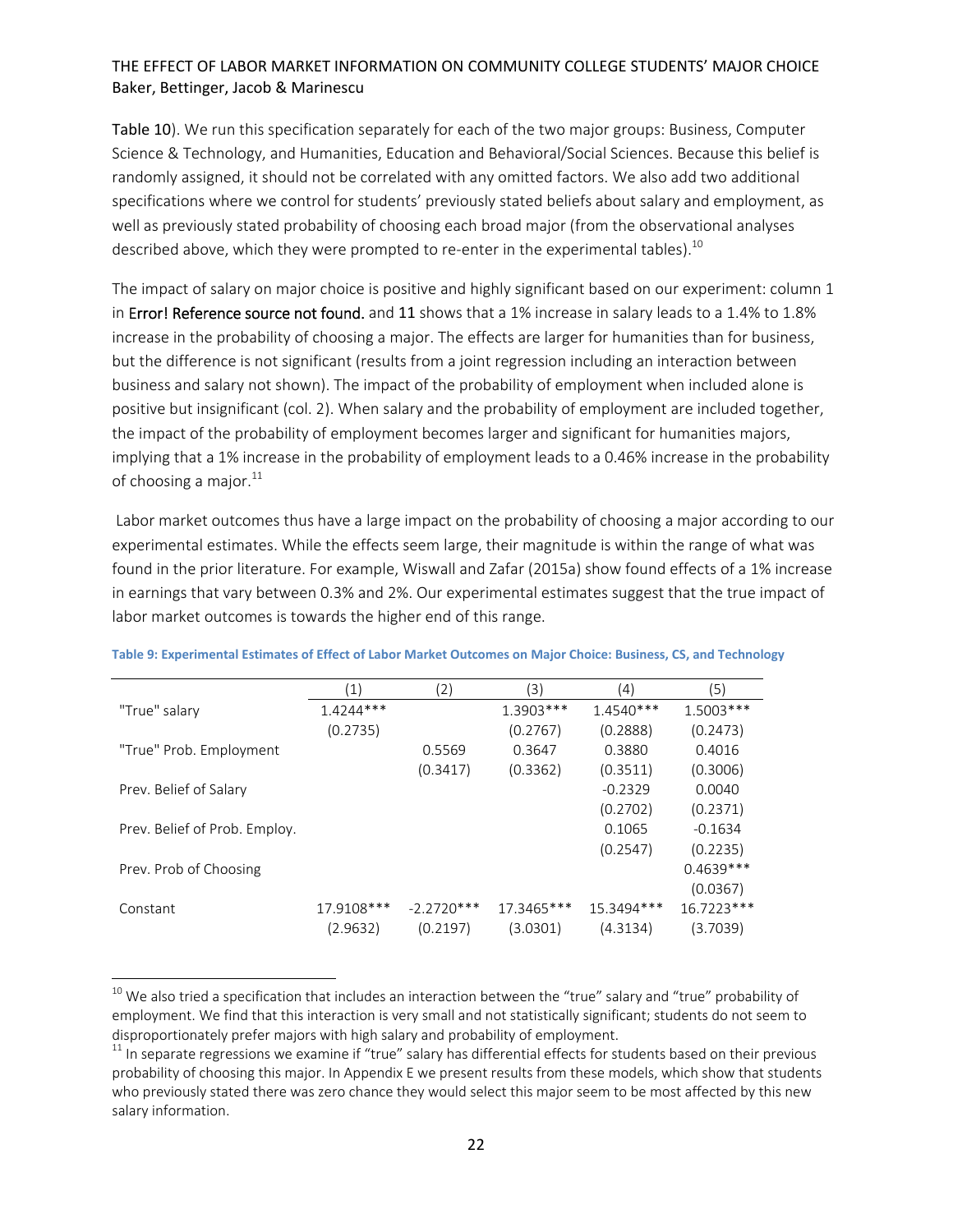| Observations |        |        |        | 376    | 362  |
|--------------|--------|--------|--------|--------|------|
| R-sauared    | ገ በ595 | 0.0062 | ገ በ621 | ገ በ721 | 3434 |

Robust standard errors, clustered at the student level, are in parentheses; \*\*\* p<0.01, \*\* p<0.05, \* p<0.1. Observations are at the student‐by‐scenario level.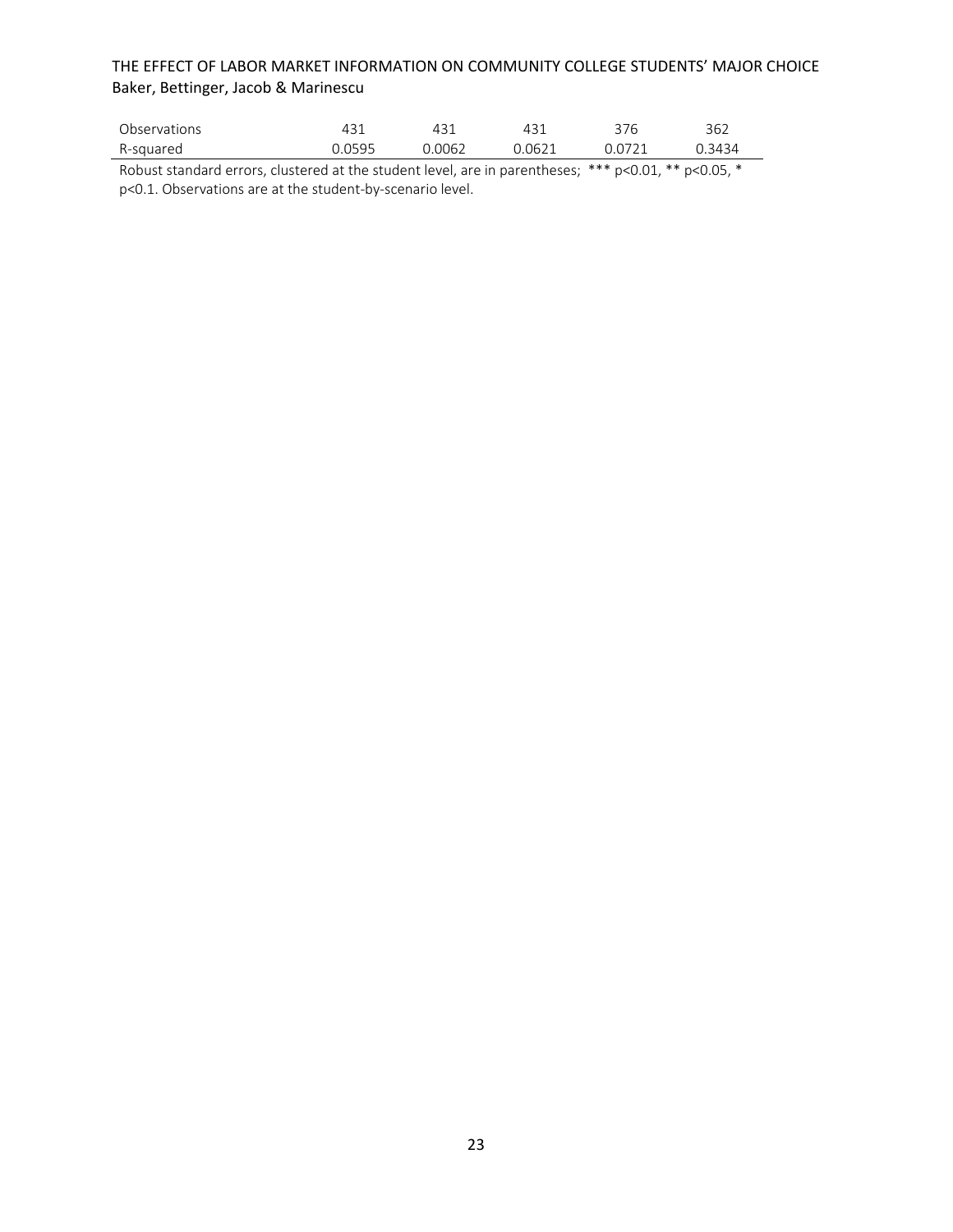|                               | $\left( 1\right)$ | (2)          | (3)         | (4)         | ์5)           |
|-------------------------------|-------------------|--------------|-------------|-------------|---------------|
| "True" salary                 | 1.8166***         |              | $1.9043***$ | 1.9834 ***  | 2.0498 ***    |
|                               | (0.2850)          |              | (0.2863)    | (0.2933)    | (0.2562)      |
| "True" Prob. Employment       |                   | 0.1861       | $0.4625*$   | $0.5442**$  | $0.5557**$    |
|                               |                   | (0.2614)     | (0.2506)    | (0.2565)    | (0.2241)      |
| Prev. Belief of Salary        |                   |              |             | $-0.0552$   | $-0.0651$     |
|                               |                   |              |             | (0.2411)    | (0.2169)      |
| Prev. Belief of Prob. Employ. |                   |              |             | $-0.2947**$ | $-0.4622$ *** |
|                               |                   |              |             | (0.1492)    | (0.1331)      |
| Prev. Prob of Choosing        |                   |              |             |             | $0.4341***$   |
|                               |                   |              |             |             | (0.0430)      |
| Constant                      | 21.7554 ***       | $-1.8889***$ | 22.4405***  | 22.9385 *** | 22.3808 ***   |
|                               | (3.1365)          | (0.1941)     | (3.1355)    | (4.0630)    | (3.5470)      |
|                               |                   |              |             |             |               |
| Observations                  | 410               | 410          | 410         | 361         | 345           |
| R-squared                     | 0.0906            | 0.0012       | 0.0980      | 0.1212      | 0.3755        |

**Table 10: Experimental Estimates of Effect of Labor Market Outcomes on Major Choice: Humanities, Education and Behavioral/Social Science**

Robust standard errors, clustered at the student level, are in parentheses; \*\*\* p<0.01, \*\* p<0.05, \* p<0.1. Observations are at the student‐by‐scenario level.

When we add controls to a true experiment, it should not affect the size of the estimates on the variable that is randomly assigned. This is indeed what happens in Table 9 &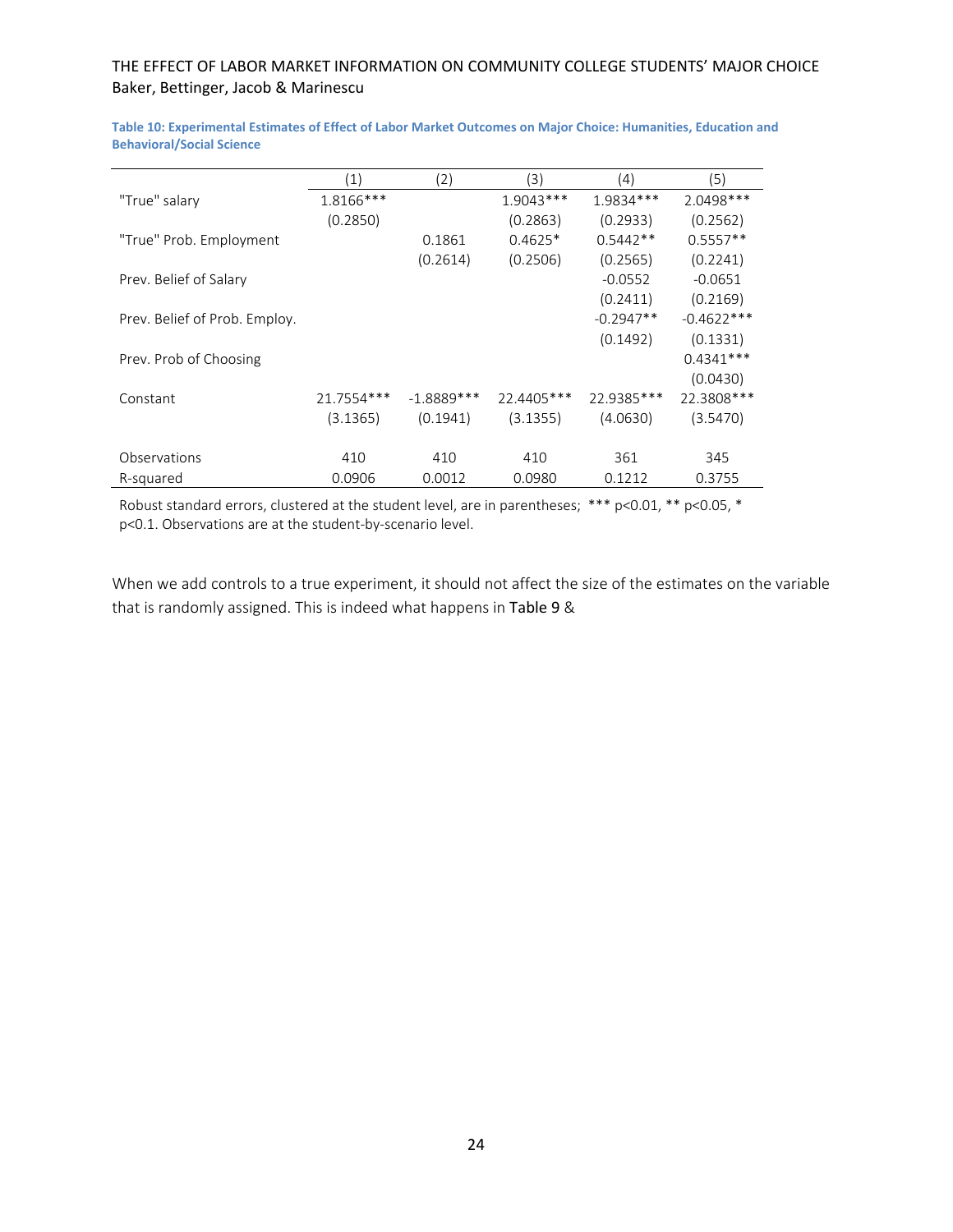Table 10 for true salary (compare coefficients in column 1 and columns 4‐5). It is also remarkable that the initial belief about salary no longer matters conditional on true belief (column 4), which is a way of validating that we succeeded in fully changing students' beliefs. Indeed, if we had only updated the beliefs to some limited amount, we would expect both the true salary and the past belief to matter (positively) for student choice.

The initial probability of choosing a major has a positive and highly significant impact on hypothetical major choice after the experiment, and also triples the R-squared (Table 9 &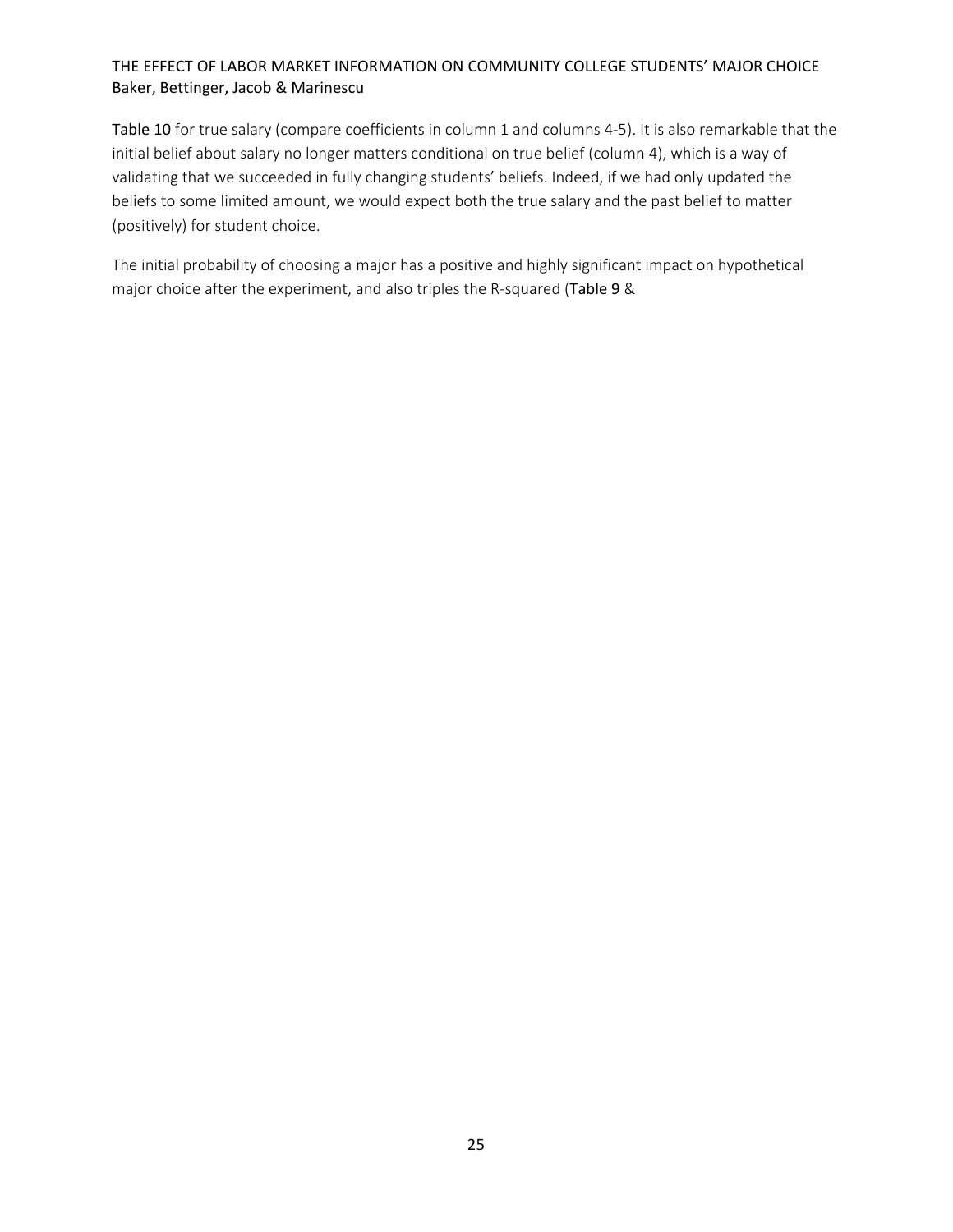Table 10, column 5). This is consistent with the fact that there are other important determinants of major choice beyond salary, so people who are inclined to choose a certain major are still inclined to choose it even after accounting for new beliefs about salary.

#### *Experimental vs. non‐experimental*

The experimental estimate of the impact of salary on major choice is much larger than the non‐ experimental estimate.<sup>12</sup> In this section, we attempt to explain why the experimental impact of salary on major choice is greater than the nonexperimental impact. We do not find evidence to support four possible explanations. First, it is not the case that the difference is due to the fact that the experiment only deals with humanities and business majors while the observational data considers all majors. Second, the difference is not due to differences in modelling strategies between the experimental and non‐ experimental analyses (relative vs. absolute change). We provide evidence concerning these two explanations in Appendix F.

Third, of the variables we measured on the survey, we did not find a variable that is negatively correlated with earnings beliefs and is an important determinant of major choice. The variables we measured were exhaustive based on prior literature, and include all that we think are important determinants of major choice. The explanation therefore does not seem to be an omitted variable bias.

A fourth explanation that we do not find support for is more psychological: by only varying labor market outcomes, we make those a lot more salient in our experimental intervention, and we are thus perhaps overestimating their impact. However, two factors make this explanation unlikely. First, the fact that the probability of employment is not such a strong determinant of major choice in the experiment, both in absolute terms and relative to the non‐experimental data, even though it was listed before salary in our scenarios, makes this psychological explanation less likely. Second, we explicitly remind people of their original stated probability of choosing this major. This implicit anchoring should make respondents more likely to stick to what they first said<sup>13</sup>, and makes it less likely that we are overestimating the impact of labor market outcomes on major choice in the experiment relative to the non-experimental estimates.

Instead, we find support for an explanation based on students' uncertainty. From a Bayesian perspective, if students are more uncertain about some of the determinants of major choice, they should put less weight on these determinants. For example, if students are more uncertain about labor market outcomes than about how much they would enjoy the major, they should put less weight on labor market outcomes than on enjoyment when choosing a major. In the experiment, we provide the "true" labor market

<sup>&</sup>lt;sup>12</sup> While the estimates are qualitatively different, the 95% confidence interval for the effect of salary on major choice in the non‐experimental and experimental estimates do overlap. At the same time, the point estimates from the experimental estimates (for both humanities and business) fall outside the confidence interval of the non‐ experimental estimate.

<sup>&</sup>lt;sup>13</sup> Consistent with this interpretation, the original probability of choosing a major has a strong and positive effect on the probability of choosing this major in the experiment in Table 9 and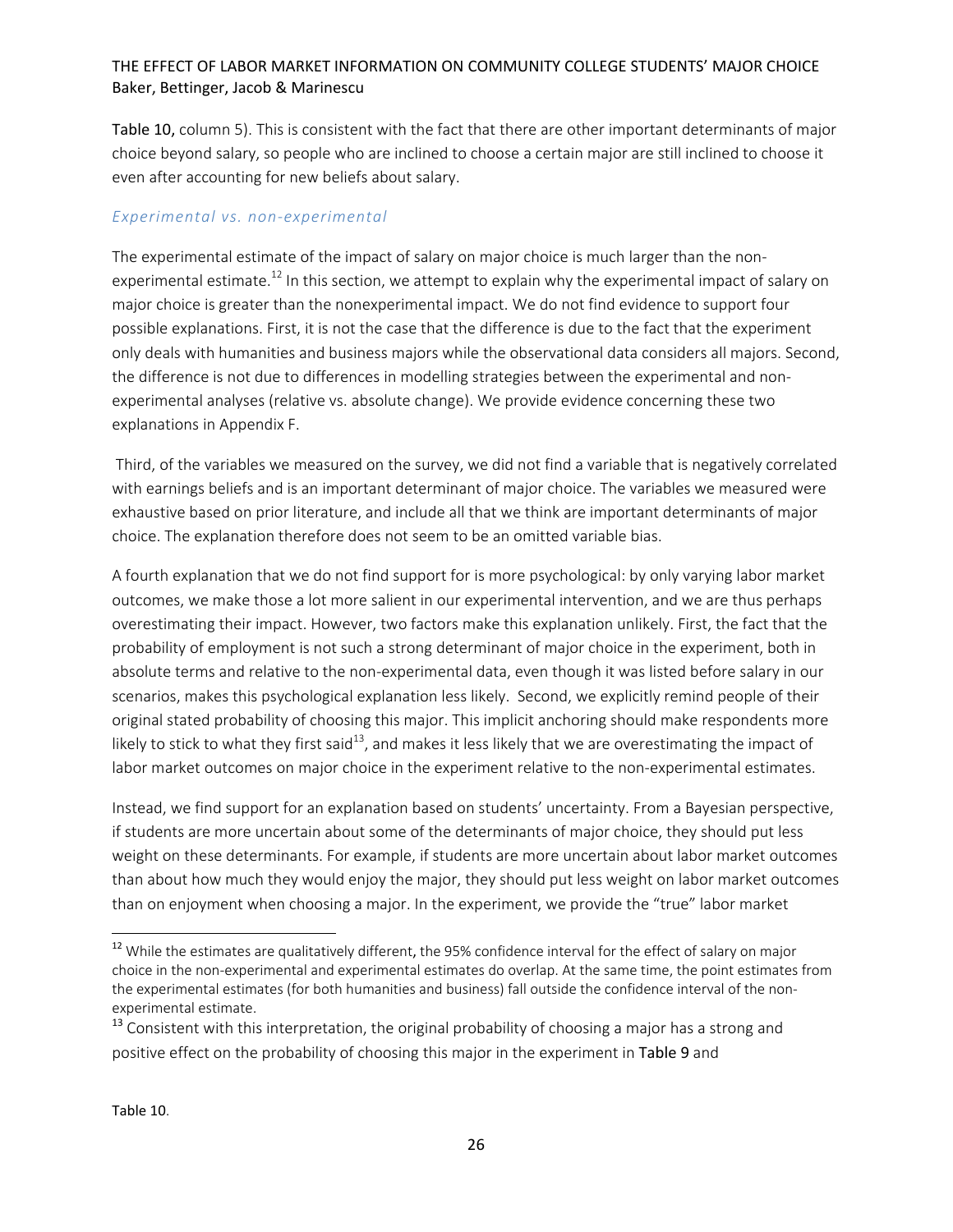outcomes, thus removing uncertainty and increasing the estimated impact of labor market outcomes on major choice. This could therefore explain why the experimental estimates of the impact of labor market outcomes on major choice are larger than the non-experimental estimates.

To test this uncertainty hypothesis, we first calculate for each student the percent error (as described above). We take the absolute value of the error and add up the errors for each student. This sum of errors tells us which students make the largest mistakes; these students are likely to be the least certain about their salary predictions, and thus their belief about salary should matter less to their major choice. In Table 11 below, we use the observational data and run an interaction model between the salary belief and the sum of errors (col. 2). This shows that the impact of salary is indeed larger for those who make smaller errors because the point estimate of salary is now larger than in column 1. In column 3, we divide the students in below the median sum error and above the median sum error, thus creating the "large error" dummy. We can see that students who make large errors have a much lower coefficient on salary than students who make small errors, and the interaction is highly statistically significant. Furthermore, for students with small errors, the impact of salary belief on major choice is of essentially the same size as our experimental estimate (1.8 v 1.7). These results can thus provide an account of why experimental results yield a higher impact of salary than the non‐experimental results: in the non‐experimental case, students who are uncertain about labor market outcomes are likely to put less weight on them when choosing their majors.

|                        | $\mathbf{1}$ | 2)         | 31          |
|------------------------|--------------|------------|-------------|
| Belief of Salary       | $0.6931**$   | $0.9759**$ | $1.8182***$ |
|                        | (0.2977)     | (0.4823)   | (0.5392)    |
| Sum of Salary Errors   |              | $-0.0011$  |             |
|                        |              | (0.0008)   |             |
| Sum(error)*Sal. Belief |              | $-0.0009$  |             |
|                        |              | (0.0014)   |             |
| Error>p50(Error)       |              |            | $-0.3867$   |
|                        |              |            | (0.2911)    |

#### Table 11: Relationship between Student Errors and Role of Salary in Major Choice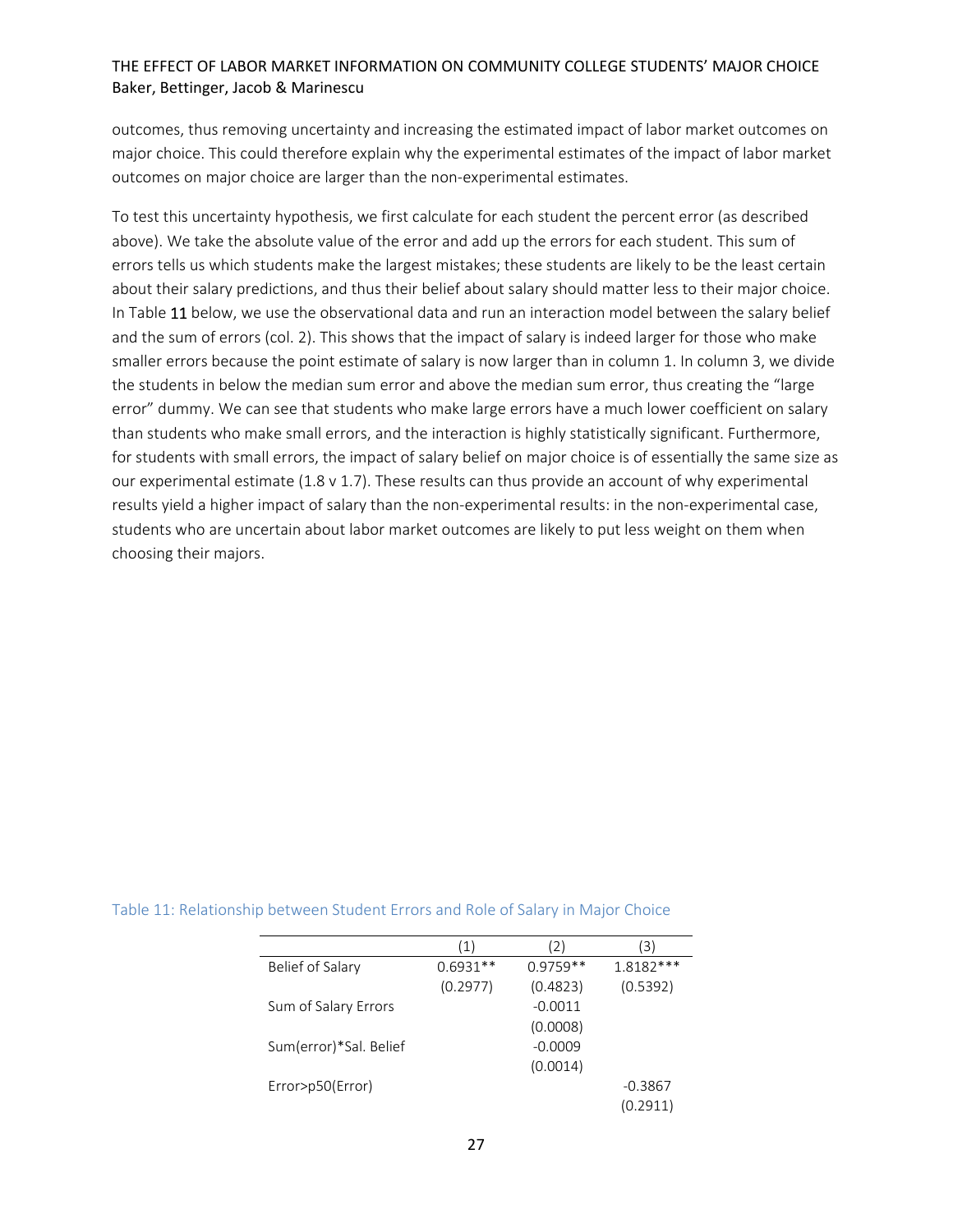| Large Error*Sal. Belief |           |          | $-1.3993**$ |
|-------------------------|-----------|----------|-------------|
|                         |           |          | (0.6379)    |
| Constant                | $-0.1334$ | 0.0582   | 0.0154      |
|                         | (0.1461)  | (0.2036) | (0.1997)    |
|                         |           |          |             |
| Observations            | 772       | 772      | 772         |
| R-squared               | 0.0085    | 0.0130   | 0.0198      |

Robust standard errors in parentheses

\*\*\* p<0.01, \*\* p<0.05, \* p<0.1

# **Conclusion**

In this paper, we provided new evidence about the role of labor market outcomes in determining major choice among community college students. We find that students have some information about labor market outcomes but this information is limited. Students correctly rank the labor market outcomes of broad majors on average, but they make large errors. In particular, students systematically overestimate salaries (by 13%) and underestimate employment outcomes (by almost 25%). Furthermore, lower income students are more likely to make mistakes in estimating the probability of employment.

We then examine the determinants of major choice among community college students. We find that course enjoyment and grades are the most important determinants. Labor market outcomes also play a role, but this role is underestimated in non-experimental data. Using experimental data, we find that a 1% increase in salary is associated with an almost 2% increase in the probability of choosing a major, while a 1% increase in the probability of employment is associated with about a 0.5% increase in the probability of choosing a major. We find evidence consistent with the greater impact of labor market outcomes in our experimental data being driven by students' lack of information at baseline. Indeed, if students are uncertain about labor market outcomes, it can be rational to put less weight on these labor market outcomes when choosing a major.

Our results suggest that providing better information about labor market outcomes has the potential to significantly affect major choice among community college students. We also find that students put the most weight on course enjoyment when choosing a major. Thus, increasing the salience of labor market outcomes may also help students improve their labor market outcomes.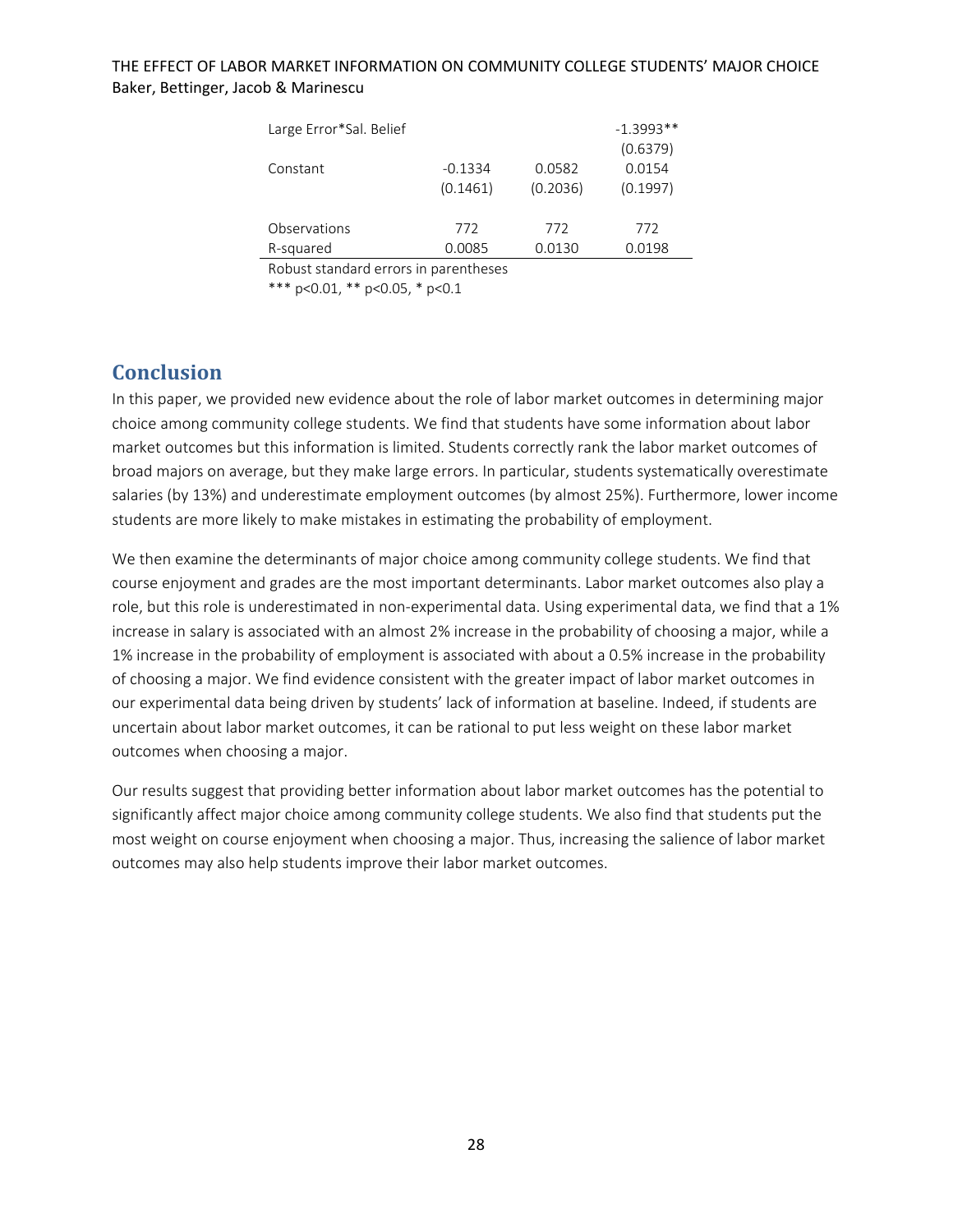#### References

- Arcidiacono, P., Hotz, V. J., & Kang, S. (2010). *Modeling college major choices using elicited measures of expectations and counterfactuals*. National Bureau of Economic Research. Retrieved from http://www.nber.org/papers/w15729
- Attanasio, O., & Kaufmann, K. (2012). *Education Choices and Returns on the Labour and Marriage Markets: Evidence from Data on Subjective Expectations.* Working paper. Retrieved from http://www.homepages.ucl.ac.uk/~uctpjrt/Files/Educational%20Choices\_Marriage\_fin.pdf
- Bahr, P. R. (2015). The labor market return in earnings to community college credits and credentials in California. Ann Arbor, Michigan: Center for the Study of Higher and Postsecondary Education, School of Education, University of Michigan. Retrieved from http://www.soe.umich.edu/people/profile/peter\_riley\_bahr/
- Bailey, T. R., Jenkins, D., & Leinbach, T. (2005). What we know about community college low‐income and minority student outcomes: Descriptive statistics from national surveys." New York, NY: Teachers College Community College Research Center.
- Becker, G.S. (1962). Investment in human capital: A theoretical analysis. *Journal of Political Economy*, 70 (5): 9‐49.
- Belfield, C. R., & Bailey, T. (2011). The benefits of attending community college: A review of the evidence. *Community College Review*, *39*(1), 46–68.
- Beffy, M., Fougère, D., & Maurel, A. (2012). Choosing the field of study in postsecondary education: Do expected earnings matter? Review of Economics and Statistics, 94(1), 334–347.
- Betts, J. R. (1996). What do students know about wages? Evidence from a survey of undergraduates. *Journal of Human Resources*, 27–56.
- Blass, A., Lach, S., & Manski, C. (2010). Using Elicited Choice Probabilities to Estimate Random Utility Models: Preferences for Electricity Reliability. *International Economic Review*, 51(2), 421‐440.
- Dadgar, M., & Weiss, M. J. (2012). Labor market returns to sub-baccalaureate credentials: how much does a community college degree or certificate pay? Retrieved from http://academiccommons.columbia.edu/catalog/ac:150856
- Hastings, Justine, Christopher A. Neilson, and Seth D. Zimmerman. 2015. "The Effects of Earnings Disclosure on College Enrollment Decisions." Working Paper 21300. National Bureau of Economic Research. http://www.nber.org/papers/w21300.
- Hastings, Justine S., Christopher A. Neilson, Anely Ramirez, and Seth D. Zimmerman. 2015. "(Un)Informed College and Major Choice: Evidence from Linked Survey and Administrative Data." Working Paper 21330. National Bureau of Economic Research. http://www.nber.org/papers/w21330.
- Jacobson, L., LaLonde, R., & G Sullivan, D. (2005). Estimating the returns to community college schooling for displaced workers. *Journal of Econometrics*, *125*(1), 271–304.
- Jepsen, C., Troske, K., & Coomes, P. (2014). The labor-market returns to community college degrees, diplomas, and certificates. *Journal of Labor Economics,* 32(1), 95‐121.
- Marcotte, D. E., Bailey, T., Borkoski, C., & Kienzl, G. S. (2005). The returns of a community college education: Evidence from the National Education Longitudinal Survey. *Educational Evaluation and Policy Analysis*, *27*(2), 157–175.
- Rosenbaum, J. E., Deil‐Amen, R., & Person, A. E. (2006). After admission: From college access to college success. Russell Sage Foundation.
- Rosenbaum, James E., and Janet Rosenbaum. 2013. "Beyond BA Blinders: Lessons from Occupational Colleges and Certificate Programs for Nontraditional Students." Journal of Economic Perspectives, 27(2): 153‐72.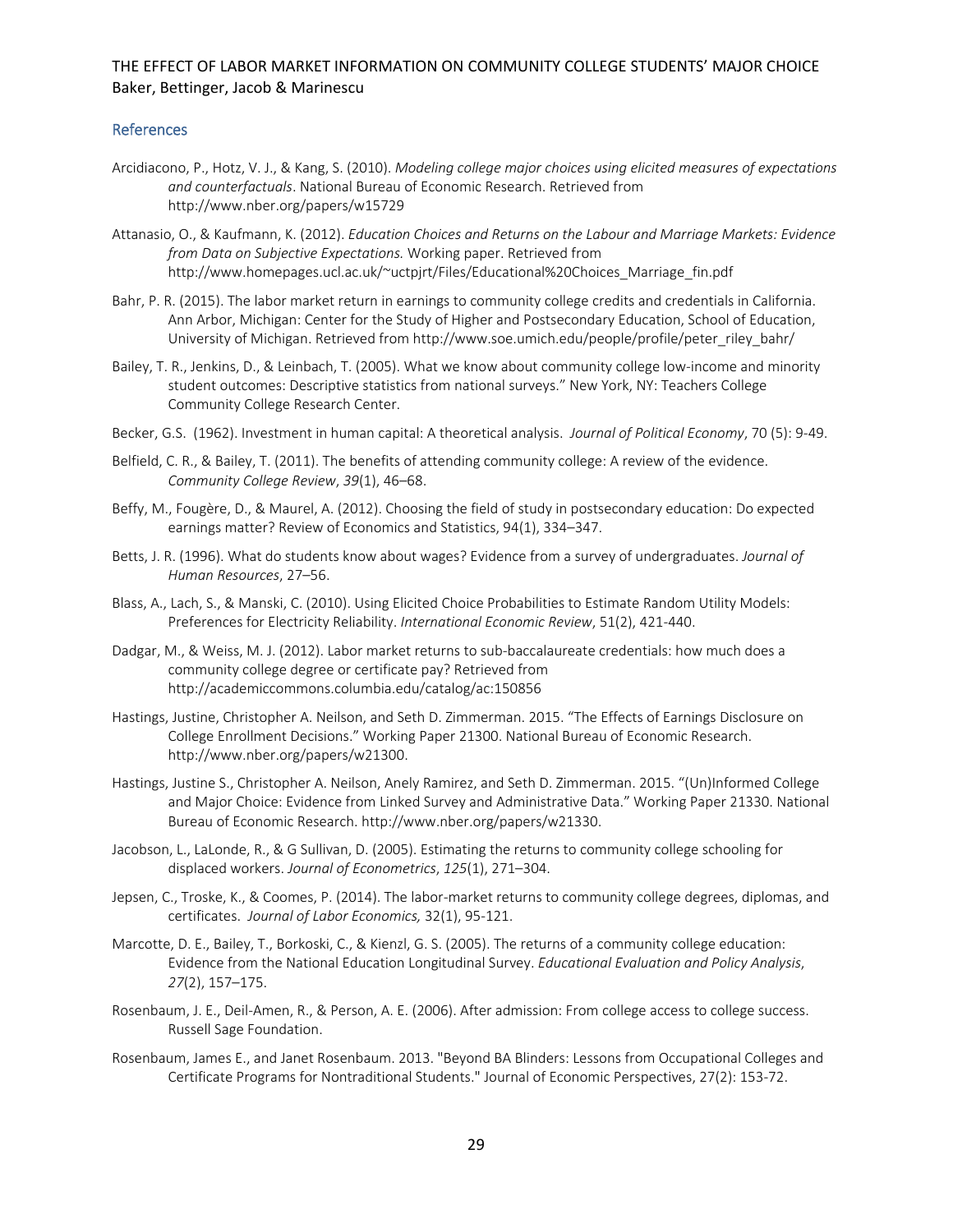- Scott-Clayton, J. E. (2011). The shapeless river: Does a lack of structure inhibit students' progress at community colleges? Community College Research Center Working Paper #25.
- Stevens, A. H., Kurlaender, M., & Grosz, M. (2015). Career technical education and labor market outcomes: Evidence from California Community Colleges. National Bureau of Economic Research Working Paper #21137.
- Stinebrickner, T. R., & Stinebrickner, R. (2014). Academic Performance and College Dropout: Using Longitudinal Expectations Data to Estimate a Learning Model. Journal of Labor Economics, 32(3), 601 – 644
- Wiswall, M., & Zafar, B. (2015a). How do college students respond to public information about earnings? *Journal of Human Capital*, 9(2), 117‐169.
- Wiswall, M., & Zafar, B. (2015b). Determinants of college major choice: Identification using an information experiment. *Review of Economic Studies*, 82(2), 791‐824.
- Zafar, B. (2009). College major choice and the gender gap. *FRB of New York Staff Report*, (364). Retrieved from http://papers.ssrn.com/sol3/papers.cfm?abstract\_id=1348219
- Zafar, B. (2011). How do college students form expectations? *Journal of Labor Economics*, *29*(2), 301–348.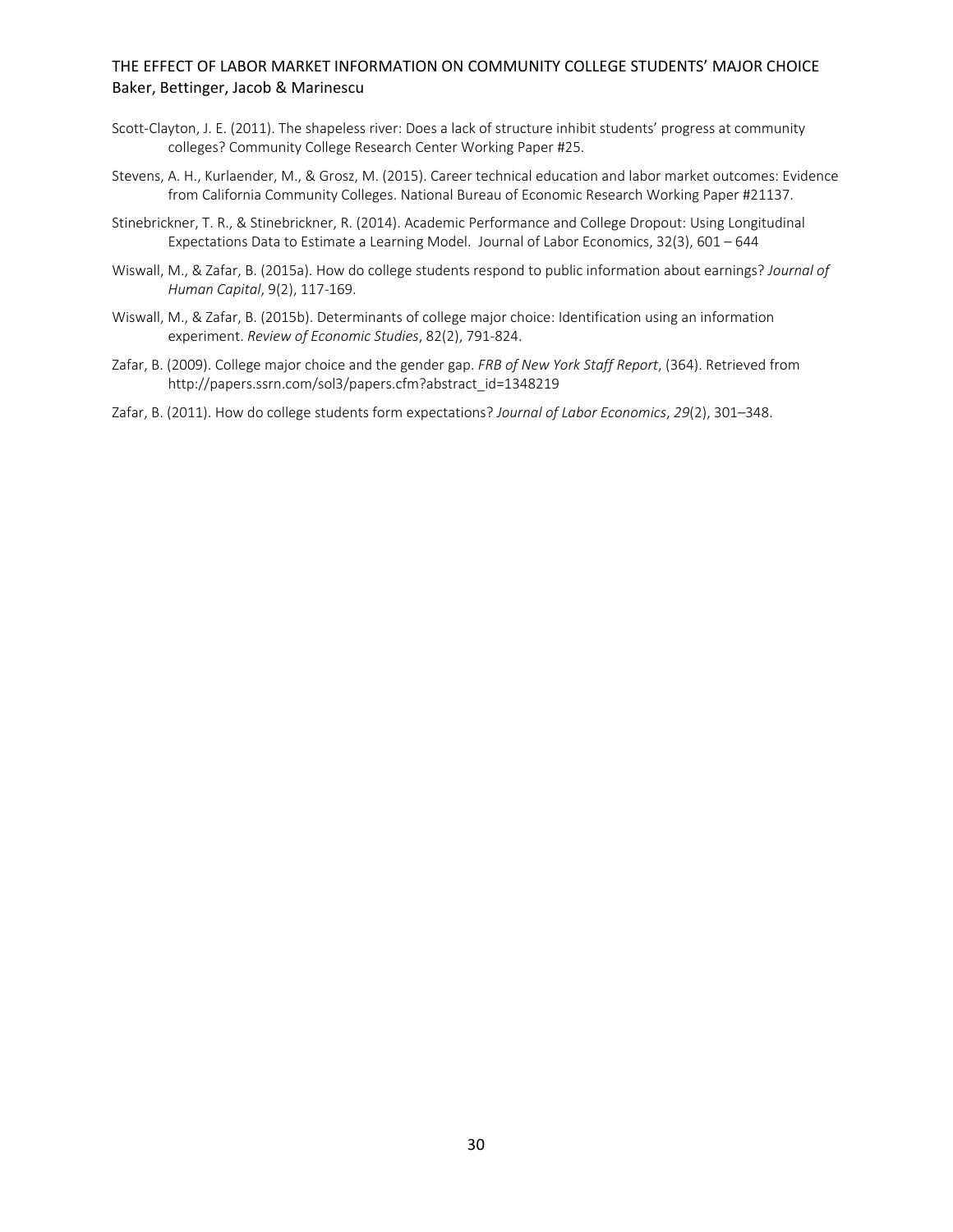# **Appendix A: Student Survey**

(in attached document)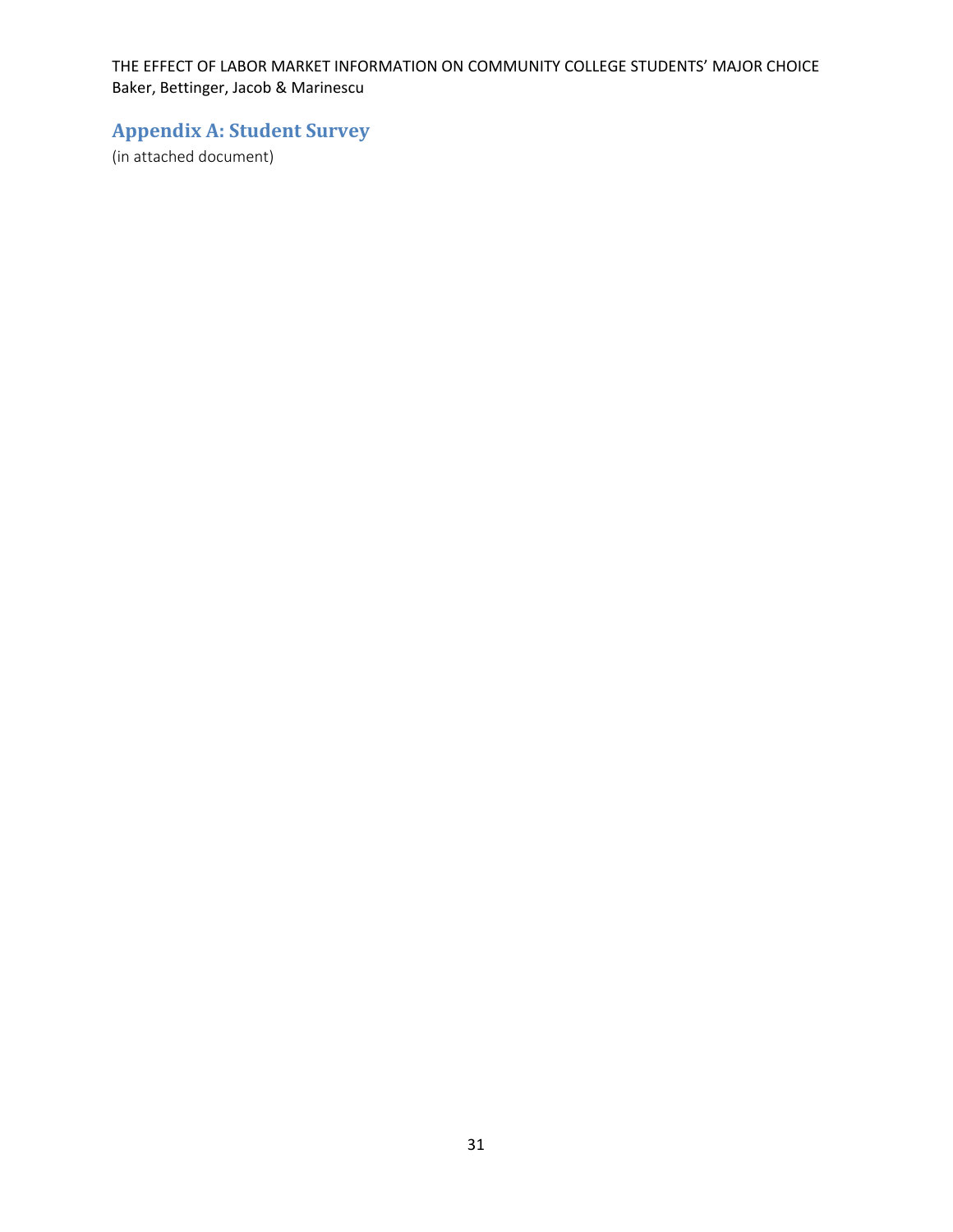

-100 0 100 200 Percent Error

Displaying errors less than 200%

Sci/Math/Eng  $-\text{--}$  Bus/CS  $-\text{--}$  Arts/Lang  $\text{---}$  Hum/Soc Sci

# **Appendix B: Students' Errors in labor market outcomes expectations**

Notes: Interestingly, the mode of the distribution is around zero for all fields but Business/CS where it is below 0. At the same time, there is a substantial fraction of students who over-predict in each field. For business/CS the mode being lower and the over‐prediction together results in a correct estimate on average.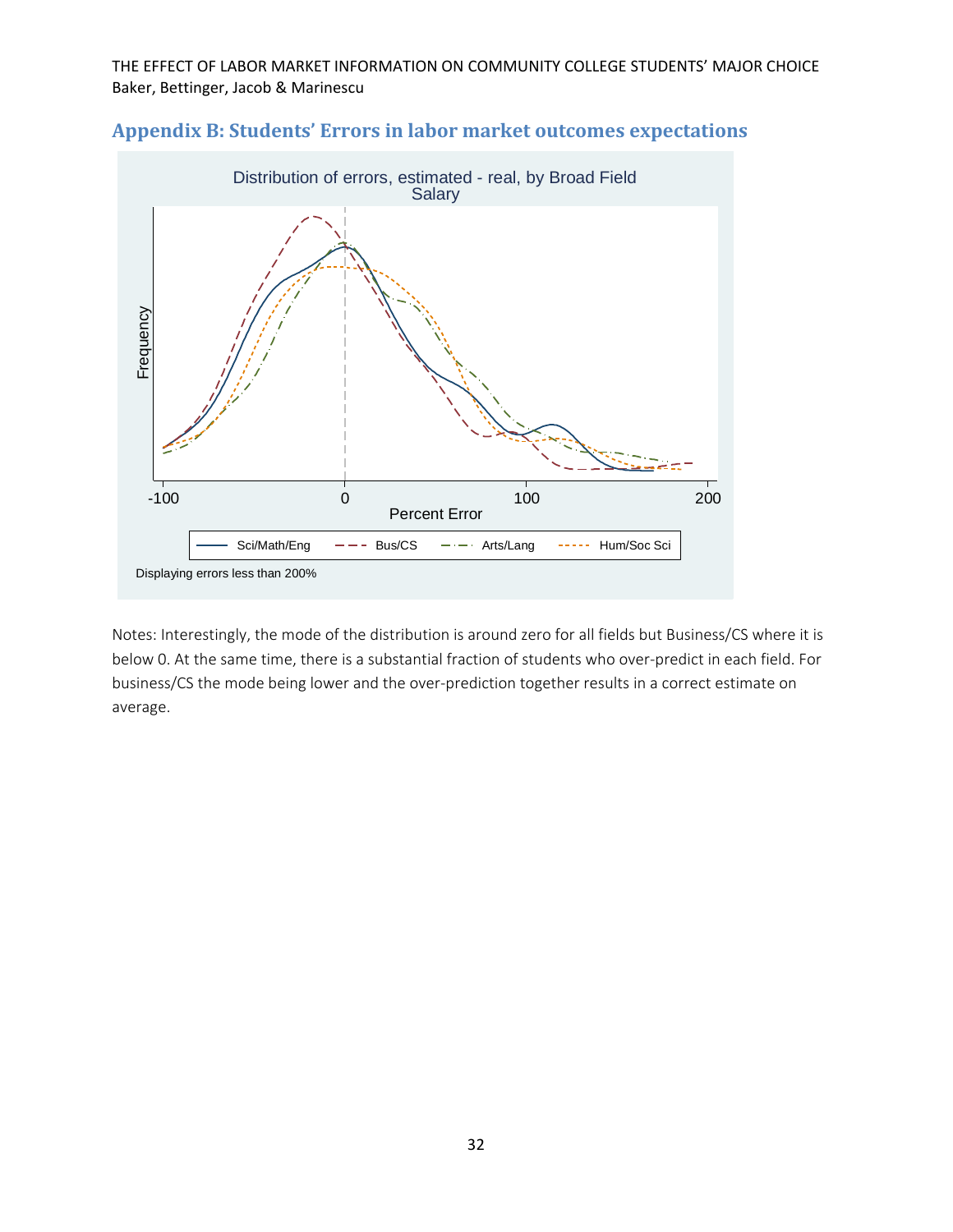

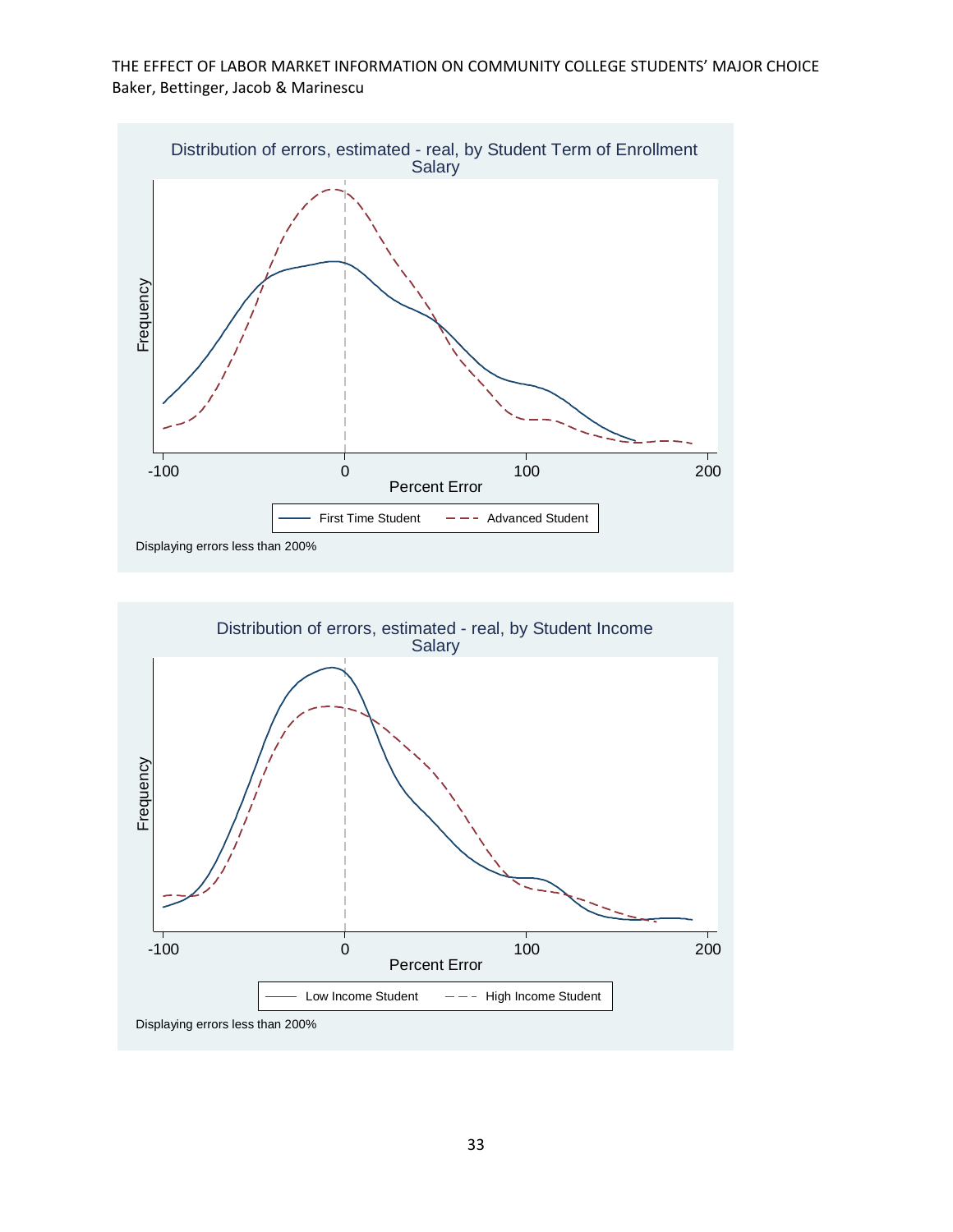

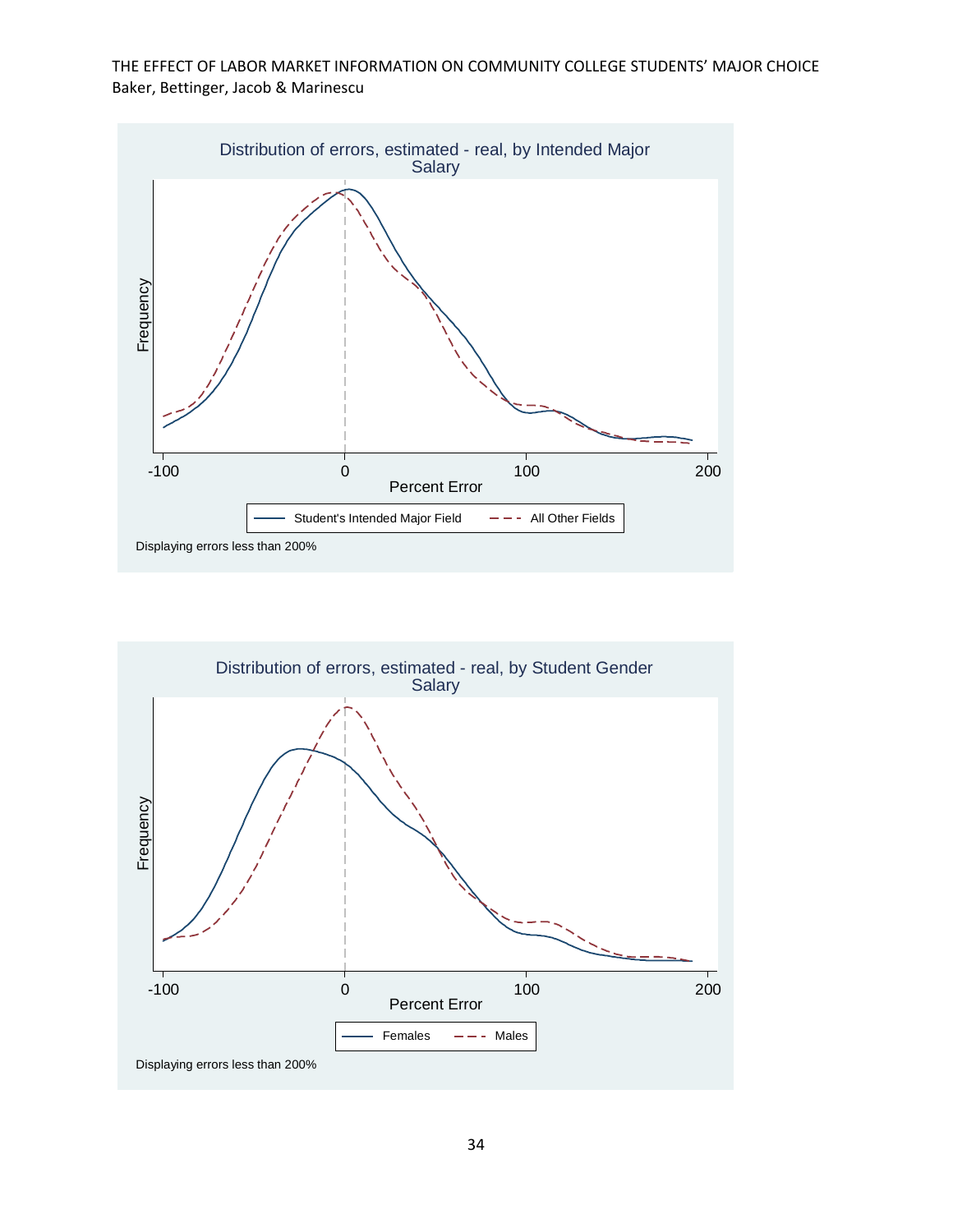

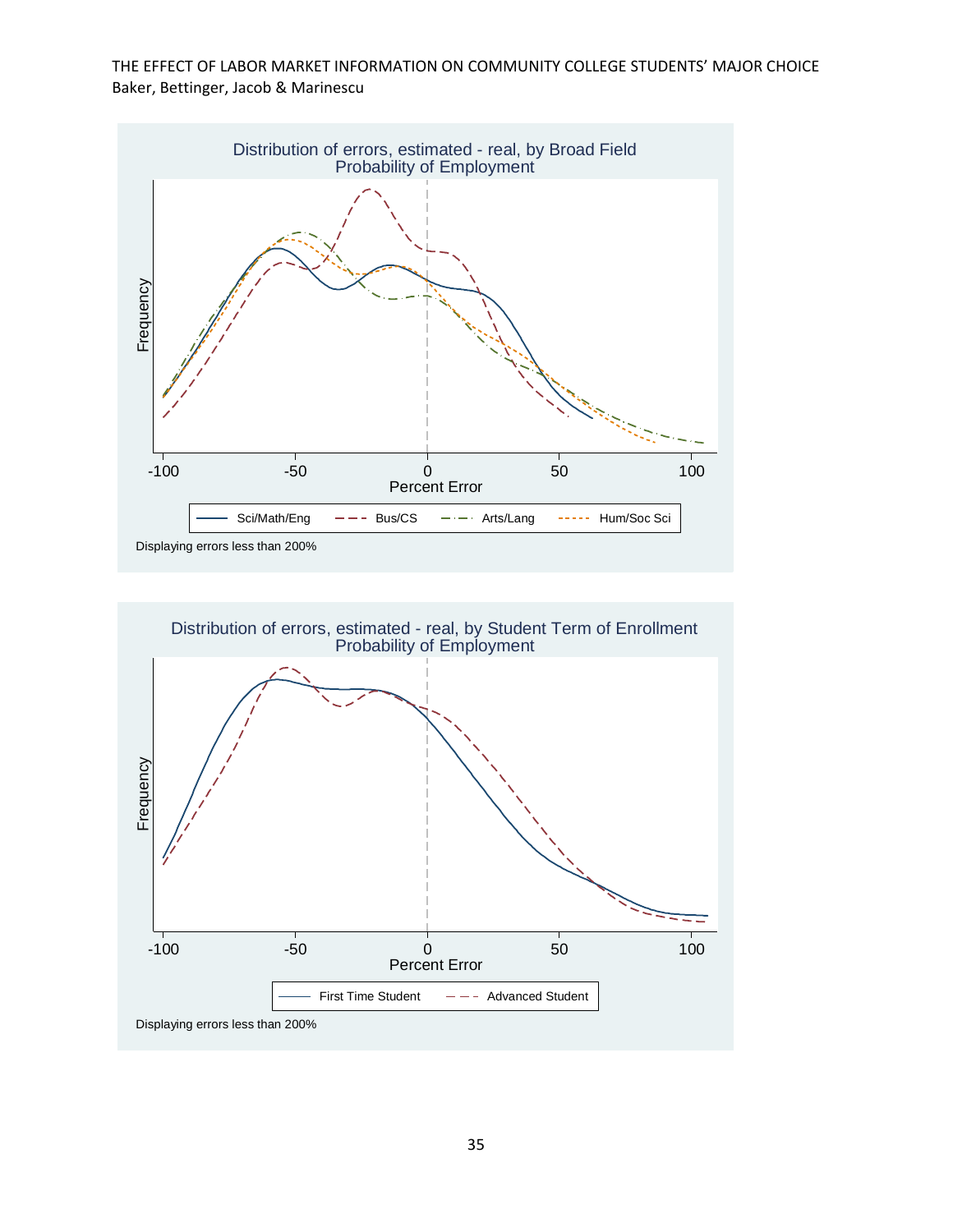

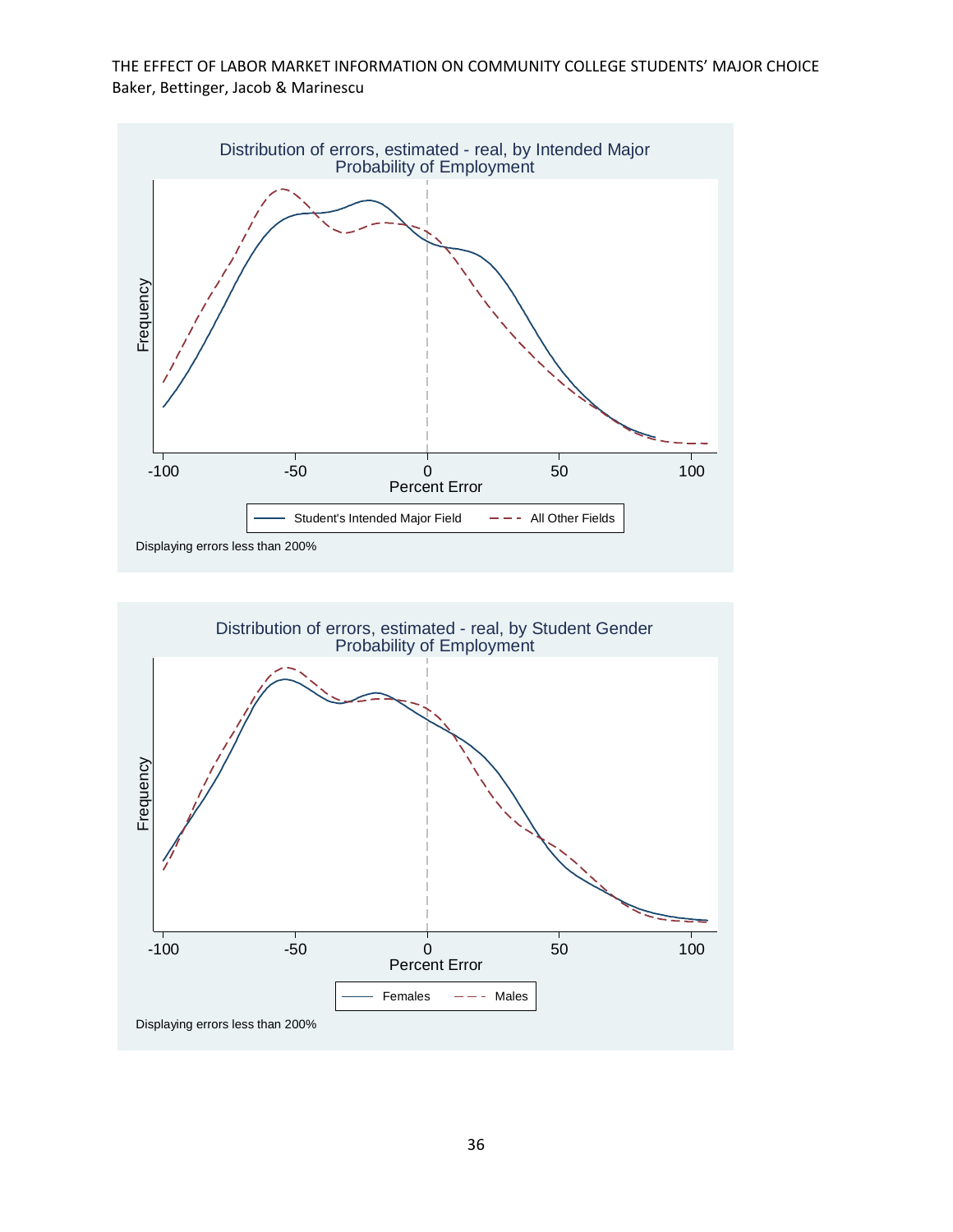

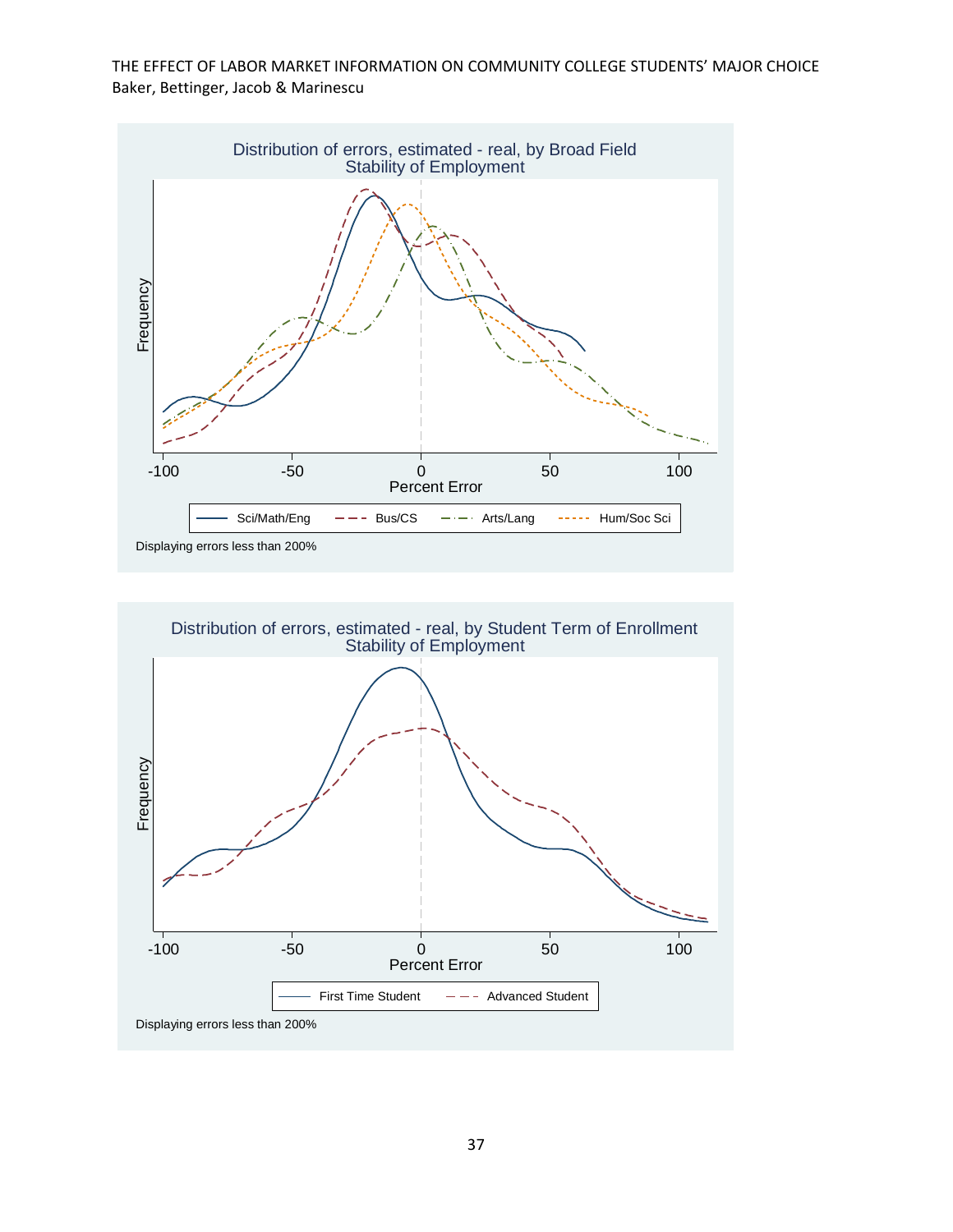

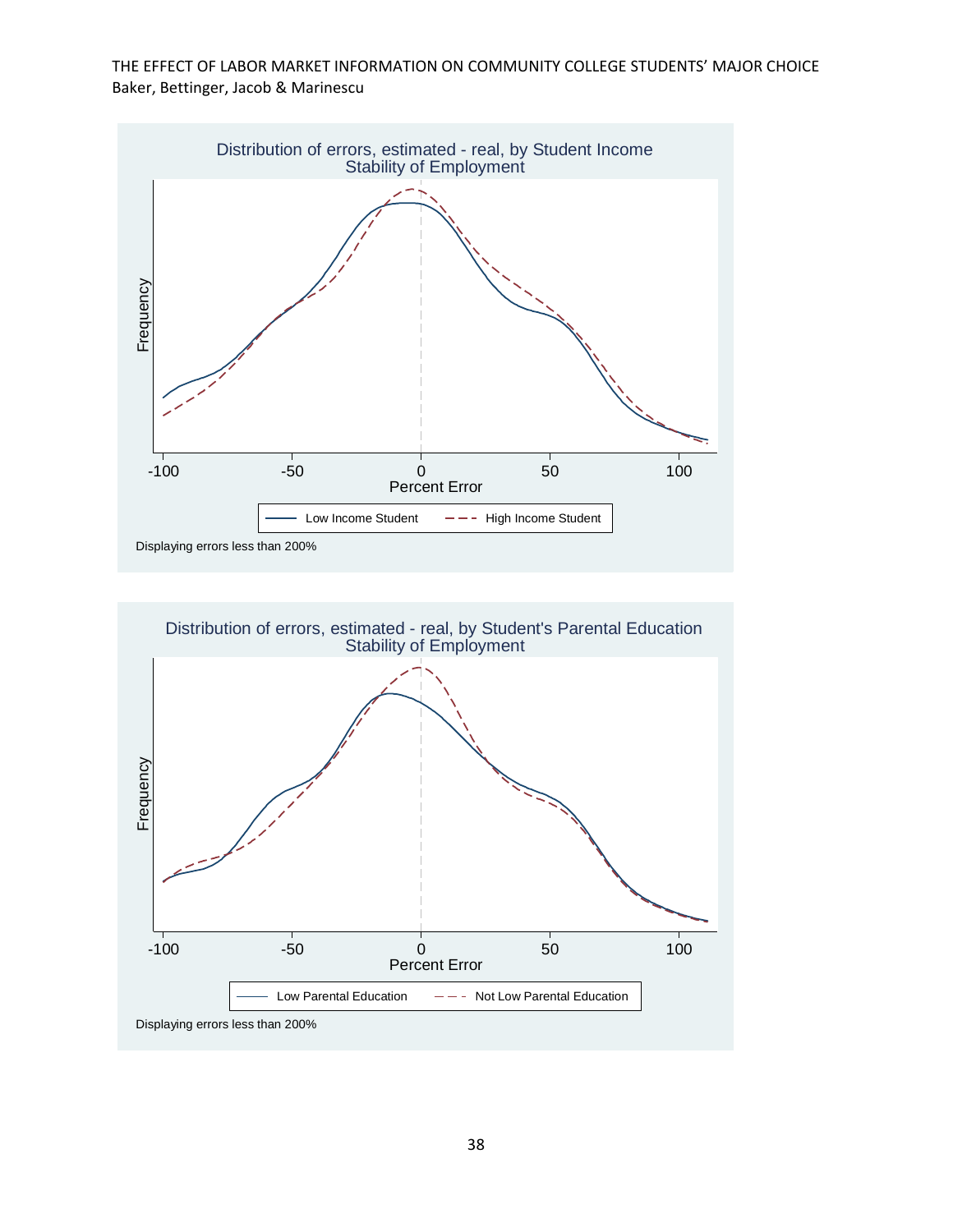

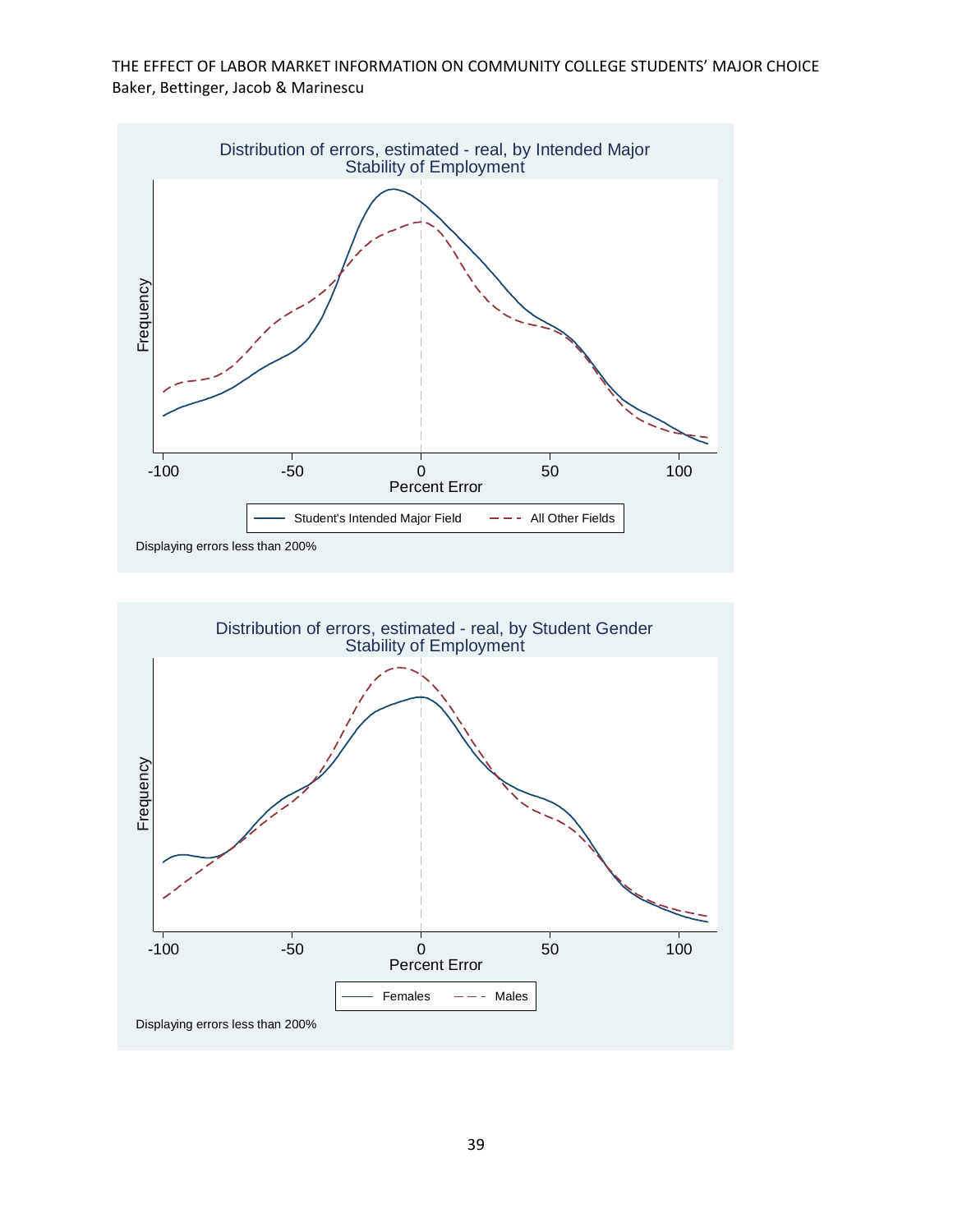# **Appendix C: Relationship Between Major Choice and Labor Market Outcomes with Covariates**

|                                                                                                             | (1)        | (2)         | (3)        | (4)       | (5)         |
|-------------------------------------------------------------------------------------------------------------|------------|-------------|------------|-----------|-------------|
| Predicted Salary                                                                                            | $0.6931**$ |             | 0.4833     | 0.4638    | 0.2329      |
|                                                                                                             | (0.2977)   |             | (0.3072)   | (0.3058)  | (0.4622)    |
| Pred. Prob. of Employment                                                                                   |            | $0.4041***$ | $0.4208**$ | 0.3057    | 0.2779      |
|                                                                                                             |            | (0.1465)    | (0.1975)   | (0.2343)  | (0.2752)    |
| Pred. Stab. of Employment                                                                                   |            |             |            | 0.1694    |             |
|                                                                                                             |            |             |            | (0.1639)  |             |
| Female                                                                                                      |            |             |            |           | $-0.7256*$  |
|                                                                                                             |            |             |            |           | (0.4343)    |
| Hispanic                                                                                                    |            |             |            |           | $-0.6593$   |
|                                                                                                             |            |             |            |           | (0.5444)    |
| Asian                                                                                                       |            |             |            |           | $-0.0043$   |
|                                                                                                             |            |             |            |           | (0.4633)    |
| Black                                                                                                       |            |             |            |           | 0.9363      |
|                                                                                                             |            |             |            |           | (1.4442)    |
| Pacific Islander                                                                                            |            |             |            |           | $-1.1480$   |
|                                                                                                             |            |             |            |           | (0.8785)    |
| Other Race                                                                                                  |            |             |            |           | 0.8021      |
|                                                                                                             |            |             |            |           | (0.6399)    |
| Low Income                                                                                                  |            |             |            |           | $-0.0135$   |
|                                                                                                             |            |             |            |           | (0.4517)    |
| No Parent with College Degree                                                                               |            |             |            |           | $-0.0578$   |
|                                                                                                             |            |             |            |           | (0.4497)    |
| $HS$ GPA = F                                                                                                |            |             |            |           | $1.3123***$ |
|                                                                                                             |            |             |            |           | (0.4367)    |
| $HS$ GPA = D                                                                                                |            |             |            |           | 0.5712      |
|                                                                                                             |            |             |            |           | (0.9695)    |
| $HS$ GPA = C                                                                                                |            |             |            |           | 1.3442*     |
|                                                                                                             |            |             |            |           | (0.6984)    |
| $HS$ GPA = B                                                                                                |            |             |            |           | 1.7046***   |
|                                                                                                             |            |             |            |           | (0.5625)    |
| $HS$ GPA = A                                                                                                |            |             |            |           | $2.4731***$ |
|                                                                                                             |            |             |            |           | (0.6455)    |
| Constant                                                                                                    | $-0.1334$  | $-0.0216$   | $-0.1332$  | $-0.1301$ | $-1.4269**$ |
|                                                                                                             | (0.1461)   | (0.1376)    | (0.1505)   | (0.1500)  | (0.6419)    |
|                                                                                                             |            |             |            |           |             |
| Observations                                                                                                | 772        | 854         | 738        | 738       | 620         |
| R-squared                                                                                                   | 0.0085     | 0.0109      | 0.0152     | 0.0169    | 0.0399      |
| Behust standard arrare olustared at the student laugh are should in paraptheses. *** p $0.01$ ** p $0.05$ * |            |             |            |           |             |

Robust standard errors clustered at the student level are shown in parentheses; \*\*\* p<0.01, \*\* p<0.05, p<0.1. Unit of observation is at the student‐by‐broad major level.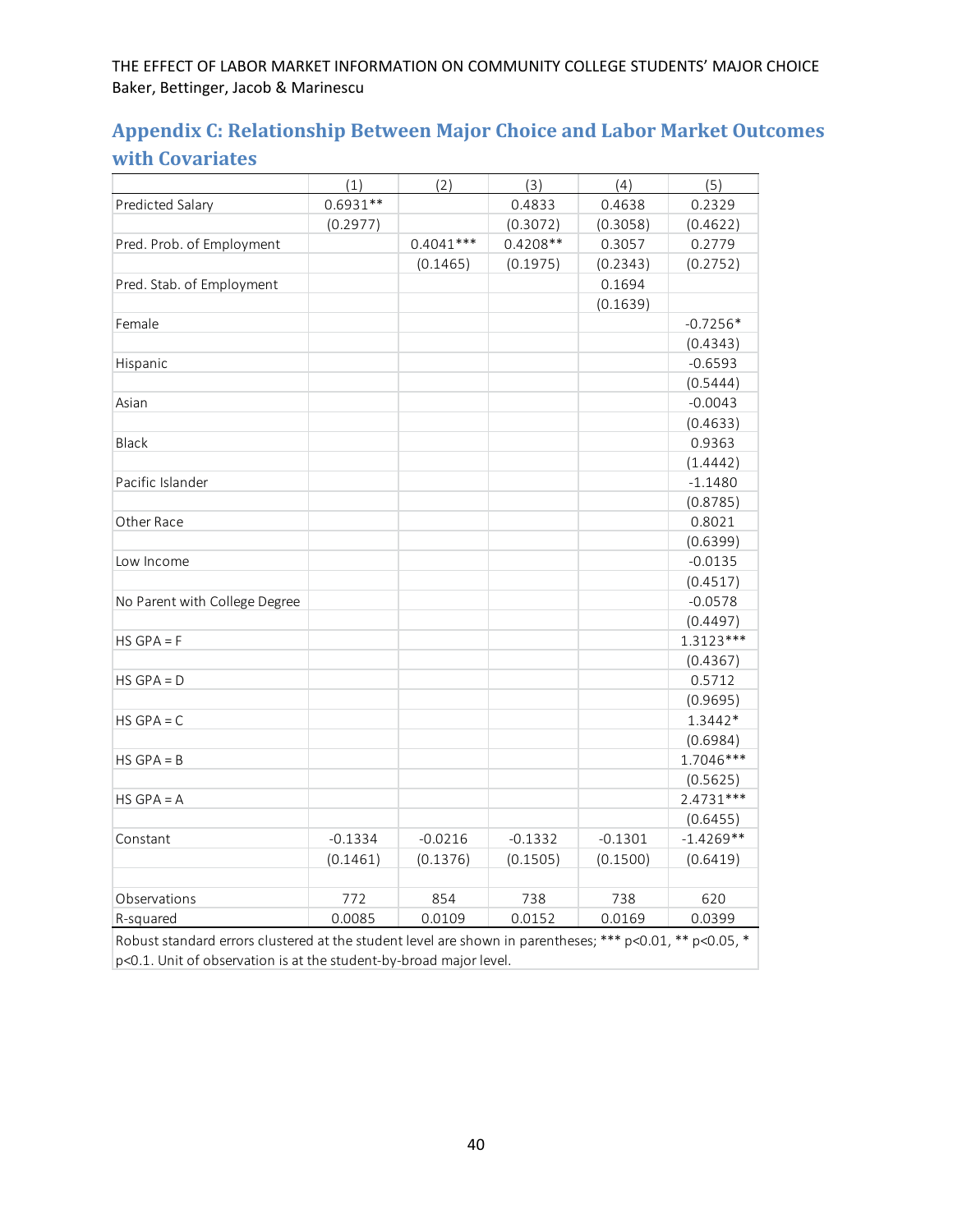|                                                                                                          | (1)         | (2)         | (3)         | (4)         | (5)          |  |  |
|----------------------------------------------------------------------------------------------------------|-------------|-------------|-------------|-------------|--------------|--|--|
| Predicted Salary                                                                                         | $0.4749*$   |             | 0.4223      | $0.6112*$   | 0.1914       |  |  |
|                                                                                                          | (0.2514)    |             | (0.2597)    | (0.3156)    | (0.3952)     |  |  |
| Pred. Prob. of Employment                                                                                |             | 0.1051      | 0.1742      | $-0.0941$   | 0.0450       |  |  |
|                                                                                                          |             | (0.1322)    | (0.1777)    | (0.2729)    | (0.2321)     |  |  |
| Pred. Stab. of Employment                                                                                |             |             |             | 0.1876      |              |  |  |
|                                                                                                          |             |             |             | (0.1957)    |              |  |  |
| fri and fam rel                                                                                          |             |             |             | 0.1125      |              |  |  |
|                                                                                                          |             |             |             | (0.1808)    |              |  |  |
| Predicted Enjoyment                                                                                      | $0.7521***$ | $0.7869***$ | $0.7708***$ | $0.8335***$ | 0.7889 ***   |  |  |
|                                                                                                          | (0.0560)    | (0.0538)    | (0.0556)    | (0.0846)    | (0.0729)     |  |  |
| <b>Predicted Grades</b>                                                                                  | $0.8577***$ | $0.7911***$ | 0.8806 ***  | $0.7329***$ | $0.9110***$  |  |  |
|                                                                                                          | (0.1410)    | (0.1331)    | (0.1433)    | (0.1959)    | (0.2007)     |  |  |
| Female                                                                                                   |             |             |             |             | 0.0491       |  |  |
|                                                                                                          |             |             |             |             | (0.3547)     |  |  |
| Hispanic                                                                                                 |             |             |             |             | $-0.9074**$  |  |  |
|                                                                                                          |             |             |             |             | (0.4597)     |  |  |
| Asian                                                                                                    |             |             |             |             | $-0.5615$    |  |  |
|                                                                                                          |             |             |             |             | (0.4018)     |  |  |
| Black                                                                                                    |             |             |             |             | $-4.4342***$ |  |  |
|                                                                                                          |             |             |             |             | (0.5341)     |  |  |
| Pacific Islander                                                                                         |             |             |             |             | $-1.2553$    |  |  |
|                                                                                                          |             |             |             |             | (0.8005)     |  |  |
| Other Race                                                                                               |             |             |             |             | $-0.4632$    |  |  |
|                                                                                                          |             |             |             |             | (0.6286)     |  |  |
| Low Income                                                                                               |             |             |             |             | 0.4288       |  |  |
|                                                                                                          |             |             |             |             | (0.3714)     |  |  |
| No Parent with College Degree                                                                            |             |             |             |             | $-0.0884$    |  |  |
|                                                                                                          |             |             |             |             | (0.3626)     |  |  |
| $HS$ GPA = F                                                                                             |             |             |             |             | $-0.0444$    |  |  |
|                                                                                                          |             |             |             |             | (0.4420)     |  |  |
| $HS$ GPA = D                                                                                             |             |             |             |             | 2.0948 ***   |  |  |
|                                                                                                          |             |             |             |             | (0.5850)     |  |  |
| $HS$ GPA = C                                                                                             |             |             |             |             | 1.2878 **    |  |  |
|                                                                                                          |             |             |             |             | (0.5280)     |  |  |
| $HS$ GPA = B                                                                                             |             |             |             |             | 1.0689**     |  |  |
|                                                                                                          |             |             |             |             | (0.5088)     |  |  |
| $HS$ GPA = A                                                                                             |             |             |             |             | 1.4391 ***   |  |  |
|                                                                                                          |             |             |             |             | (0.4814)     |  |  |
| Constant                                                                                                 | $0.2651**$  | $0.3741***$ | $0.2776**$  | 0.2004      | $-0.4938$    |  |  |
|                                                                                                          | (0.1300)    | (0.1228)    | (0.1348)    | (0.1704)    | (0.5721)     |  |  |
|                                                                                                          |             |             |             |             |              |  |  |
| Observations                                                                                             | 617         | 691         | 593         | 325         | 505          |  |  |
| R-squared                                                                                                | 0.4060      | 0.3882      | 0.4179      | 0.4157      | 0.4486       |  |  |
| Robust standard errors clustered at the student level are shown in parentheses; *** p<0.01, ** p<0.05, * |             |             |             |             |              |  |  |
| p<0.1. Unit of observation is at the student-by-broad major level.                                       |             |             |             |             |              |  |  |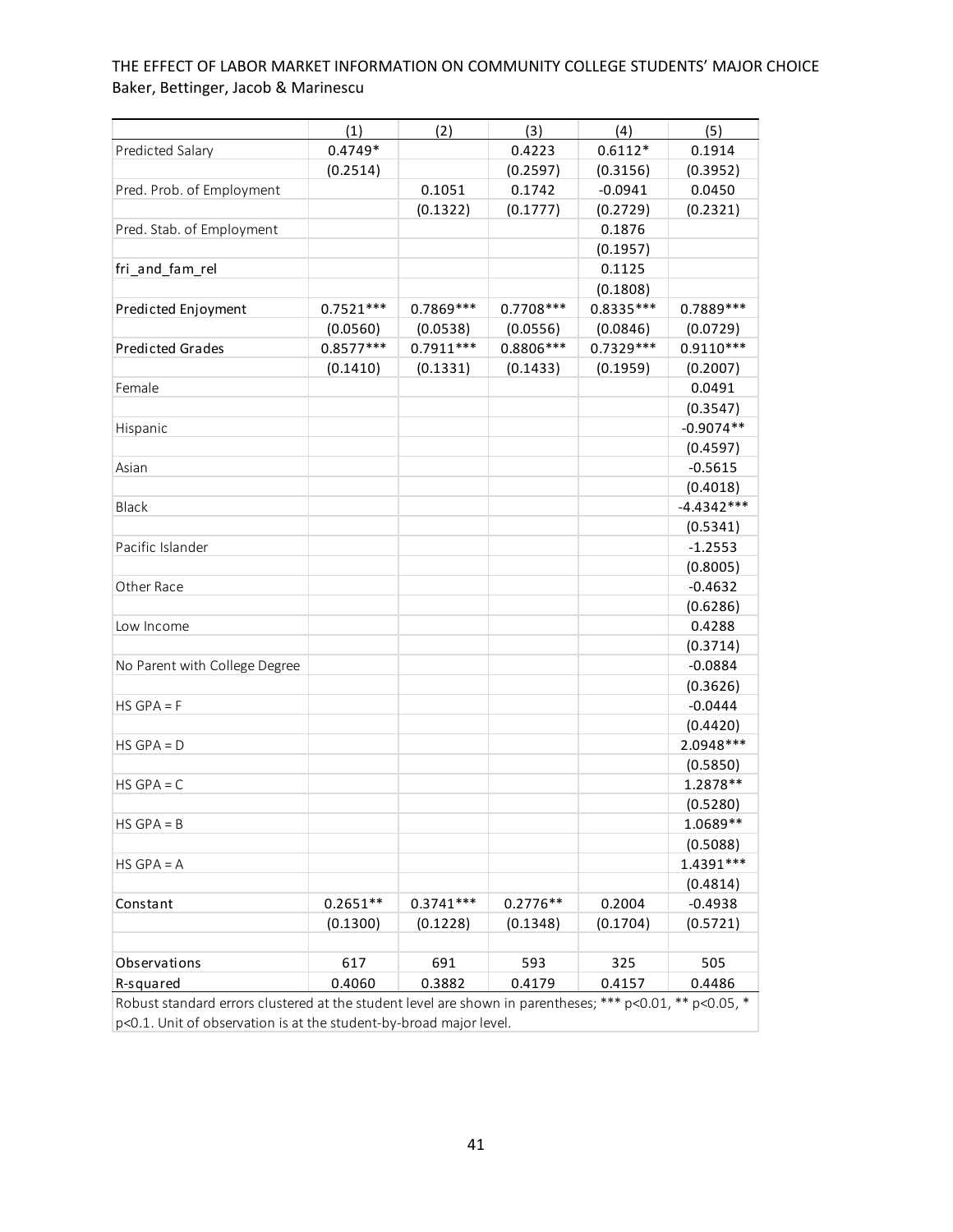# **Appendix D: Experimental Design**

| Form A              |                              |      |                                    |      |  |  |
|---------------------|------------------------------|------|------------------------------------|------|--|--|
|                     | Business, Comp. Sci. & Tech. |      | Humanities, Education, Social Sci. |      |  |  |
| Prob. Of Employment | Low                          | High | Low                                | High |  |  |
| Salary              | High                         | Low  | Low                                | High |  |  |

| Form B              |                              |      |                                    |      |  |  |  |
|---------------------|------------------------------|------|------------------------------------|------|--|--|--|
|                     | Business, Comp. Sci. & Tech. |      | Humanities, Education, Social Sci. |      |  |  |  |
| Prob. Of Employment | Low                          | High | Low                                | High |  |  |  |
| Salary              | Low                          | High | High                               | Low  |  |  |  |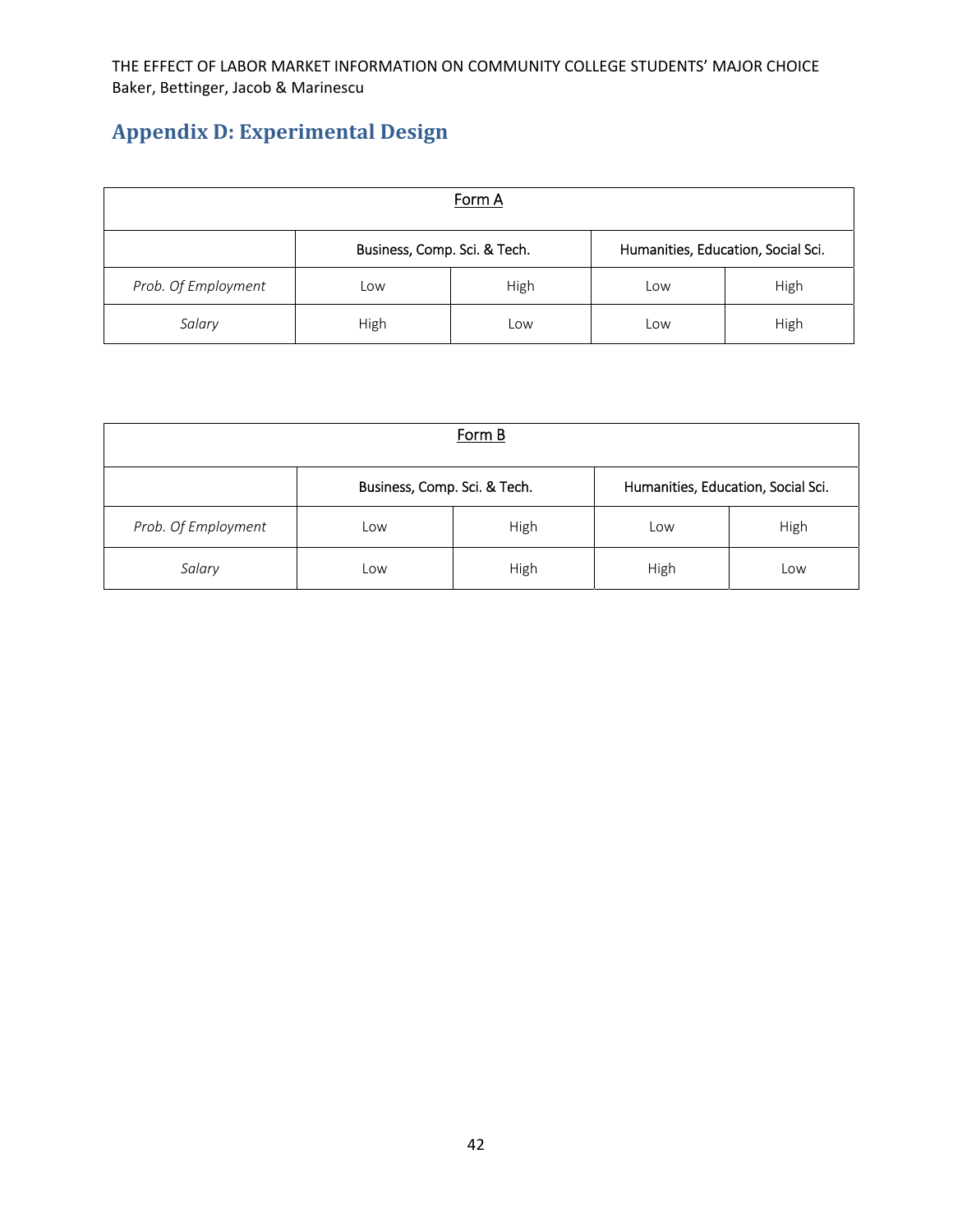# **Appendix E: Which students react most to information?**

In the main text we examined the effects of the provision of experimentally manipulated "true" labor market outcomes on students' stated probability of choosing a given major. In this appendix we examine of the effects of information vary by students' initial probability of choosing a given major. We accomplish this with the following model:

$$
ln\pi'_{k,i} = \beta_0 + \beta_1 ln w'_{k,i} + \theta_{prevprob}\beta_2 + \delta_{prevprob} * lnw'_{k,i}\beta_3 + \epsilon'_{k,i}
$$
 (C1)

Where  $\pi_{k,i}$  is the probability for student i to major in field k.  ${Inv'}_{k,i}$ , is the expected labor market outcome for major *k* (salary (column (1), probability of employment (column (2) or both (column (3) in Table E1 and C2). We also include a vector of dummy variables that indicate no, low (<30%), medium (>= 30% and <= 50%) and high (>50%) previous probabilities ( $\theta_{prev, prob.}$ ) and a vector of these dummies interacted with the experimentally manipulated labor market outcomes ( $\delta_{prev, prob} * ln w'{}_{k,i} \bm{\beta}_3$ ). Thus, the estimated coefficients  $\beta_3$  gives an indication of if the effect of the "true" salary differs between students who previously stated no, low, medium, or high probability of choosing a given major. In some models (columns 4‐6), we add students' prior beliefs about expected salary and probability of employment. We run these analyses separately for the business (Table C1) and humanities (Table C2) experiments.

In both tables we see that the effects of labor market information seem to be greatest for students who previously stated that there was zero chance they would choose this field; the interaction between a dummy for membership in this group and information about "true" salary are large and significant for humanities (Table E2) and large and sometimes significant for business (Table E1). In the case of the humanities major, the effects of labor market information are significantly greater for students who previously had a low probability of selecting this major. This is not true for the business major. The results do not qualitatively change with the addition of students' previous beliefs about salary and probability of employment.

Table E1—Effects of Salary on Choice, by Initial Probability, Business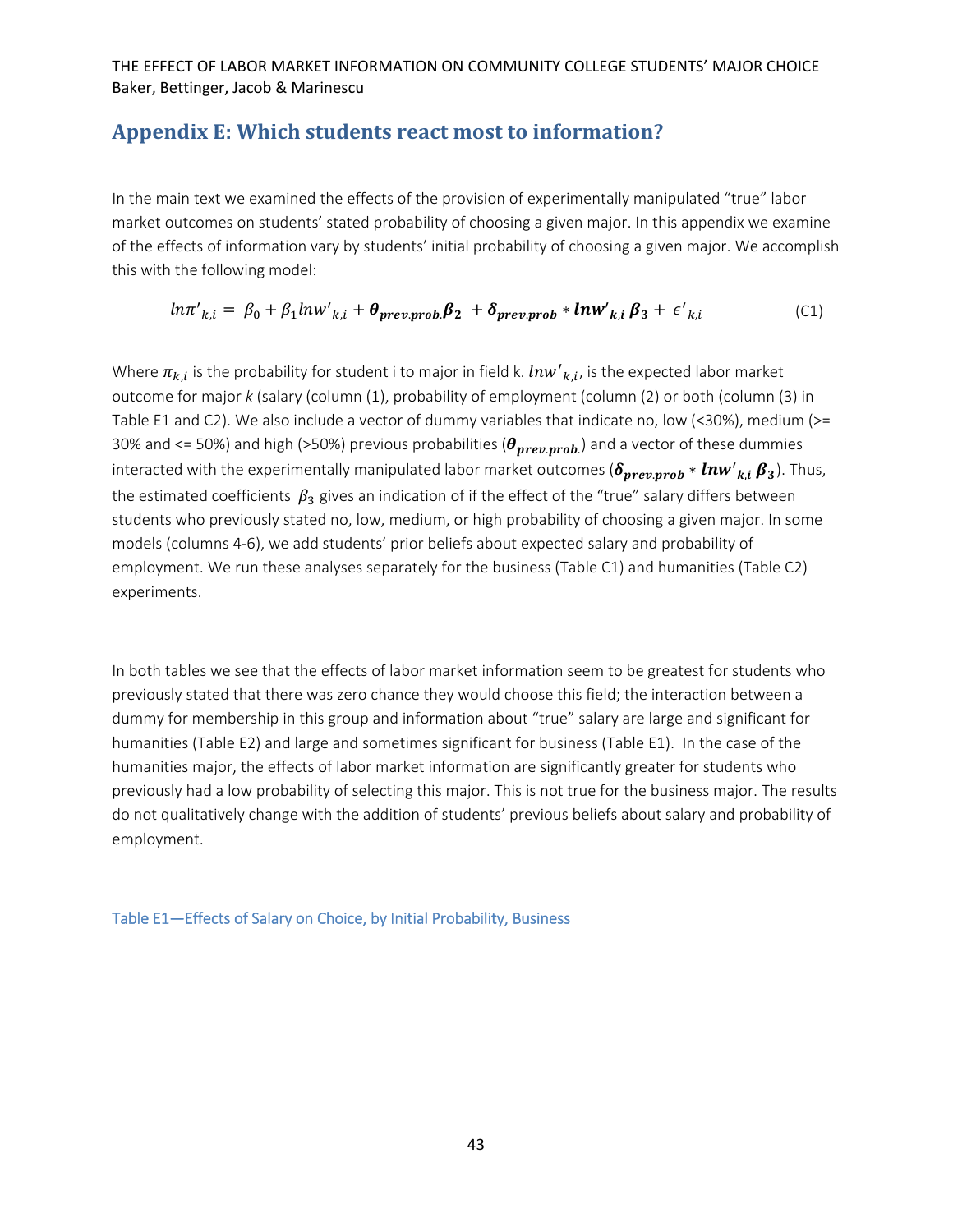|                                        | (1)          | (2)          | (3)          | (4)           | (5)          | (6)                                                                           |
|----------------------------------------|--------------|--------------|--------------|---------------|--------------|-------------------------------------------------------------------------------|
| <b>VARIABLES</b>                       |              |              |              |               |              | hyp_per_char_hyp_per_char_hyp_per_char_hyp_per_char_hyp_per_char_hyp_per_chan |
|                                        |              |              |              |               |              |                                                                               |
| In_true_salary                         | 0.9664**     |              | 0.9638*      | $0.8330**$    |              | $0.8061**$                                                                    |
|                                        | (0.4817)     |              | (0.4969)     | (0.3605)      |              | (0.3297)                                                                      |
| no_chXln_true_salary                   | 1.0191       |              | 0.9433       | 1.3115**      |              | 1.2676**                                                                      |
|                                        | (0.6355)     |              | (0.6540)     | (0.5616)      |              | (0.5542)                                                                      |
| lo_chXln_true_salary                   | $-0.1671$    |              | $-0.1689$    | 0.0179        |              | 0.0949                                                                        |
|                                        | (0.7065)     |              | (0.7208)     | (0.6083)      |              | (0.5646)                                                                      |
| med chXIn true salary                  | $-0.2051$    |              | $-0.2573$    | $-0.0552$     |              | $-0.1437$                                                                     |
|                                        | (0.5975)     |              | (0.5824)     | (0.4412)      |              | (0.4003)                                                                      |
| no_chance                              | $-13.2880*$  | $-1.7277***$ | $-12.1439*$  | $-16.7882***$ | $-1.9482***$ | $-15.9942***$                                                                 |
|                                        | (6.8784)     | (0.5266)     | (7.0481)     | (6.0795)      | (0.5358)     | (6.1284)                                                                      |
| low_chance                             | 1.1052       | $-0.5118$    | 1.2403       | $-1.0462$     | $-0.4215$    | $-1.5462$                                                                     |
|                                        | (7.6568)     | (0.5824)     | (7.8048)     | (6.6106)      | (0.5743)     | (6.1468)                                                                      |
| med_chance                             | 2.5178       | 0.6385       | 3.2394       | 0.7683        | $0.8156**$   | 2.0351                                                                        |
|                                        | (6.4984)     | (0.4635)     | (6.1875)     | (4.8423)      | (0.4083)     | (4.4828)                                                                      |
| In_true_prob_employ                    |              | $-0.1396$    | $-0.0360$    |               | $-0.0954$    | $-0.2281$                                                                     |
|                                        |              | (0.5991)     | (0.6031)     |               | (0.6053)     | (0.4008)                                                                      |
| no_chXIn_true_prob_employ              |              | 1.0979       | 0.6079       |               | 0.9895       | 0.8732                                                                        |
|                                        |              | (0.7975)     | (0.7944)     |               | (0.8169)     | (0.6737)                                                                      |
| lo_chXln_true_prob_employ              |              | 0.3469       | 0.2140       |               | 0.2770       | 0.4227                                                                        |
|                                        |              | (0.8761)     | (0.8756)     |               | (0.8745)     | (0.6863)                                                                      |
| med_chXIn_true_prob_employ             |              | 0.6197       | 0.2952       |               | 0.5030       | 0.5054                                                                        |
|                                        |              | (0.7435)     | (0.7072)     |               | (0.6739)     | (0.4866)                                                                      |
| In_salary                              |              |              |              | $-0.1171$     |              | 0.0014                                                                        |
|                                        |              |              |              | (0.2177)      |              | (0.2337)                                                                      |
| In_have_a_job                          |              |              |              |               | $-0.0749$    | $-0.2178$                                                                     |
|                                        |              |              |              |               | (0.2424)     | (0.2299)                                                                      |
| Constant                               | $-11.7627**$ | $-1.4280***$ | $-11.7541**$ | $-8.7484*$    | $-1.4703***$ | $-9.9923**$                                                                   |
|                                        | (5.2307)     | (0.3952)     | (5.2938)     | (4.4564)      | (0.4403)     | (4.4061)                                                                      |
|                                        |              |              |              |               |              |                                                                               |
| Observations                           | 431          | 431          | 431          | 392           | 402          | 376                                                                           |
| R-squared                              | 0.2499       | 0.1914       | 0.2534       | 0.3164        | 0.2370       | 0.3504                                                                        |
| Robust standard errors in parentheses  |              |              |              |               |              |                                                                               |
| *** $p<0.01$ , ** $p<0.05$ , * $p<0.1$ |              |              |              |               |              |                                                                               |

Table E2-- Effects of Salary on Choice, by Initial Probability, Humanities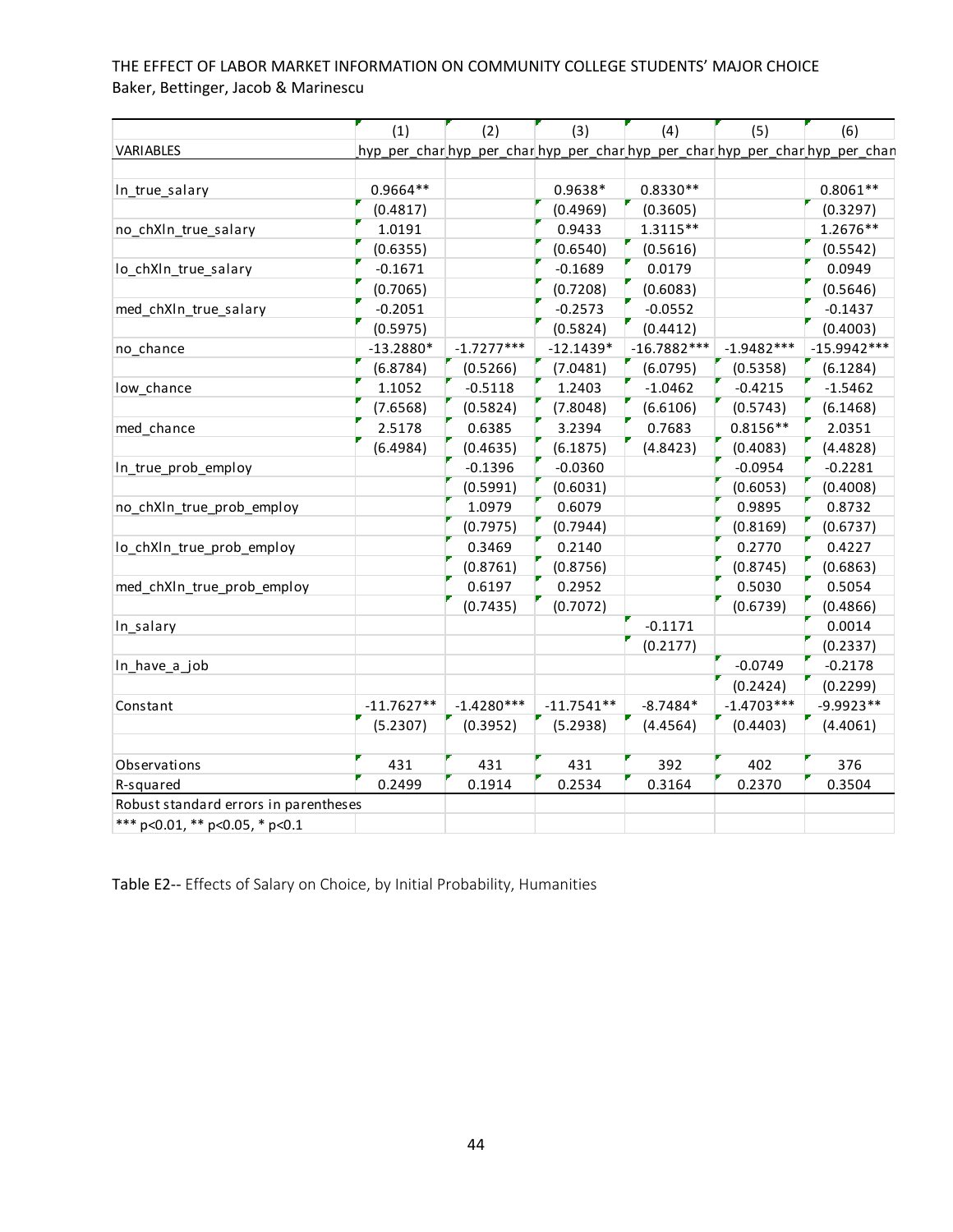|                                       | (1)           | (2)          | (3)                                                                           | (4)           | (5)          | (6)           |
|---------------------------------------|---------------|--------------|-------------------------------------------------------------------------------|---------------|--------------|---------------|
| <b>VARIABLES</b>                      |               |              | hyp_per_char_hyp_per_char_hyp_per_char_hyp_per_char_hyp_per_char_hyp_per_chan |               |              |               |
|                                       |               |              |                                                                               |               |              |               |
| In_true_salary                        | $0.8373**$    |              | $0.8159**$                                                                    | $0.7536**$    |              | $0.6608*$     |
|                                       | (0.3316)      |              | (0.4007)                                                                      | (0.3381)      |              | (0.3860)      |
| no_chXln_true_salary                  | 1.9470***     |              | 2.1407***                                                                     | 2.3752 ***    |              | 2.6597***     |
|                                       | (0.6598)      |              | (0.6844)                                                                      | (0.6795)      |              | (0.6834)      |
| lo_chXln_true_salary                  | 1.1907**      |              | $1.1854**$                                                                    | 1.2184**      |              | 1.2739**      |
|                                       | (0.5228)      |              | (0.5669)                                                                      | (0.5177)      |              | (0.5526)      |
| med_chXln_true_salary                 | 0.3691        |              | 0.4007                                                                        | 0.2707        |              | 0.4536        |
|                                       | (0.6548)      |              | (0.7322)                                                                      | (0.6267)      |              | (0.6429)      |
| no_chance                             | $-23.8803***$ | $-2.2292***$ | $-25.4056***$                                                                 | $-28.5206***$ | $-2.2879***$ | $-31.0687***$ |
|                                       | (7.2236)      | (0.4744)     | (7.4341)                                                                      | (7.4372)      | (0.4777)     | (7.4515)      |
| low_chance                            | $-13.7479**$  | $-0.2870$    | $-13.3575**$                                                                  | $-13.9665**$  | $-0.3505$    | $-14.2078**$  |
|                                       | (5.8467)      | (0.3750)     | (6.2287)                                                                      | (5.7750)      | (0.3748)     | (6.0703)      |
| med_chance                            | $-4.6911$     | $-0.6153$    | $-4.9753$                                                                     | $-3.4125$     | $-0.2183$    | $-5.1433$     |
|                                       | (7.2062)      | (0.4664)     | (7.8548)                                                                      | (6.9006)      | (0.3926)     | (6.8994)      |
| In_true_prob_employ                   |               | $-0.2844$    | $-0.0595$                                                                     |               | $-0.2488$    | $-0.2026$     |
|                                       |               | (0.2986)     | (0.3519)                                                                      |               | (0.2988)     | (0.3380)      |
| no_chXIn_true_prob_employ             |               | 0.8178       | 1.0054*                                                                       |               | 0.8788       | 1.2781**      |
|                                       |               | (0.6166)     | (0.5998)                                                                      |               | (0.6279)     | (0.5982)      |
| lo_chXln_true_prob_employ             |               | 0.8789*      | 0.5744                                                                        |               | $0.8813*$    | 0.8789*       |
|                                       |               | (0.4968)     | (0.4970)                                                                      |               | (0.5020)     | (0.4837)      |
| med_chXIn_true_prob_employ            |               | 0.1026       | 0.1019                                                                        |               | 0.3202       | 0.4279        |
|                                       |               | (0.5899)     | (0.6415)                                                                      |               | (0.5064)     | (0.5628)      |
| In_salary                             |               |              |                                                                               | $-0.2381$     |              | $-0.0933$     |
|                                       |               |              |                                                                               | (0.2177)      |              | (0.2217)      |
| In_have_a_job                         |               |              |                                                                               |               | $-0.4896***$ | $-0.4922***$  |
|                                       |               |              |                                                                               |               | (0.1322)     | (0.1379)      |
| Constant                              | $-9.8974***$  | $-0.9569***$ | $-9.6996**$                                                                   | $-6.4994$     | $-1.4046***$ | $-7.5500$     |
|                                       | (3.6784)      | (0.2436)     | (4.2876)                                                                      | (4.2818)      | (0.2898)     | (4.6797)      |
|                                       |               |              |                                                                               |               |              |               |
| Observations                          | 410           | 410          | 410                                                                           | 373           | 387          | 361           |
| R-squared                             | 0.3053        | 0.2041       | 0.3179                                                                        | 0.3384        | 0.2476       | 0.3933        |
| Robust standard errors in parentheses |               |              |                                                                               |               |              |               |
| *** p<0.01, ** p<0.05, * p<0.1        |               |              |                                                                               |               |              |               |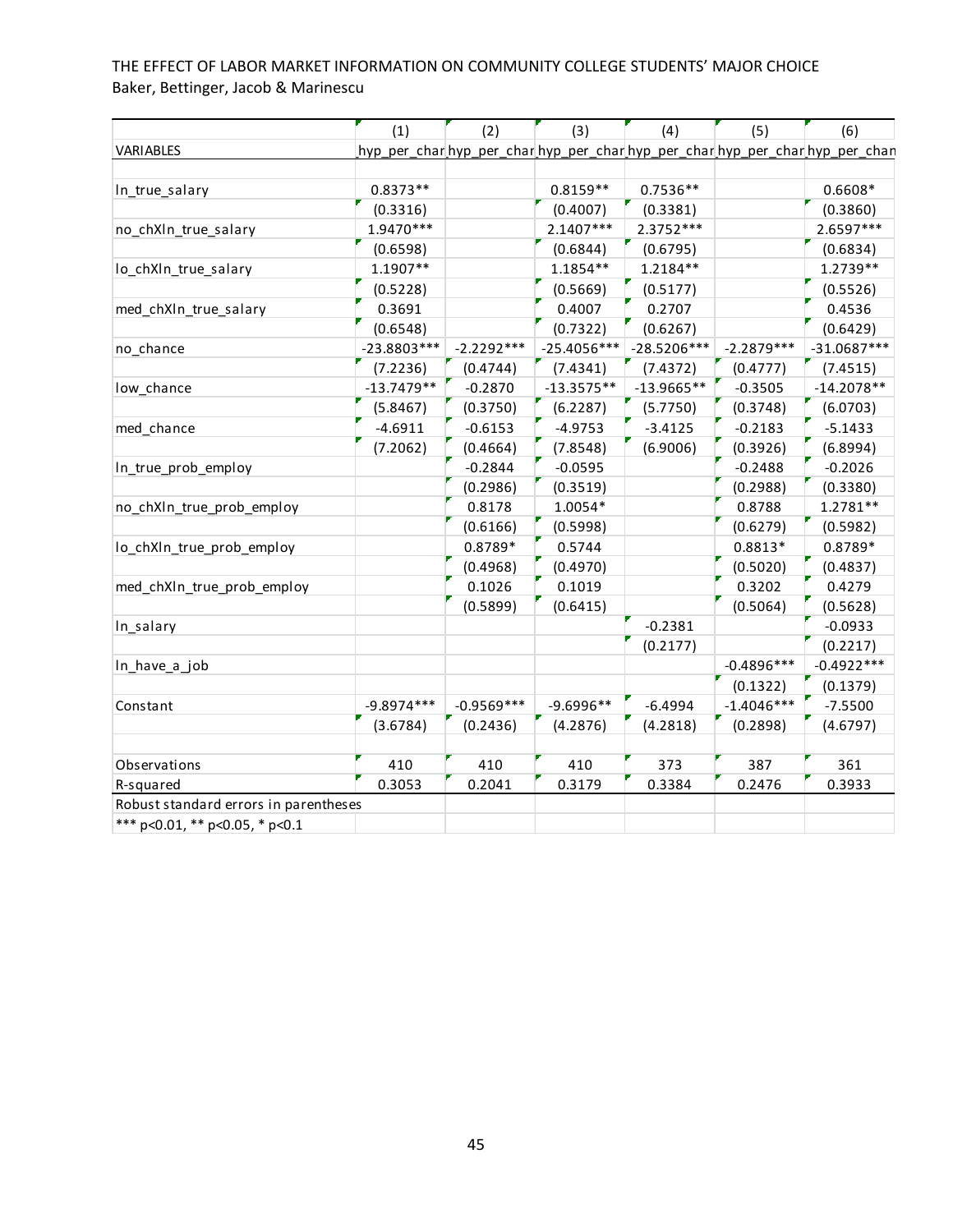# **Appendix F: exploring the differences between the experimental vs. non‐ experimental impact of labor market outcomes on major choice**

In this appendix we present examine two potential explanations for why the results from the experimental analyses differ from the results from the non-experimental analyses. In both cases, we do not find satisfactory explanations for the differences in results.

#### **Relative vs. absolute probability of choosing a major**

First, we examine if the differences are due to modelling decisions. Similar to our strategy for the nonexperimental estimates, in this section we predict the difference in probabilities of selecting a major using differences in experimentally assigned labor market outcomes.

$$
(ln\pi_{b,i} - ln\pi_{h,i}) = \beta_0 + \beta_1(lnw_b - lnw_h) + \varepsilon_{k,i}
$$

where  $\pi_{b,i}$  is the probability student i assigns to majoring in business. The subscript h stands for humanities as everything is relative to humanities. The key explanatory variable is  $ln w_b - ln w_h$ , i.e. the difference in salary relative to humanities.

|                                        | (1)          | (2)          | (3)                                    |
|----------------------------------------|--------------|--------------|----------------------------------------|
| <b>VARIABLES</b>                       |              |              | n_hyp_per_ch n_hyp_per_ch n_hyp_per_ch |
|                                        |              |              |                                        |
| rel_In_true_salary                     | 1.6568***    |              | 1.6728***                              |
|                                        | (0.1672)     |              | (0.1682)                               |
| rel_In_true_prob_employ                |              | $-1.5060$    | 0.9204                                 |
|                                        |              | (1.7057)     | (1.5368)                               |
| Constant                               | $-0.4221***$ | $-0.5417***$ | $-0.4557***$                           |
|                                        | (0.1475)     | (0.1724)     | (0.1528)                               |
|                                        |              |              |                                        |
| Observations                           | 397          | 397          | 397                                    |
| R-squared                              | 0.1991       | 0.0020       | 0.1998                                 |
| Robust standard errors in parentheses  |              |              |                                        |
| *** $p<0.01$ , ** $p<0.05$ , * $p<0.1$ |              |              |                                        |

Table D1:

The results in Table D1 make it clear that the large estimated differences in effects between the non‐ experimental and experimental results are not due to the different specifications.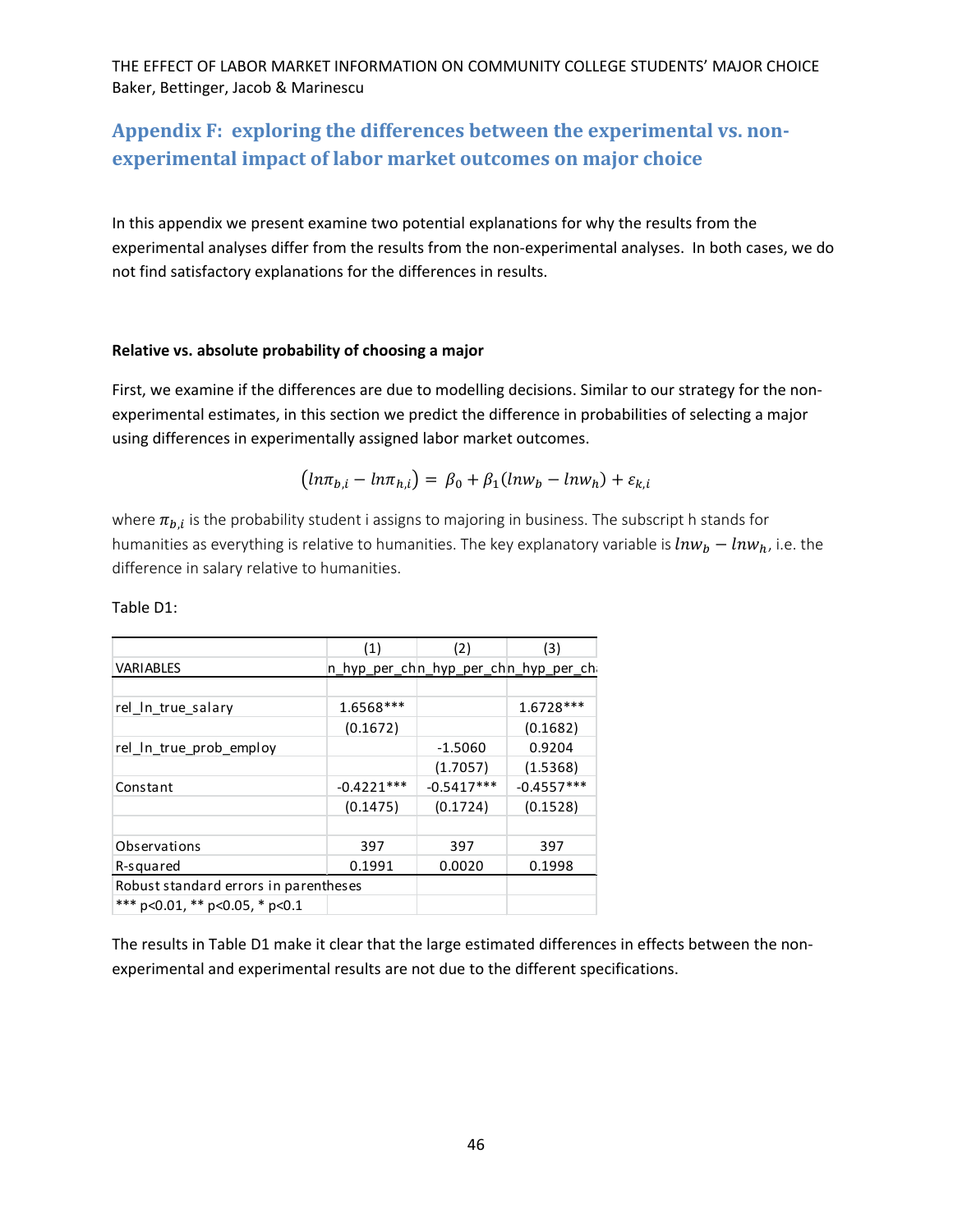#### Focusing on humanities and business in the non‐experimental data

In the experiment, we ask students about probability of majoring in only business and humanities majors, whereas in the non-experimental section we ask students about all four categories of majors. Thus, it could be that the difference in results are due to the different categories. We examine this possibility below.

In Table F2 we break the non‐experimental results by major category. In the first four columns in Table F2, we regress the log probability of choosing that major on the log salary in the major. We can see that differences in beliefs about salary in a single major across students are not a big predictor of major choice, as salary is never significant. Furthermore, for business and language and arts, the point estimate is also close to zero. The strongest evidence for a role of beliefs is for science, where students with 10% higher estimates of salary in science are 26% more likely to major in science; but this estimate is still not statistically significant.

In columns 5‐7, we regress the probability of majoring in that field relative to humanities. This is now asking if the probability of majoring in a certain field is influenced by relative beliefs. The point estimates are now more definitely positive, showing that students who have higher gaps in salary between a major and humanities are relatively more likely to major in that. Still, only the science vs. humanities contrast is statistically significant.

|                                       | (1)        | (2)        | (3)        | (4)         | (5)         | (6)         | (7)       |
|---------------------------------------|------------|------------|------------|-------------|-------------|-------------|-----------|
| <b>VARIABLES</b>                      | bus        | hum        | langarts   | sci         | bus         | langarts    | sci       |
|                                       |            |            |            |             |             |             |           |
| log_salary                            | $-0.0259$  | 0.1160     | 0.0109     | 0.2551      |             |             |           |
|                                       | (0.2127)   | (0.2307)   | (0.2289)   | (0.2017)    |             |             |           |
| log_salary_rel                        |            |            |            |             | 0.2424      | 0.2967      | 1.0836**  |
|                                       |            |            |            |             | (0.5095)    | (0.6092)    | (0.4957)  |
| Constant                              | $-3.8711*$ | $-4.6891*$ | $-4.1501*$ | $-5.0767**$ | $-0.7202**$ | $-0.4679**$ | 0.7906*** |
|                                       | (2.2711)   | (2.4088)   | (2.3661)   | (2.1586)    | (0.2971)    | (0.2119)    | (0.2947)  |
|                                       |            |            |            |             |             |             |           |
| Observations                          | 266        | 264        | 263        | 269         | 258         | 258         | 256       |
| R-squared                             | 0.0001     | 0.0012     | 0.0000     | 0.0065      | 0.0010      | 0.0016      | 0.0175    |
| Robust standard errors in parentheses |            |            |            |             |             |             |           |
| *** p<0.01, ** p<0.05, * p<0.1        |            |            |            |             |             |             |           |

Table F2

It is also interesting to note how low the R-squared is in the table, indicating that different beliefs about salary across students are not important drivers of major choice, but relative beliefs explain major choice better than absolute beliefs. There is thus strong evidence that the differences between the experimental and non-experimental results is not driven by the different categories of majors that we ask about.

How can we understand the fact that choices relative to humanities are better predicted than absolute choices? In some way, it makes sense that differences in beliefs explain more than absolute beliefs,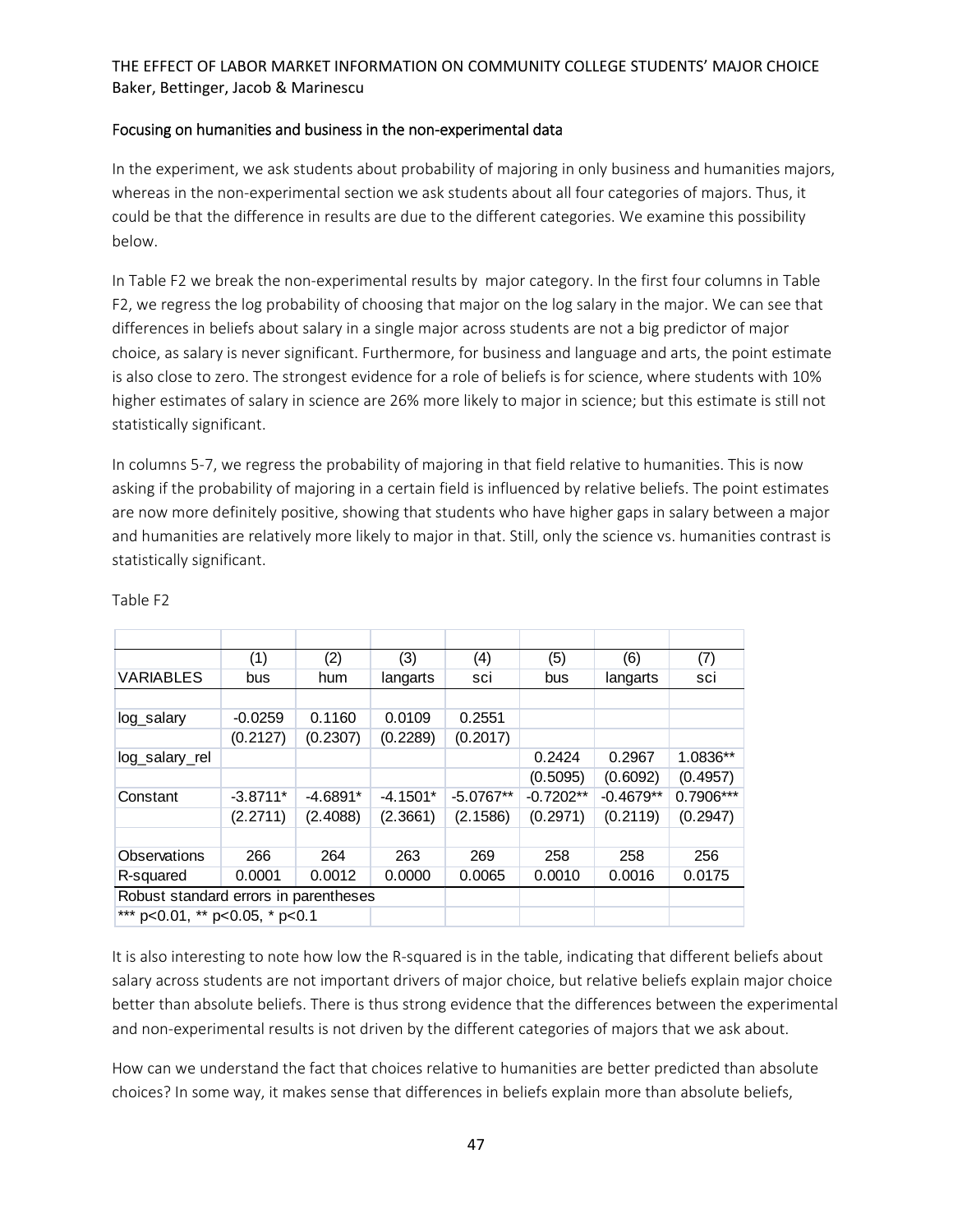because students are choosing between majors, so saying that a student believes business earns a lot without telling us how much the student thinks other majors earn is leaving out an important part of the picture.

We then repeat **Error! Reference source not found.** but add controls for enjoyment and grades. **Error! Reference source not found.** below shows the results. The R‐squared has increased quite a bit compared to **Error! Reference source not found.**, and the explanatory power again appears greater in relative terms. In this case, salary is not significant, except when considering science in isolation.

|                              | (1)          | (2)        | (3)       | (4)          | (5)       | (6)         | (7)         |
|------------------------------|--------------|------------|-----------|--------------|-----------|-------------|-------------|
| <b>VARIABLES</b>             | bus          | hum        | langarts  | sci          | bus       | langarts    | sci         |
|                              |              |            |           |              |           |             |             |
| log_salary                   | 0.1120       | 0.1573     | 0.0050    | $0.2575*$    |           |             |             |
|                              | (0.1992)     | (0.2265)   | (0.3143)  | (0.1440)     |           |             |             |
| log_enjoy                    | 0.5976***    | 0.6587***  | 0.6765*** | $0.6770***$  |           |             |             |
|                              | (0.0627)     | (0.0829)   | (0.0533)  | (0.1002)     |           |             |             |
| avg_grade                    | 0.4995***    | 0.0769     | $0.3269*$ | $0.7611***$  |           |             |             |
|                              | (0.1652)     | (0.2204)   | (0.1802)  | (0.2201)     |           |             |             |
| log_salary_rel               |              |            |           |              | 0.1111    | 0.1845      | 0.3553      |
|                              |              |            |           |              | (0.4392)  | (0.5513)    | (0.3684)    |
| log_enjoy_rel                |              |            |           |              | 0.6987*** | $0.6312***$ | $0.8173***$ |
|                              |              |            |           |              | (0.0879)  | (0.1450)    | (0.0739)    |
| avg_grade_rel                |              |            |           |              | 0.9502*** | 1.0621***   | $0.8154***$ |
|                              |              |            |           |              | (0.2277)  | (0.3012)    | (0.2249)    |
| Constant                     | $-5.7947***$ | $-4.3187*$ | $-4.2906$ | $-7.2254***$ | 0.3104    | $-0.3395*$  | 0.9408***   |
|                              | (2.1871)     | (2.2891)   | (3.2510)  | (1.9512)     | (0.2836)  | (0.1980)    | (0.2371)    |
|                              |              |            |           |              |           |             |             |
| Observations                 | 226          | 224        | 217       | 244          | 205       | 205         | 207         |
| R-squared                    | 0.3079       | 0.2086     | 0.2255    | 0.3729       | 0.4613    | 0.2810      | 0.4319      |
| Robust standard errors       |              |            |           |              |           |             |             |
| *** $p<0.01$ , ** $p<0.05$ , |              |            |           |              |           |             |             |

Table F3

While we learned interesting things here, it is clear that the discrepancy between the experimental and nonexperimental results is not because the experimental results focus on business and humanities alone; indeed, these fields are not really special compared to other fields when looking at nonexperimental data.

# Understanding the bias in nonexperimental estimates due to the correlation of beliefs about labor market outcomes with other determinants of major choice

The basic explanation here is that people who hold higher salary beliefs about some majors relative to others may also hold other unfavorable beliefs (e.g. about enjoyment and grades), which dampens the effect of salary on their choice.